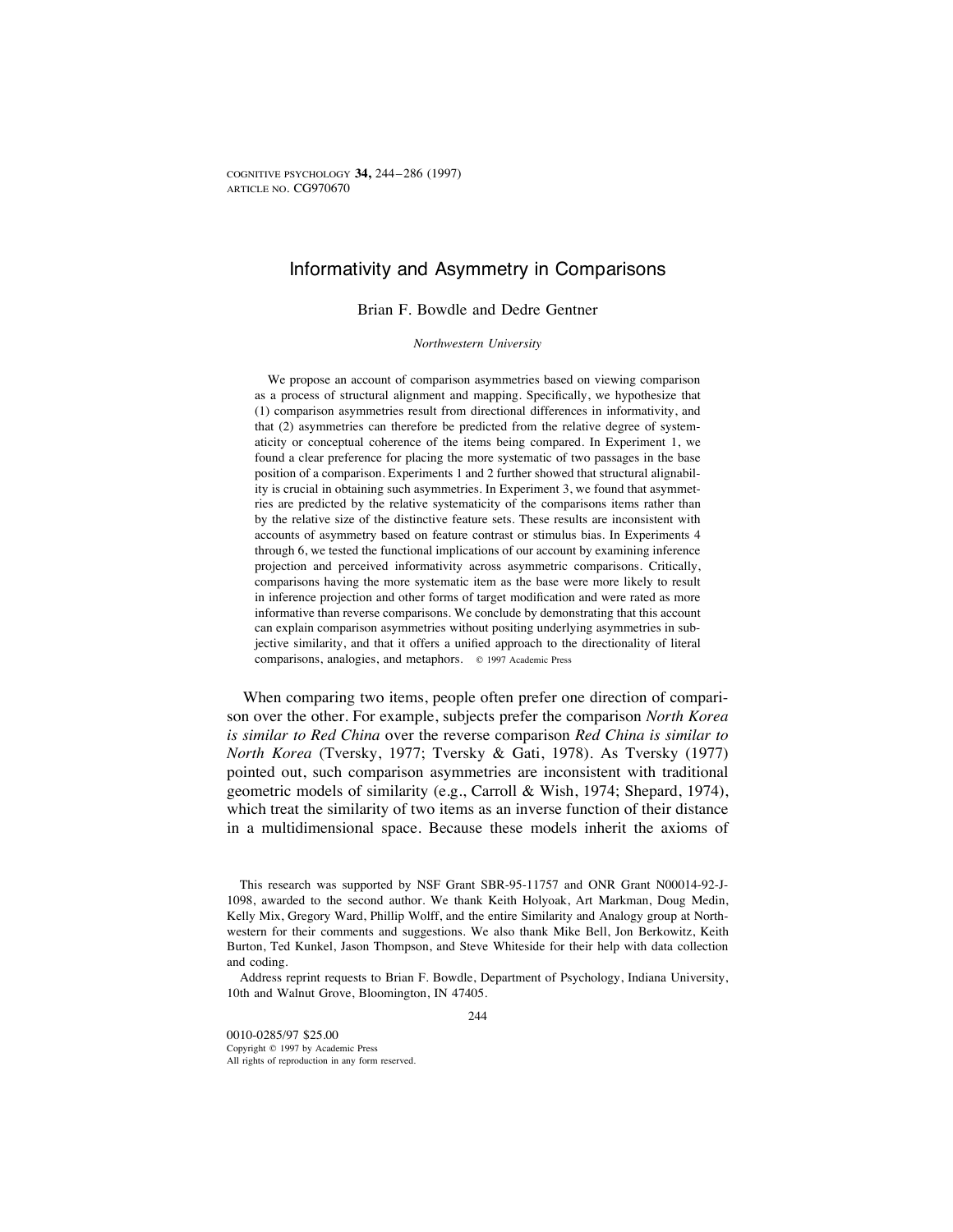metric distance, similarity is assumed to be a symmetric relation between two items. The fact that comparisons often behave asymmetrically suggests that this may not be the case.

Nevertheless, the notion that similarity is a symmetric relation seems highly intuitive: if two items are similar, then they should remain similar regardless of the direction of comparison. Why, then, should people prefer one direction of comparison over another? Clearly, the answer to this question is important to any psychologically plausible model of comparison. We begin our examination of this issue by briefly reviewing three existing approaches to comparison asymmetries.

# PREVIOUS ACCOUNTS OF COMPARISON ASYMMETRIES

## *Feature Contrast*

Perhaps the most common psychological explanation of comparison asymmetry is that similarity is an asymmetric relation. Comparison asymmetries can therefore be seen as reflecting underlying asymmetries in the similarity of the comparison items. Thus, people prefer the comparison *North Korea is similar to China* over the reverse comparison precisely because North Korea is perceived as being more similar to China than the reverse. In support of this position, Tversky (1977; Tversky & Gati, 1978) found that the preferred direction of similarity comparison was commonly the one with the greater degree of judged similarity. Such asymmetries in similarity judgments have been obtained in areas as diverse as music perception (Bartlett & Dowling, 1988) and self-other similarity judgments (Catrambone, Beike, & Niedenthal, 1996; Holyoak & Gordon, 1983; Srull & Gaelick, 1983).

The position that similarity is an asymmetric relation was first made explicit by Tversky's (1977) *feature contrast model.* According to this model, the similarity of two items increases as a function of their common features and decreases as a function of their distinctive features. Asymmetries in similarity are explained by the *focusing hypothesis:* because the target of a directional comparison is the focus of attention, the distinctive features of the target are weighted more heavily that those of the base.<sup>1</sup> Thus, similarity will be maximized by placing the more complex or salient item in the base position of a comparison. For example, the comparison *North Korea is similar to Red China* is preferred over the comparison *Red China is similar to North Korea* because more distinctive information is included in the representation of Red China, making North Korea more similar to Red China than the reverse. In the feature contrast model, comparison asymmetries are predicted by the relative size and salience of the distinctive feature sets.

<sup>&</sup>lt;sup>1</sup> The a-term of a comparison is often referred to as the *tenor*, figure or topic; and the b-term as the *vehicle, ground,* or *source.* We shall refer to the a-term as the *target* and the b-term as the *base.*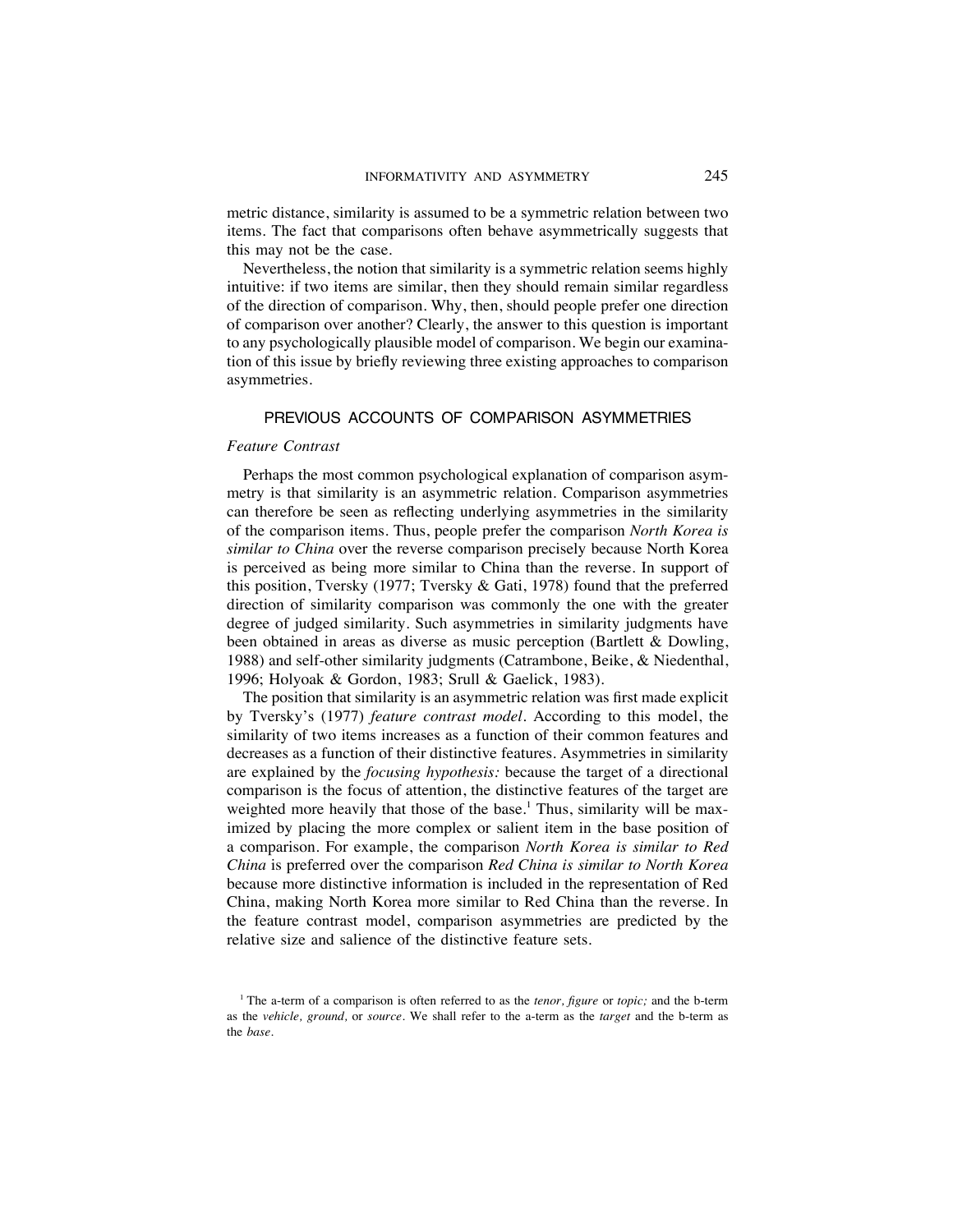## *Stimulus Bias*

Recent multidimensional scaling models of similarity have sought to account for the asymmetric behavior of comparisons without abandoning the intuitive assumption of symmetric similarity relations. In *stimulus-bias models,* asymmetric proximities can be derived from a symmetric similarity function operating between the comparison items, plus a differential bias associated with these items (e.g., Holman, 1979; Krumhansl, 1978; Nosofsky, 1991). Nosofsky (1991) reviews a number of such potential stimulus biases, including item density in the surrounding space, frequency of stimulus instantiation, prototypicality, feature loss or gain, and pattern goodness. Assuming that the target of a directional comparison is the focus of attention, and therefore is weighted more heavily than the base, the perceived distance between two items will be minimized by placing the item with the larger bias in the base position. Thus, the item with the larger bias will be the preferred base in similarity comparisons. For example, the comparison *North Korea is similar to Red China* is preferred over the comparison *Red China is similar to North Korea* because Red China is associated with a larger bias than is North Korea. In stimulus-bias models, comparison asymmetries are not predicted by any properties of the common or distinctive feature sets, but rather by biases existing independently of the particular comparison (Nosofsky, 1991).

# *Cognitive Reference Points*

A third approach to the directionality of similarity comparisons uses the general notion of cognitive reference points to explain comparison asymmetries. According to *reference-point models,* asymmetries arise when (1) the comparison items can be seen as members of a common category, and (2) one of the items acts as a more natural reference point or landmark for members of that category (e.g., Gleitman, Gleitman, Miller, & Ostrin, 1996; Huttenlocher, Hedges, & Duncan, 1991; Rosch, 1975; Shen, 1989). Under these circumstances, the reference item will appear as the preferred base in similarity comparisons. Unlike either the feature contrast model or stimulusbias models, reference-point models do not rely on underlying asymmetries in similarity or proximity to predict the preferred order of comparison statements; rather, they invoke general grammatical principles that require placing the deviant item in the subject (or figure) position of a sentence, and the reference item in the object (or ground) position (see Talmy, 1978, 1983). However, reference-point models can account for asymmetries in similarity judgments. As claimed by many of the above authors, deviant items are more easily assimilated to, and therefore are perceived as more similar to, reference items than vice versa.

# THE PRAGMATICS OF ASYMMETRY

In contrast to the above accounts, we propose that comparison asymmetries are largely due to the combined influence of two general pragmatic principles: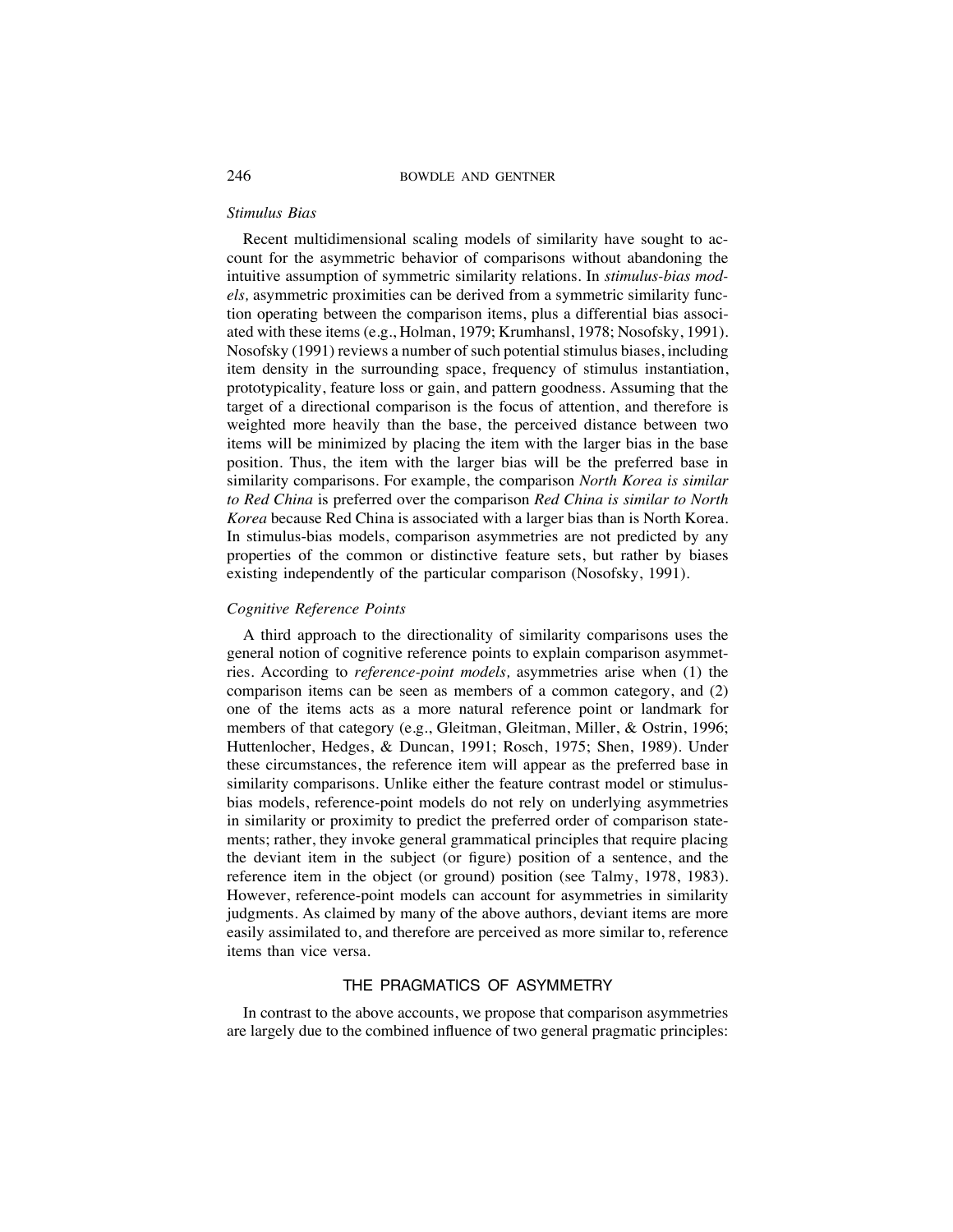Grice's (1975) *maxim of informativity,* and Clark and Haviland's (1977) *givennew contract.* According to the maxim of informativity, people expect any given utterance to be informative. This implies that if one direction of comparison is more informative than the other, then it should be preferred. But what makes one direction of comparison more informative? In directional comparisons, new information is projected from the base domain to the target domain, rather than from the target to the base or bidirectionally. This follows from the given-new contract, according to which given information precedes new information in an utterance. Comparison targets, which occupy the first (subject) position, represent *given* information. As such, they may involve concepts that are problematic due to vague, incomplete, or conflicting information. Comparison bases, which occupy the second (object) position, represent *new* information that can contribute to the understanding of the target. For example, the statement *Saddam Hussein is similar to Adolf Hitler* asserts that properties typically associated with Hitler (e.g., *genocidal tendencies*) may also be applicable to Hussein.

Taken together, the maxim of informativity and the given-new principle suggest that people should prefer the direction of comparison between two items that maximizes the amount of information projected from the base to the target. That is, the preferred direction of comparison is better able to suggest new commonalities. We refer to this as the *directional informativity hypothesis.* Unlike many existing models of similarity, the directional informativity hypothesis suggests a functional and dynamic approach to comparison asymmetries.

# STRUCTURE-MAPPING THEORY

To the above pragmatic principles operating over comparison statements, we add a process model of comparison that accounts for the projection of novel information from base to target: Gentner's (1983, 1989) *structuremapping theory.* As we will see, comparison asymmetry is a natural outcome of the constraints imposed by this model on inference projection. According to structure-mapping theory, drawing inferences from a comparison involves a prior process of structural alignment. The alignment process operates to create a maximal structurally consistent match between two representations that observes *one-to-one mapping* and *parallel connectivity* (Falkenhainer, Forbus, & Gentner, 1989; Gentner, Rattermann, & Forbus, 1993; Markman & Gentner, 1993a, 1993b). That is, each element of one representation can be placed in correspondence with at most one element of the other representation, and arguments of aligned predicates are themselves aligned. Mappings that form interconnected structures, in which higher-order relations constrain lower-order relations, are preferred to less structured mappings (see also Clement & Gentner, 1991; Spellman & Holyoak, 1992).

There is considerable evidence that similarity comparisons involve the structural alignment of representations (e.g., Gentner & Markman, 1994; Gentner, Rattermann, & Forbus, 1993; Goldstone, 1994; Goldstone & Medin,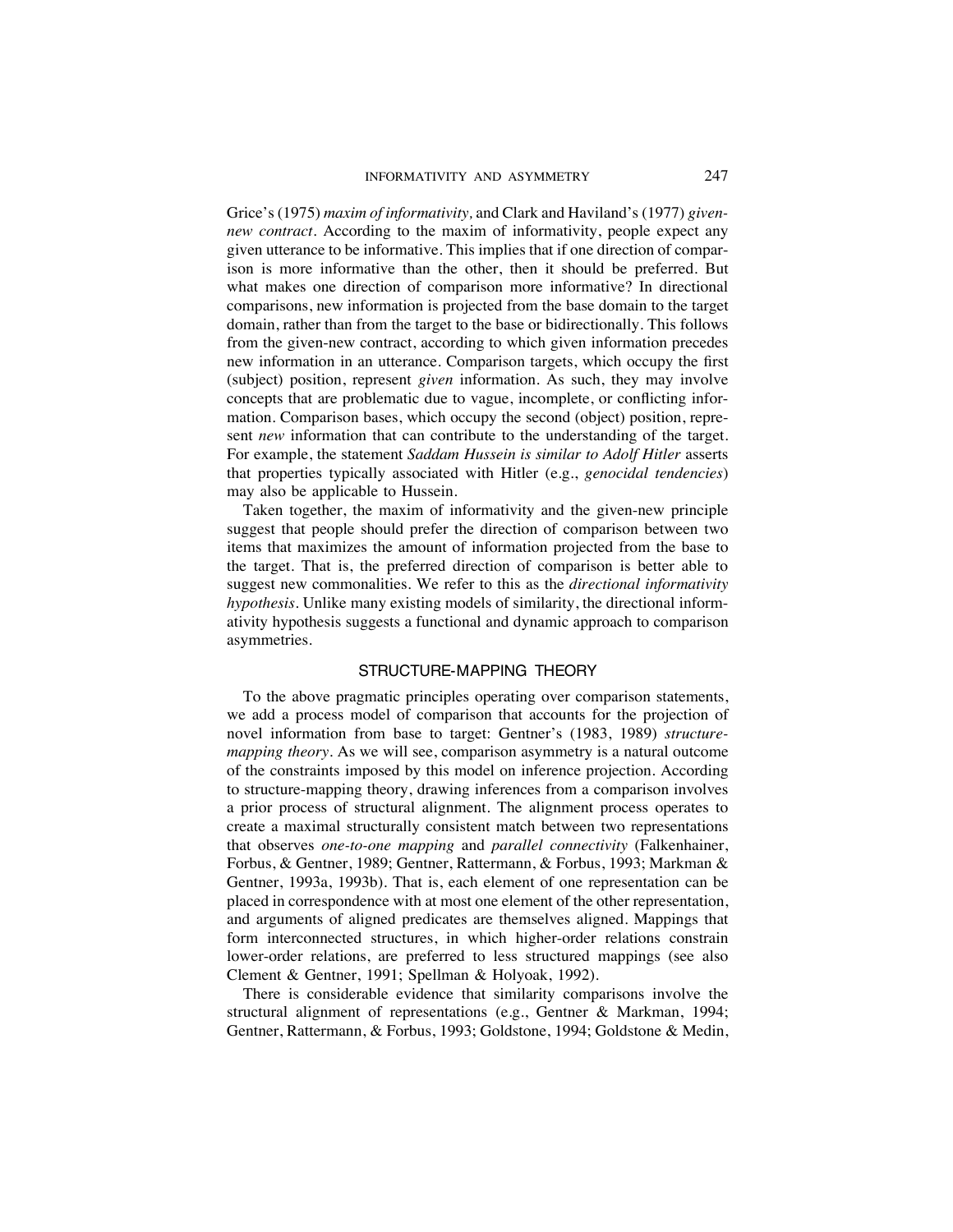## 248 BOWDLE AND GENTNER

1994; Goldstone, Medin, & Gentner, 1991; Markman & Gentner, 1993a, 1993b; Medin, Goldstone, & Gentner, 1993). For example, Markman and Gentner (1993a) created pairs of cross-mapped pictures (see Gentner & Toupin, 1986), such that perceptually similar objects played different roles in like relational structures. Markman and Gentner asked subjects to indicate which object in one picture was the best match to a target item in another picture, and found that subjects generally chose the most perceptually similar object. However, when subjects first rated the similarity of the two pictures, they were more likely to override local object similarity and map the objects on the basis of relational roles, suggesting that the process of performing similarity comparisons promotes structural alignment.

Once a structurally consistent alignment between the target and base domains has been found, further predicates from the base domain that are connected to the common system (but that are not initially present in the target domain) are mapped to the target as *candidate inferences.* Clement and Gentner (1991) demonstrated that such inference selection can be predicted on the basis of connectivity. Subjects were presented with pairs of analogous passages in which the base passage contained two facts that could readily map to the target, only one of which was connected to a matching causal event. When asked to make predictions about the target passages based on the analogies, subjects imported whichever fact was linked to the common connected system, neglecting the equally available isolated fact. Similarly, Gentner, Rattermann, and Forbus (1993) found that subjects rated the inferential soundness of analogical comparisons more highly when the comparisons exhibited structural commonalities. Thus, structural alignment provides a basis for the selection and evaluation of candidate inferences (see also Holyoak & Koh, 1987; Holyoak & Thagard, 1989; Keane, 1988; Read, 1984, 1987; Ross, 1987, 1989).

As implied by the above discussion, structure-mapping theory assumes structured representations. The importance of structured representations has long been recognized in cognitive studies of frames (Minsky, 1977), scripts (Schank & Abelson, 1977), and schemas (Rumelhart & Ortony, 1978). However, the types of conceptual structures assumed by structure-mapping theory go beyond simple relations such as feature correlations, semantic associations, and temporal order; rather, representations are treated as possessing some degree of *systematicity,* in which higher-order relations govern or constrain lower-order relations. Systematic representations are characteristic of the kinds of conceptual structures that occur in mental models (e.g., Gentner & Stevens, 1983; Johnson-Laird, 1983; Lakoff, 1987) and intuitive theories (e.g., Carey, 1985; Keil, 1989; Murphy & Medin, 1985). Further, because systematicity is a relatively formal notion, it is applicable to a broad range of relational types and forms, including those contributing to perceptual coherence (e.g., monotonicity, symmetry—Palmer, 1977, 1978) and text coherence (e.g., causal networks, goal hierarchies—Johnson & Mandler, 1980; Kintsch & van Dijk, 1978; Trabasso & Sperry, 1985; Trabasso & van den Broek, 1985).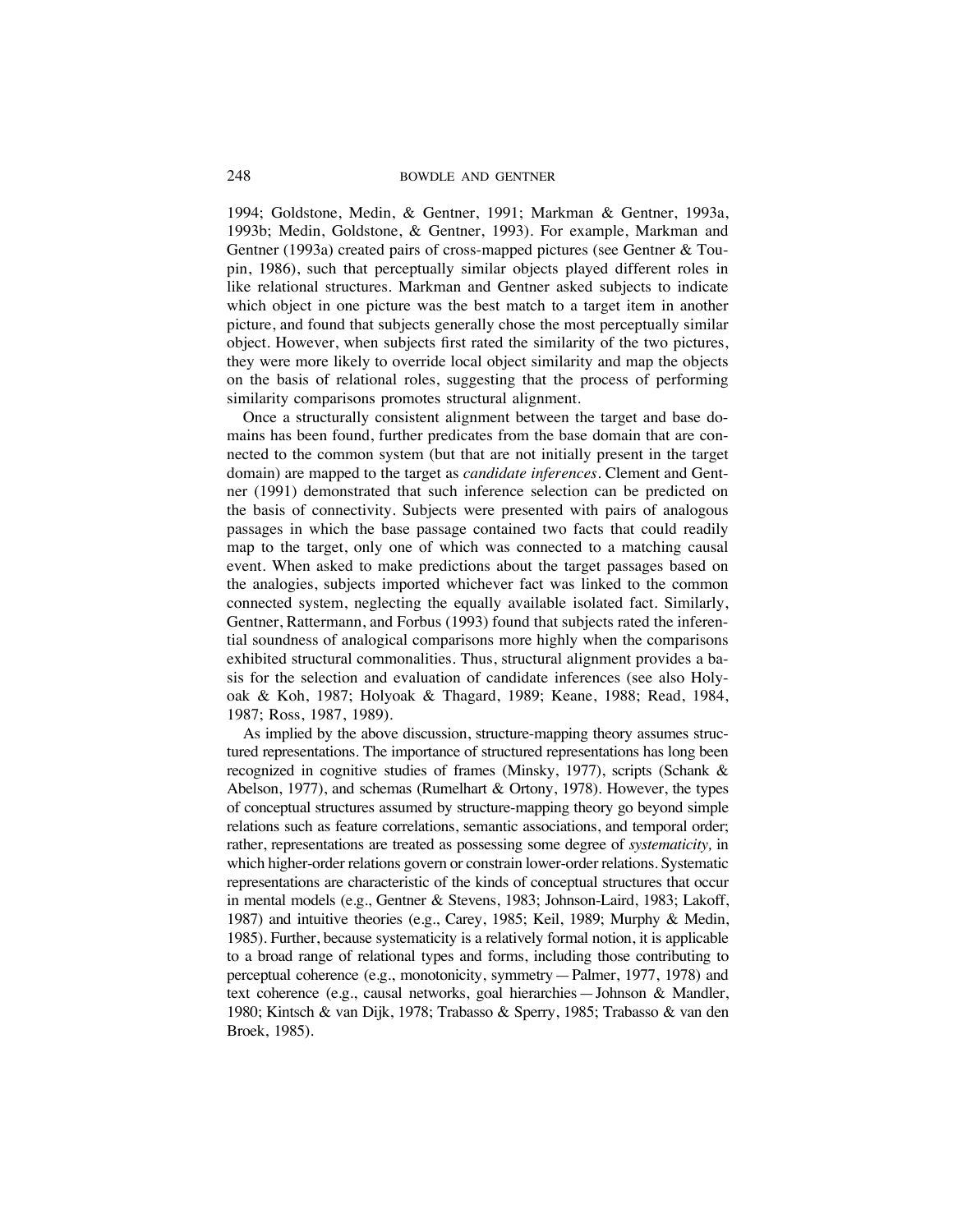## *Structure-Mapping Theory and Asymmetry*

Given the process model of comparison reviewed above, we can now lay out the properties of the target and base that lead to comparison asymmetries. According to the directional informativity hypothesis, asymmetries should favor the direction of comparison providing the greatest number of candidate inferences to the target. According to structure-mapping theory, the process of deriving target predications is essentially one of structural completion (Gentner & Markman, 1993; Markman & Gentner, 1993a). Thus, given the base-to-target direction of inference projections, the base representation should possess a greater degree of systematicity than the target representation. Only when the aligned structure is more systematic in the base will the comparison be able to lend additional structure to the target. Our central prediction is that comparison asymmetries result from a *systematicity imbalance* between the comparison items. When two items *A* and *B* are compared, people will prefer *A is similar to B* over *B is similar to A* to the extent that B is more systematic than *A* with respect to the common system. We will refer to this as the *base systematicity advantage.*

The directional informativity hypothesis makes three additional predictions about comparison asymmetries, none of which are easily captured by the feature contrast model or stimulus-bias models. First, because only those properties that are connected to the aligned structure in the base may be projected as candidate inferences, asymmetries should only be obtained over alignable representations. Neither direction of comparison will be informative if the representations are not alignable. This means that asymmetries cannot be due to conceptual properties that are independent of the particular frame of comparison. Second, because systematicity cannot be reduced to number or salience of instantiated features, differences in systematicity should be a better predictor of asymmetries than differences in the number or salience of distinctive features. Third, the preferred direction of comparison should (a) be judged as more informative than the non-preferred direction, and (b) should support more candidate inferences than the non-preferred order.

## EXPERIMENT 1

In Experiment 1, we tested the central prediction of a base systematicity advantage in directional comparisons. We focused on a particular type of systematicity, namely, text coherence, which emphasizes causal and explanatory relations (see Johnson & Mandler, 1980; Kintsch & van Dijk, 1978; Trabasso & Sperry, 1985; Trabasso & van den Broek, 1985). Subjects were presented with pairs of similar stories designed to vary in degree of relative systematicity, and asked to indicate which direction of comparison they preferred. According to the directional informativity hypothesis, subjects should prefer comparing the less coherent story to the more coherent story over the reverse, as the former direction maximizes comparison informativity. We shall refer to comparisons in this direction as *forward*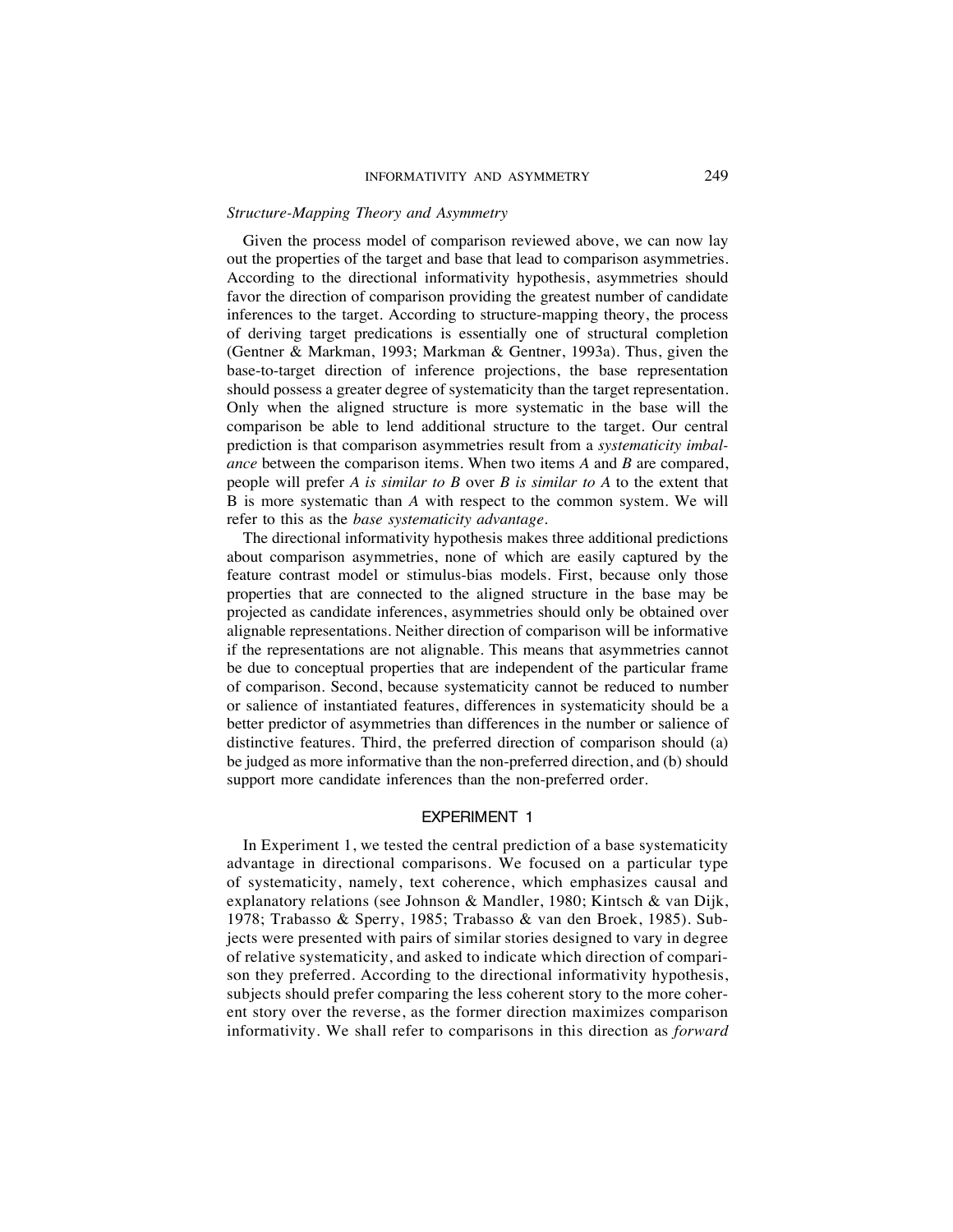#### TABLE 1

Sample Story Set (Standard plus Three Variants) from Experiment 1 (The Causal Pivot in the Standard and the Substitute Statements in the Deletion and Replacement Variants Are Italicized)

STANDARD. Peter was the most faithful and devoted of all the younger monks in the monastery. He was as skilled at illuminating texts as he was at tending the gardens. His simple passion for God was admired by all. One day at dinner, he spilled his food onto the floor. *Peter was dismayed, as he viewed the wasting of food as a sin.* He went to his cubical and began to fast in silence. His elders became worried, but they decided to say nothing. When a week had passed, Peter felt that he had repented, and resumed his life as usual.

DELETION VARIANT. Luke was the most faithful and devoted of all the younger monks in the monastery. He was as skilled at chanting hymns as he was at copying texts. His simple passion for God was admired by all. *His elders were particularly impressed by him, and expected that Luke would become a prominent figure.* One day at dinner, he spilled his food onto the floor. He went to his cubical and began to fast in silence. His elders became worried, but they decided to say nothing. When a week had passed, Luke felt that he had repented, and resumed his life as usual.

REPLACEMENT VARIANT. Luke was the most faithful and devoted of all the younger monks in the monastery. He was as skilled at chanting hymns as he was at copying texts. His simple passion for God was admired by all. One day at dinner, he spilled his food onto the floor. *Luke was dismayed, as the bean porridge they were serving that night was his favorite.* He went to his cubical and began to fast in silence. His elders became worried, but they decided to say nothing. When a week had passed, Luke felt that he had repented, and resumed his life as usual.

SHUFFLED VARIANT. Luke was the most faithful and devoted of all the younger monks in the monastery. He was as skilled at chanting hymns as he was at copying texts. His simple passion for God was admired by all. Luke was dismayed. One day at dinner, he began to fast in silence, as he viewed the wasting of food as a sin. When a week had passed, Luke felt that he had repented, and spilled his food on the floor. He went to his cubical and resumed his life as usual. His elders became worried, but they decided to say nothing.

*comparisons,* and to comparisons in the opposite direction as *reverse comparisons.*

We designed sets of brief (one paragraph) stories, each set containing a causally coherent standard story and three less systematic variants. We used three different methods of creating this systematicity imbalance, as shown in Table 1. *Deletion* variants were created by eliminating a primary causal pivot in the standard story and adding a distinctive noncausal sentence elsewhere in the story. *Replacement* variants were created by replacing the causal pivot with a substitute pivot that was inconsistent with the story plot. Finally, *shuffled* variants were created by rearranging the order of propositions in the standard story (while maintaining surface cohesion). Aside from differences in names and surface descriptions, the characters, locations, and actions contained in the variants were similar to those of the standard stories. Thus, each of the variants was at least locally alignable with the standard.

Subjects received pairs consisting of a standard story and one of its variants—that is, deletion pairs, replacement pairs, and shuffled pairs—and were asked to say which direction of comparison they preferred. We predicted an asymmetry in all three variant conditions favoring the forward direction of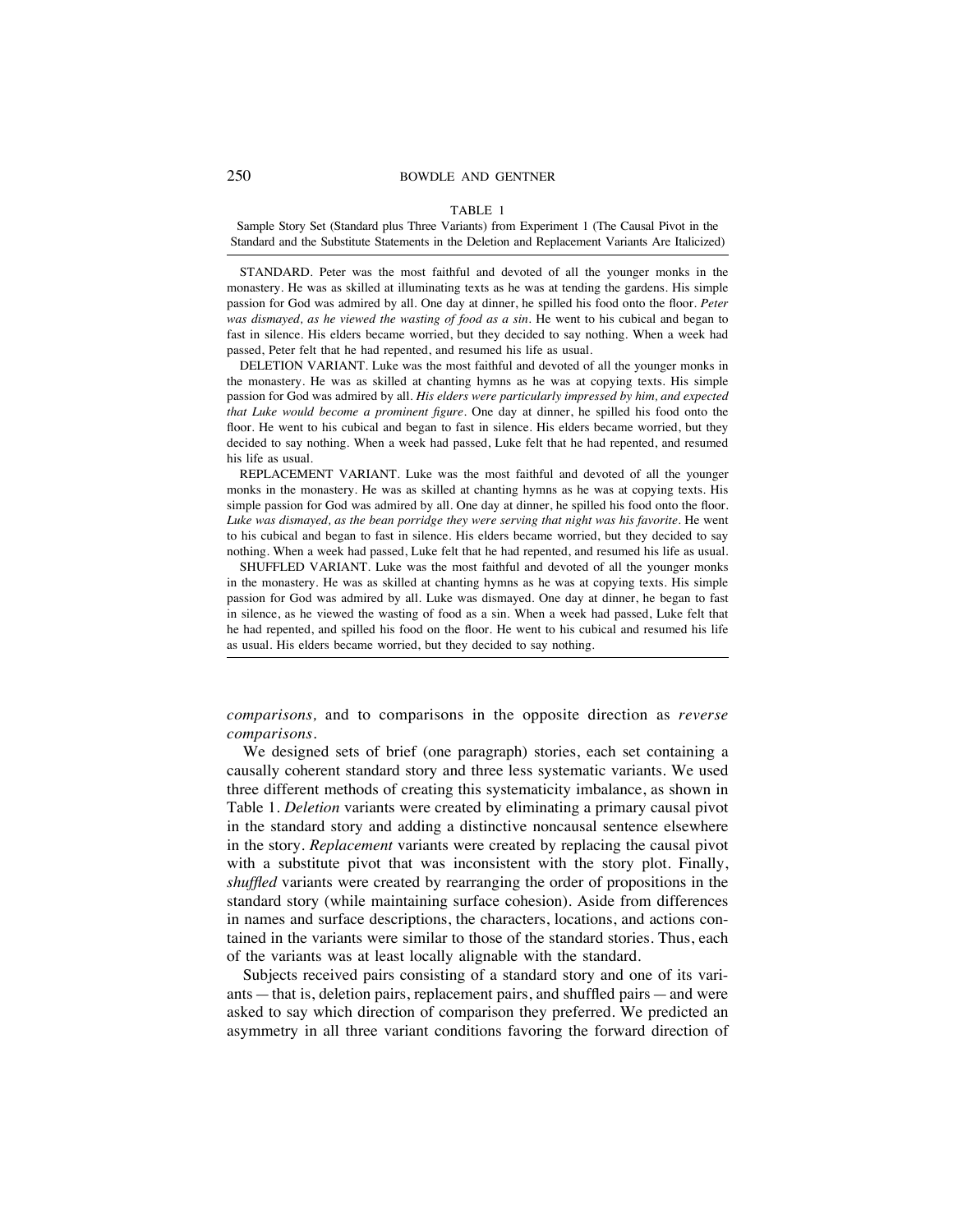comparison. We also expected the degree of asymmetry across variant conditions to reflect the degree of systematicity imbalance, as described below.

## Method

## *Subjects*

Forty-eight Northwestern University undergraduates participated in partial fulfillment of a course requirement.

## *Materials and Design*

Subjects received booklets containing 18 story pairs, one from each story set constructed. Variant condition was manipulated within subjects, so that each subject received six exemplars of each pair type: deletion, replacement, and shuffled (see Table 1). Thus, each subject read only one comparison from each story set, but read comparisons in all three variant conditions. Story pair assignment was counterbalanced across subjects. Each story pair was presented on a separate page, with the top story labeled ''Story A'' and the bottom one ''Story B.'' The order of standardvariant presentation (i.e., which was Story A and which was Story B) was counterbalanced across subjects and story pairs. The order of story pair presentation was randomized. The design was 3 (variant condition: deletion, replacement, shuffled)  $\times$  2 (order of presentation: standard first, variant first), both within subjects.

To check the degree of systematicity imbalance of the story pairs, we presented the materials to a separate group of 48 Northwestern University undergraduates in the manner described above. Subjects read the pairs of stories, and for each pair they rated the level of coherence of the individual stories on a scale of 1 (low coherence) to 7 (high coherence). Coherence was loosely defined as ''the extent to which a story makes sense or 'hangs together.' '' Separate coherence scales were provided for each story at the bottom of each page. We calculated the systematicity imbalance for each pair by subtracting the coherence ratings of the variant stories from those of the standard stories. As expected, the systematicity imbalance  $(M = 2.96)$  was significantly greater than zero,  $t_1(17) = 21.45$ ,  $p < .001$ . This imbalance held within each variant condition: the difference for deletion ( $M = 1.99$ ), replacement ( $M = 2.70$ ), and shuffled ( $M = 4.19$ ) were all significantly greater than zero,  $t_1(17) = 8.76$ ,  $p < .001$ ,  $t_1(17) = 12.05$ ,  $p < .001$ , and  $t_1(17)$  $=$  29.52,  $p < .001$ , respectively. A one-way (variant condition: deletion, replacement, shuffled) repeated-measures analysis of variance (ANOVA) was performed on the systematicity imbalance scores. As expected, a main effect was obtained for variant condition,  $F_1(2,34) = 39.00$ ,  $p <$ .001. Planned comparisons confirmed a lower degree of systematicity imbalance for that the deletion pairs showed a lower degree of systematicity imbalance for deletion pairs than for replacement pairs,  $t_1(17) = 2.90$ ,  $p < .01$ , and for replacement pairs than for shuffled pairs,  $t_1(17)$  $= 6.24, p < .005$ . Thus, the standard was rated as more systematic than the variant in each variant condition, with the smallest difference for the deletion pairs and the greatest difference for the shuffled pairs.

To check the alignability of the story pairs, we presented the materials to an additional group of 48 Northwestern University undergraduates in the manner described above. Subjects read the pairs of stories, and for each pair they rated the alignability of the stories on a scale of 1 (low alignability) to 7 (high alignability). Alignability was defined as ''the extent to which certain aspects of one story correspond to, or 'line up with,' certain aspects of the other story.'' The mean alignability ratings were 5.29 for the deletion pairs, 5.09 for the replacement pairs, and 4.09 for the shuffled pairs. A one-way (variant condition: deletion, replacement, shuffled) repeated-measures ANOVA was performed on the alignability ratings. A main effect was obtained for variant condition,  $F_1(2,34) = 35.00$ ,  $p < .001$ . Planned comparisons indicated that the shuffled pairs were less alignable than either the deletion pairs,  $t_1(17) = 7.00$ ,  $p < .001$ , or the replacement pairs,  $t_1(17) = 6.40$ ,  $p < .001$ . There was no difference between the deletion and replacement pairs.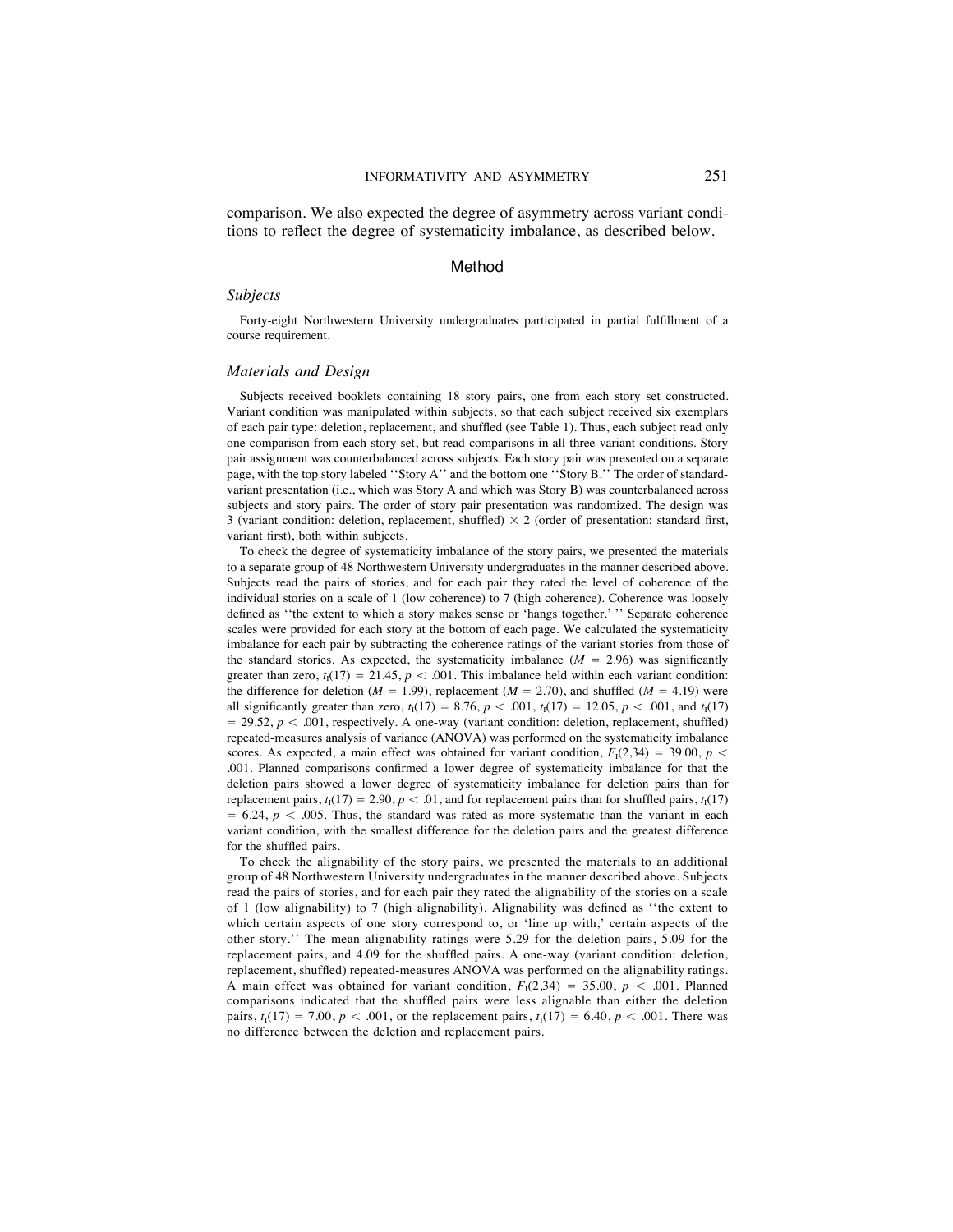## *Procedure*

Subjects read the 18 pairs of stories, and for each story pair they indicated which of the following statements they preferred: ''Story A is like Story B,'' or ''Story B is like Story A.''

#### Results and Discussion

As expected, there was an overall asymmetry favoring forward comparisons. The proportion of responses in this direction  $(M = .76)$  was significantly greater than chance,  $t_s(47) = 10.52$ ,  $p < .001$  and  $t_l(17) = 16.44$ ,  $p < .001$ . This asymmetry held within each variant condition: the proportions of forward comparisons for deletion ( $M = .68$ ), replacement ( $M = .79$ ), and shuffled  $(M = .81)$  were all significantly greater than chance (all  $p$ 's  $< .001$  across both subjects and items). Thus, the predicted base systematicity advantage was obtained in all three variant conditions.

A one-way (variant condition: deletion, replacement, shuffled) repeatedmeasures ANOVA was performed on the proportion of forward comparisons. As expected, a main effect of variant condition was obtained across both subjects and items,  $F_S(2,94) = 7.14$ ,  $p < .005$  and  $F_I(2,34) = 9.06$ ,  $p < .001$ . Planned comparisons confirmed that the deletion pairs were less asymmetric than either the replacement pairs,  $t_s(47) = 2.97$ ,  $p < .005$  and  $t_l(17) = 3.15$ ,  $p < .01$ , or the shuffled pairs,  $t_s(47) = 2.96$ ,  $p < .005$  and  $t_1(17) = 3.77$ ,  $p < .005$ . However, there was no difference between the replacement and shuffled pairs.

The major prediction of the directional informativity hypothesis was borne out: subjects overwhelmingly preferred forward over reverse comparisons. However, our prediction that the degree of asymmetry would reflect the degree of systematicity imbalance was only partially borne out. The deletion pairs were less asymmetric than the other two variant conditions, but contrary to expectation, the replacement and shuffled pairs did not differ in asymmetry, despite the fact that the shuffled pairs showed the greatest degree of systematicity imbalance in the stimulus pretest. One potential explanation for this result is that the stories in the shuffled condition were rated as less alignable than those in the other two conditions. Indeed, the stories in the shuffled pairs are only locally alignable by design: the objects and individual events contained in the stories are similar, but the higher-order relational structure characterizing the standard story plots was virtually eliminated in the variants. In contrast, the stories in the deletion and replacement pairs are both locally and globally alignable: with the exception of the primary causal pivots, most of the higher-order structure of the standards is preserved in the variants.

Why should alignability matter in predicting comparison asymmetries? According to structure-mapping theory, structural alignment precedes and constrains inference generation. In particular, only information connected to the common system is likely to be projected from base to target as candidate inferences (Clement & Gentner, 1991), thereby contributing to the informativity of the comparison. Thus, a reduction in alignability should result in a reduction in asymmetry. In terms of the present results, this means that the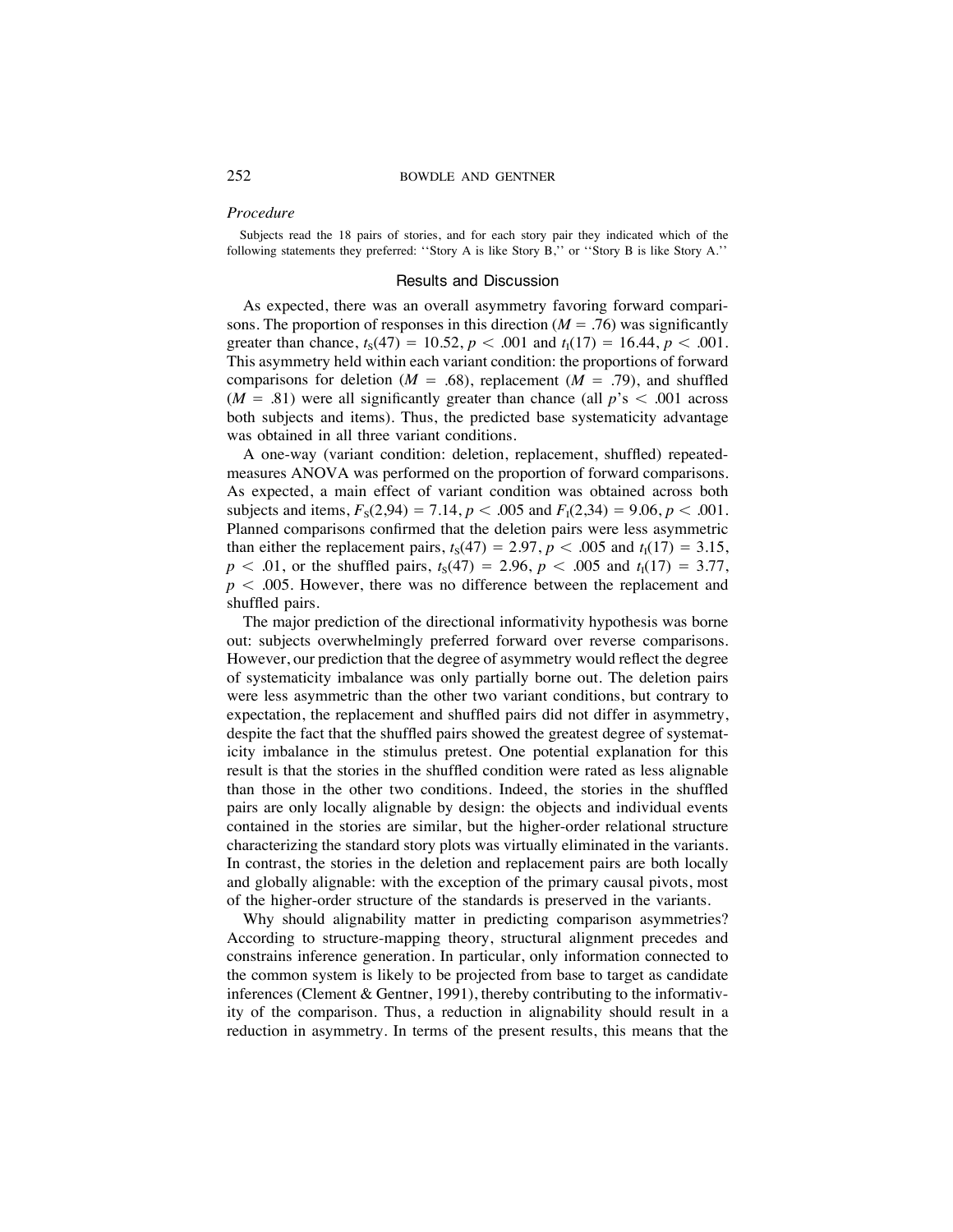lower alignability of the shuffled pairs could have mitigated the predicted effects of systematicity imbalance.

## *Regression Analysis*

In order to test this hypothesis, we performed a multiple regression analysis using the systematicity imbalance scores and alignability ratings obtained in the stimulus pretest as independent variables, and the proportions of forward comparisons obtained in Experiment 1 as the dependent variable. We also included the interaction between systematicity imbalance and alignability as an independent variable. Because directional informativity is predicted by the systematicity imbalance of aligned structures only, we expect that this interaction should be a significant predictor of the degree of asymmetry.

The analysis resulted in the following regression equation:

## Asymmetry  $= -1.04$ (Systematicity Imbalance)

 $-$  0.48(Alignability) + 1.32(SI  $\times$  A)

This equation possessed an overall  $R^2$  of .42,  $F(3,50) = 12.28$ ,  $p < .001$ . Neither the coefficient for systematicity imbalance nor that for alignability was significantly greater than zero. However, the interaction between these two variables was a significant predictor of the degree of asymmetry,  $t = 2.71$ ,  $p < .01$ . This result supports the prediction that only information connected to the common relational structure should influence comparison directionality, as only such information can be projected from the base to the target in a constrained manner, thereby making the comparison informative. In other words, there can be no asymmetry without alignability.

# EXPERIMENT 2

The results of Experiment 1 bear out the claim that both systematicity imbalance and alignability are necessary for asymmetry. However, the story pairs were all highly alignable. A stronger test of the claim that directional informativity (and therefore asymmetry) depends on the alignment of conceptual structures would involve comparisons between alignable and nonalignable story pairs.

In Experiment 2, subjects were again presented with pairs of stories and asked to say which direction of comparison they preferred. In this experiment, only two of the three conditions—deletion and shuffled—were maintained. The critical manipulation was that for half of these comparisons, the standard and variant stories were drawn from the same story set and were therefore alignable, whereas for the other half, they were drawn from different story sets and were not alignable.

Our predictions are as follows: First, for the alignable comparisons, a base systematicity advantage should be obtained. For the non-alignable comparisons, however, there should be no significant base systematicity advantage, as these comparisons cannot convey new information about their targets.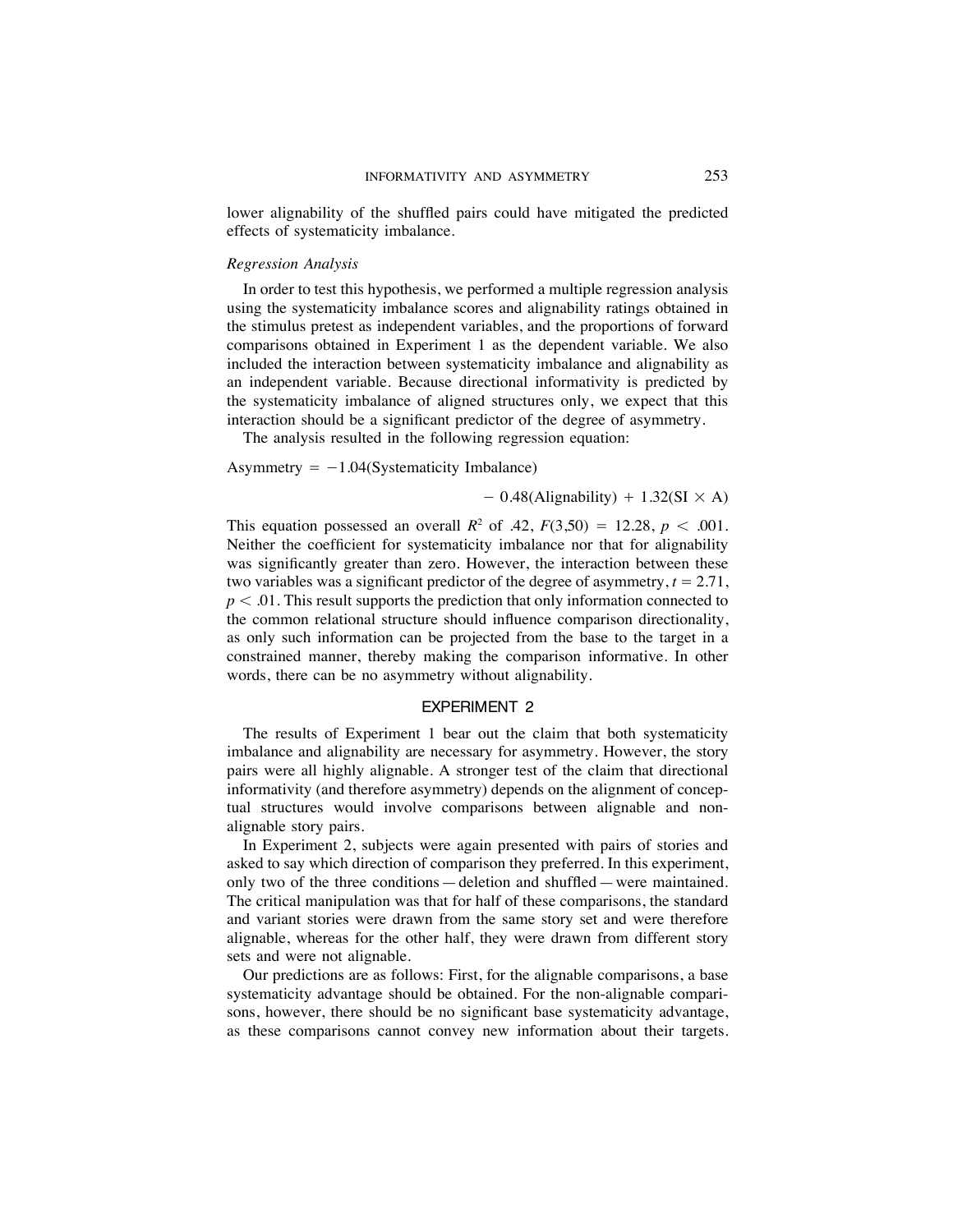## 254 BOWDLE AND GENTNER

Second, when the comparison is between alignable stories, the shuffled pairs should be more asymmetric than the deletion pairs, reflecting the relative degrees of systematicity imbalance of these two conditions. In contrast, there is no reason to expect that these two variant conditions should differ in degree of asymmetry for the non-alignable comparisons.

#### Method

## *Subjects*

Thirty-two Northwestern University undergraduates participated in partial fulfillment of a course requirement. None had previously participated in a similar experiment.

#### *Materials and Design*

Twelve of the 18 original story sets were used, each containing a standard plus two variants (the deletion and shuffled pairs, as shown in Table 1). Subjects received booklets containing 12 story pairs, one from each story set. Variant condition was manipulated within subjects, so that each subject received six exemplars of each pair type. Thus, each subject read only one comparison from each story set, but read comparisons in both variant conditions. Story pair assignment was counterbalanced across subjects. For half of these story pairs, the standard and variant were from the same story set, while for the other half, they were drawn from different story sets. Each story pair was presented on a separate page, with the top story labeled ''Story A'' and the bottom one ''Story B.'' Story pair alignability (i.e., standard and variant from the same or different story sets) and order of standard-variant presentation (i.e., which was Story A and which was Story B) were counterbalanced across subjects and story pairs. The order of story pair presentation was randomized. The design was 2 (variant condition: deletion, shuffled)  $\times$  2 (alignability: alignable, nonalignable), both within subjects.

#### *Procedure*

The procedure was identical to that used in Experiment 1.

## Results and Discussion

The results are summarized in Fig. 1. There was a significant asymmetry favoring forward comparisons for both alignable and non-alignable story pairs. Averaging across variant conditions, the proportion of forward comparisons was significantly greater than chance for the alignable pairs  $(M = .78)$ ,  $t<sub>S</sub>(31) = 8.90, p < .001$  and  $t<sub>1</sub>(11) = 10.22, p < .001$ , and for the nonalignable pairs ( $M = .58$ ),  $t_s(31) = 2.44$ ,  $p < .05$ , but no across items. These results are contrary to our prediction that there should be no base systematicity advantage for non-alignable comparisons. However, the picture changes when the two variant conditions are analyzed separately. Both the deletion pairs  $(M = .68)$  and the shuffled pairs  $(M = .88)$  showed significant directional preferences when the stories were alignable (all  $p$ 's  $\lt$  .05 across both subjects and items). In contrast, when the stories were non-alignable, the deletion pairs  $(M = .57)$  showed no base systematicity advantage, and the shuffled pairs  $(M = .59)$  only showed a base systematicity advantage across items,  $t_1(11)$  $= 2.69, p < .05$ . Thus, consistent comparison asymmetries were only obtained for alignable comparisons.

A 2 (variant condition: deletion, shuffled)  $\times$  2 (alignability: alignable, non-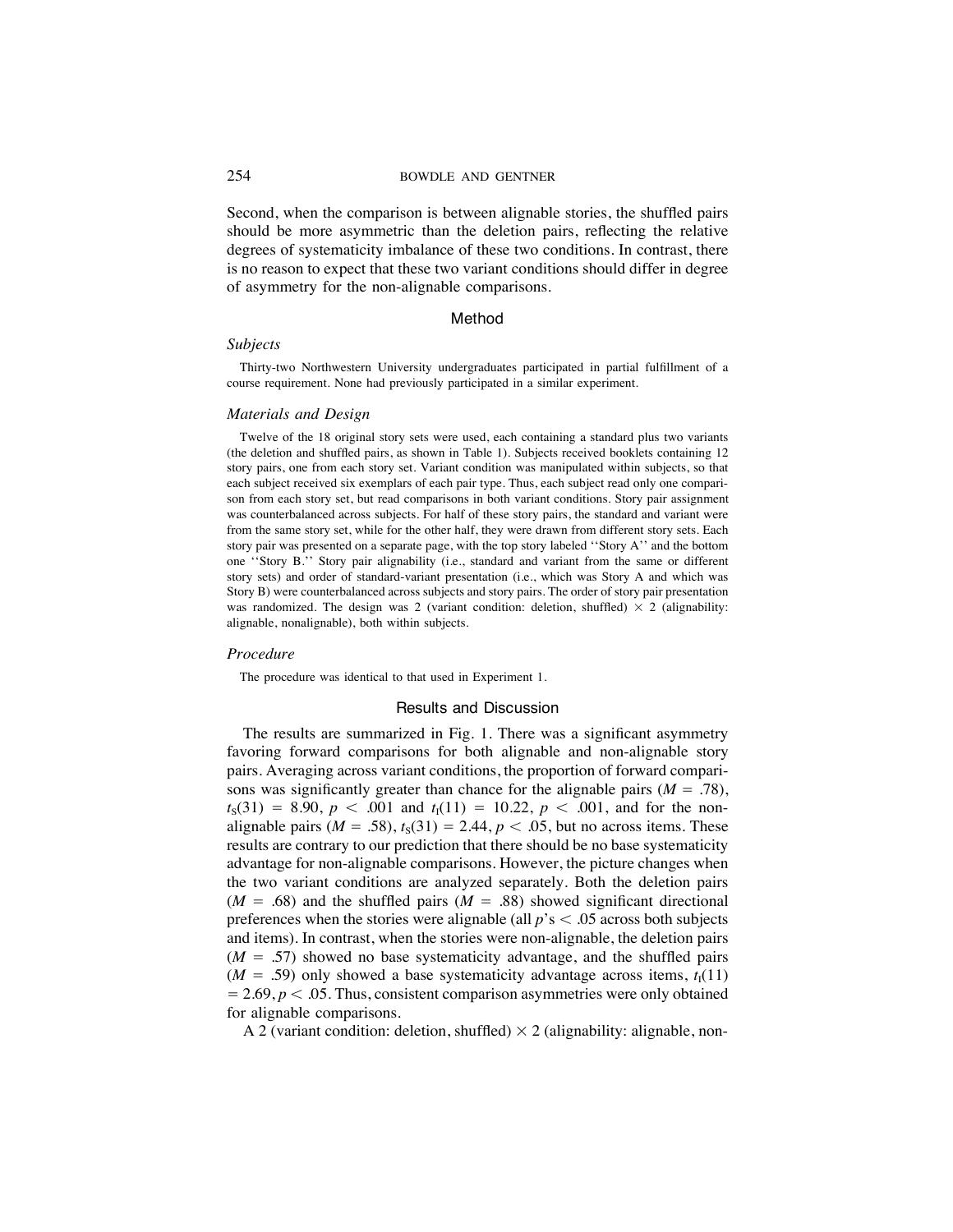

**FIG. 1.** Proportion of forward comparisons as a function of alignability and variant condition in Experiment 2.

alignable) repeated-measures ANOVA was performed on the proportion of forward comparisons. As expected, there was a main effect of alignability: alignable comparisons were more asymmetric than non-alignable comparisons across both subjects and items,  $F_S(1,31) = 20.65$ ,  $p < .001$  and  $F_I(1,11) =$ 13.80,  $p < .005$ . A main effect of variant condition was also obtained: averaging across alignability assignments, the directional preference was higher for shuffled pairs ( $M = .71$ ) than for deletion pairs ( $M = .63$ ) across subjects,  $F_s(1,31) = 5.26, p < .05$ , but not across items. Finally, there was an interaction between alignability and variant condition. As predicted, the difference in directional preference between the two variant conditions was greater for the alignable pairs ( $M = .20$ ) than for the non-alignable pairs ( $M = .02$ ) across subjects,  $F_S(1,31) = 4.24$ ,  $p < .05$ , but not across items.

For alignable pairs, subjects showed a strong preference for forward comparisons. In contrast, for non-alignable pairs, subjects showed only a marginal preference for placing the more systematic item in the base position. This bears out the structure-mapping prediction that alignability is necessary for asymmetry. These results are problematic for the feature contrast model of similarity. Because this model derives directionality from the size and salience of the distinctive feature sets, the degree of comparison asymmetry should not depend on the number of common (alignable) features. The present results also pose a challenge to stimulus-bias models, which posit that the item associated with the larger bias will appear as the preferred base in similarity comparisons. Because such biases exist independently of any particular com-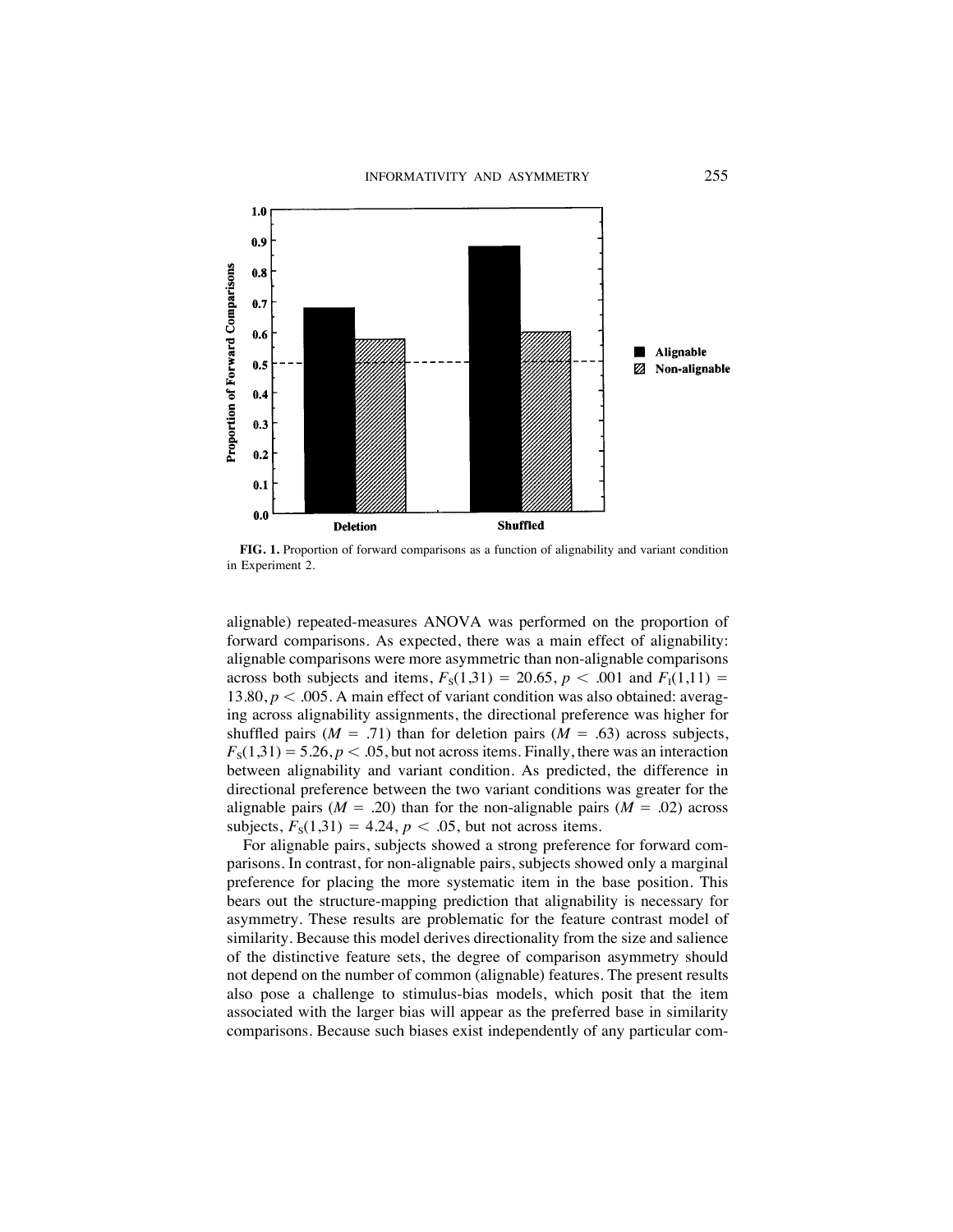parison, asymmetries resulting from differential stimulus bias should be independent of alignability. Of course, it might be objected that the non-alignable pairs in this experiment represent an extreme case: to the extent that two items possess no common features, or are maximally distant in a multidimensional space, the effects of distinctive feature sets or stimulus biases may be minimized. However, this objection does not apply to Experiment 1, in which all story pairs were sufficiently similar to permit meaningful comparison: here, too, the interaction of systematicity imbalance and alignability was found to be a significant predictor of asymmetry. In sum, structural alignment is a prerequisite for directional informativity, and therefore for comparison asymmetry.

# EXPERIMENTS 3A AND 3B

The results of Experiments 1 and 2 support the structure-mapping account: to the extent that comparison items are alignable, the item possessing greater systematicity is the preferred base. However, it is possible that the standard stories in the above experiments, along with being more systematic than the variants, also possessed a greater number of distinctive features due to the increased number of higher-order relations. Leaving aside the issue of alignability, this would allow the feature contrast model of similarity to account for the observed base systematicity advantage. In Experiment 3, we addressed this issue. Subjects were again presented with pairs of stories and asked to say which direction of comparison they preferred. As in Experiment 2, only the deletion and shuffled conditions were used. The critical manipulation in this experiment was that for one-third of the comparisons, two distinctive statements were added to the standard story, and for another one-third of the comparisons, two such statements were added to the variant story. The remaining one-third of the comparisons were the same as in Experiment 1. These additional statements were designed so that they did not increase the systematicity of the stories they were added to. Specifically, in Experiment 3a, the additional statements were *structurally irrelevant* to the stories, in that they were unrelated to the story plots; and in Experiment 3b, the additional statements were *structurally inconsistent* with the stories, in that they interfered with the stories' causal flow (like the substitute pivots of the replacement variants in Experiment 1). Examples in which structurally irrelevant and structurally inconsistent statements were added to the standard are given in Table 2 and Table 3, respectively.

Structure-mapping theory and the feature contrast model make different predictions as to the effects of adding these structurally irrelevant or inconsistent statements. The feature contrast model predicts that adding either of these types of distinctive features to a story will increase the preference for placing that story in the base position of a comparison, where they will count less against the similarity of the pair. In contrast, structure-mapping theory predicts that adding structurally irrelevant statements to a story will have no effect on comparison asymmetries, as they do not affect the systematicity of the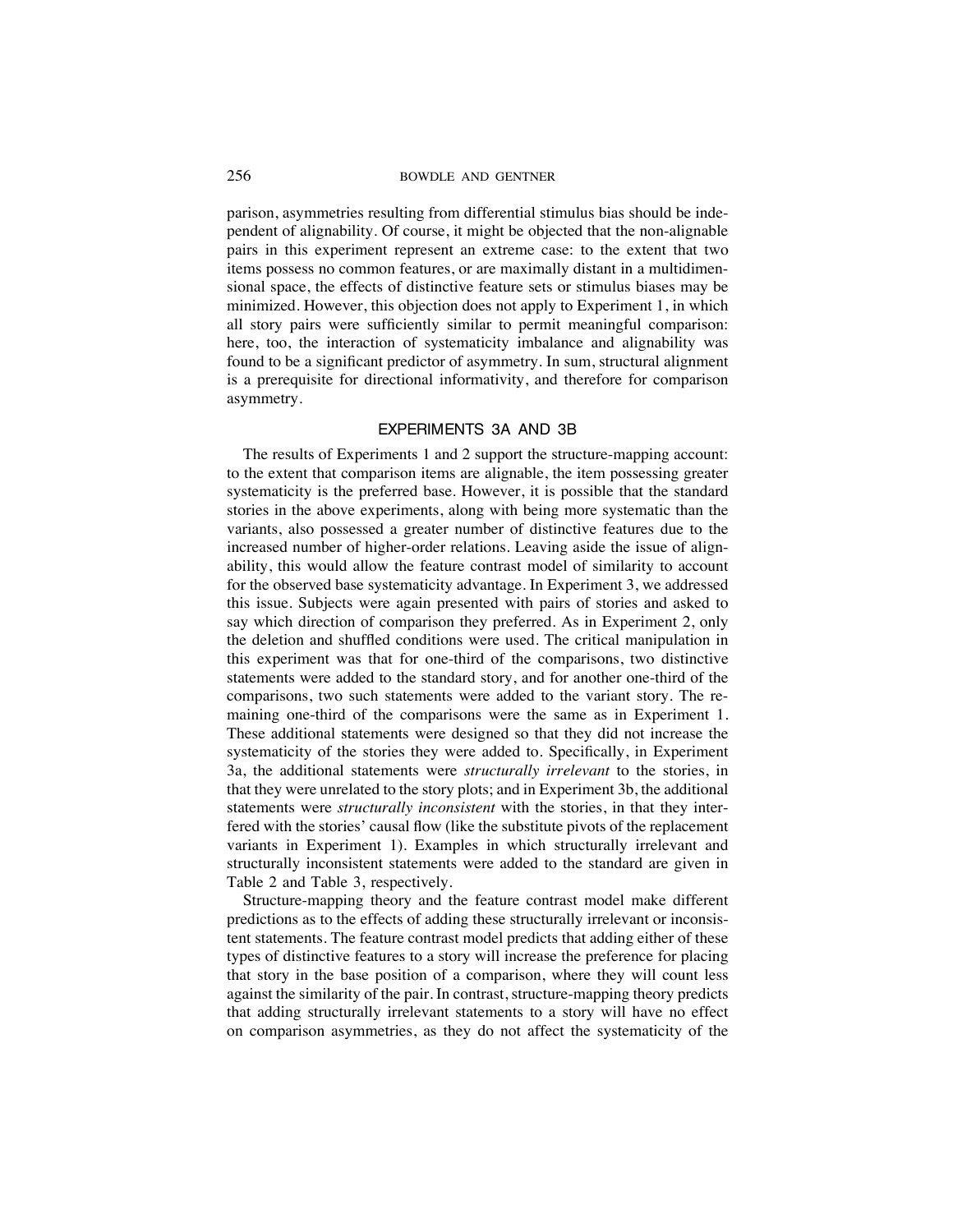#### TABLE 2

## Example of Irrelevant Statement Additions to a Standard Story from Experiment 3a (Irrelevant Statements Are Italicized)

Walter was a poor woodcutter who lived on the outskirts of Portshire. He had a wife and two children, but he was hardly able to support them. *Twice every month, Walter journeyed to the other side of the forest to visit his parents.* Now, the King of Portshire cared very much about his subjects, and would often travel in disguise to see how they were faring. One winter, a beggar came knocking at Walter's door, asking for lodging. Despite his wife's protests, Walter took him in. He gave the beggar as much food as he could spare, and made him a bed by the fire. *Because the fire was so warm, the beggar slept without any blanket.* In the morning, Walter found the beggar gone, and a sack of gold on the mantle.

aligned structure in that story. Adding structurally inconsistent statements to a story should actually *decrease* the preference for placing that story in the base position of a comparison, as they lower the systematicity of the aligned structure in that story. Thus, our predictions are as follows: In Experiment 3a, adding structurally irrelevant statements to either the standard or the variant should not significantly influence comparison asymmetries. In Experiment 3b, adding structurally inconsistent statements to the standard should lower the preference for forward comparisons, whereas adding structurally inconsistent statements to the variant should increase this preference, relative to the original pairs. In addition, the overall asymmetry should be higher for the shuffled than the deletion pairs in both Experiments 3a and 3b, replicating the results of Experiments 1 and 2.

#### Method

## *Subjects*

Ninety-six Northwestern University undergraduates participated in partial fulfillment of a course requirement: 48 in Experiment 3a and 48 in Experiment 3b. None had previously participated in a similar experiment.

### *Materials and Design*

*Experiment 3a.* Twelve of the 18 original story sets were used, each containing a standard plus two variants (the deletion and shuffled pairs, as shown in Table 1). Subjects received

#### TABLE 3

Example of Inconsistent Statement Additions to a Standard Story from Experiment 3b (Inconsistent Statements Are Italicized)

Before long, the pirate ship had overtaken the Duke's vessel. After firing a shot across her bow, the ruffian sailors swung across from their deck to the royal clipper. *The pirates fought valiantly, but they were badly outnumbered by the Duke's men.* When all resistance had been subdued, Jack, the pirate captain, ran down to the hold to seize the finest gold and jewels for himself. Hiding there amidst the chests of treasure was the Duchess. *Upon seeing her, Jack could hardly contain his loathing.* She was the most beautiful woman that he had ever seen. He promptly forgot all about the treasure and took the Duchess as his bounty instead.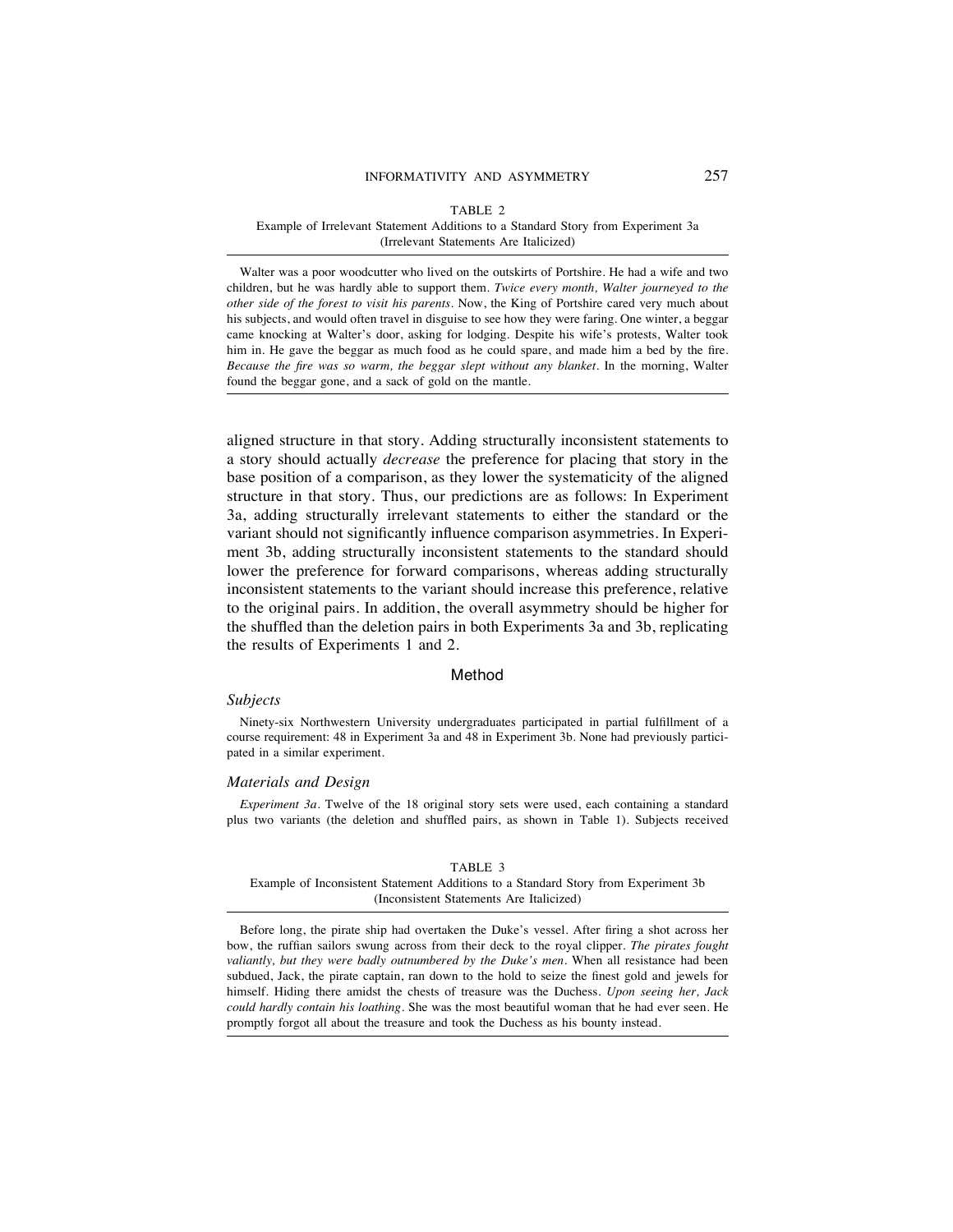

**FIG. 2.** Proportion of forward comparisons as a function of irrelevant statement addition and variant condition in Experiment 3a.

booklets containing 12 story pairs, one from each story set. Variant condition was manipulated within subjects, so that each subject received six exemplars of each pair type. Thus, each subject read only one comparison for each story set, but read comparisons in both variant conditions. For one-third of these story pairs, two structurally irrelevant statements were added to the standard story. For another one-third, two structurally irrelevant statements were added to the variant story (as illustrated in Table 2). For the final one-third, no statements were added to either story. Within each story set, the statements added to the standard and variant were the same. Each story pair was presented on a separate page, with the top story labeled ''Story A'' and the bottom one ''Story B.'' Statement addition (i.e., standard, neither, or variant) and order of standardvariant assignment (i.e., which was Story A and which was Story B) were counterbalanced across subjects and story pairs. The order of story pair presentation was randomized. The design was 3 (statement addition: standard, neither, variant)  $\times$  2 (variant condition: deletion, shuffled), both within subjects.

*Experiment 3b.* The materials and design were identical to Experiment 3a, with the following exceptions: For one-third of the story pairs, two structurally inconsistent statements were added to the standard story. For another one-third, two structurally inconsistent statements were added to the variant story (as illustrated in Table 3). For the final one-third, no statements were added to either story.

## *Procedure*

The procedure was identical to that used in Experiment 1.

## Results and Discussion

# *Experiment 3a: Irrelevant Statement Additions*

The results are summarized in Fig. 2. A 3 (statement assignment: standard, neither, variant)  $\times$  2 (variant condition: deletion, shuffled) repeated-measures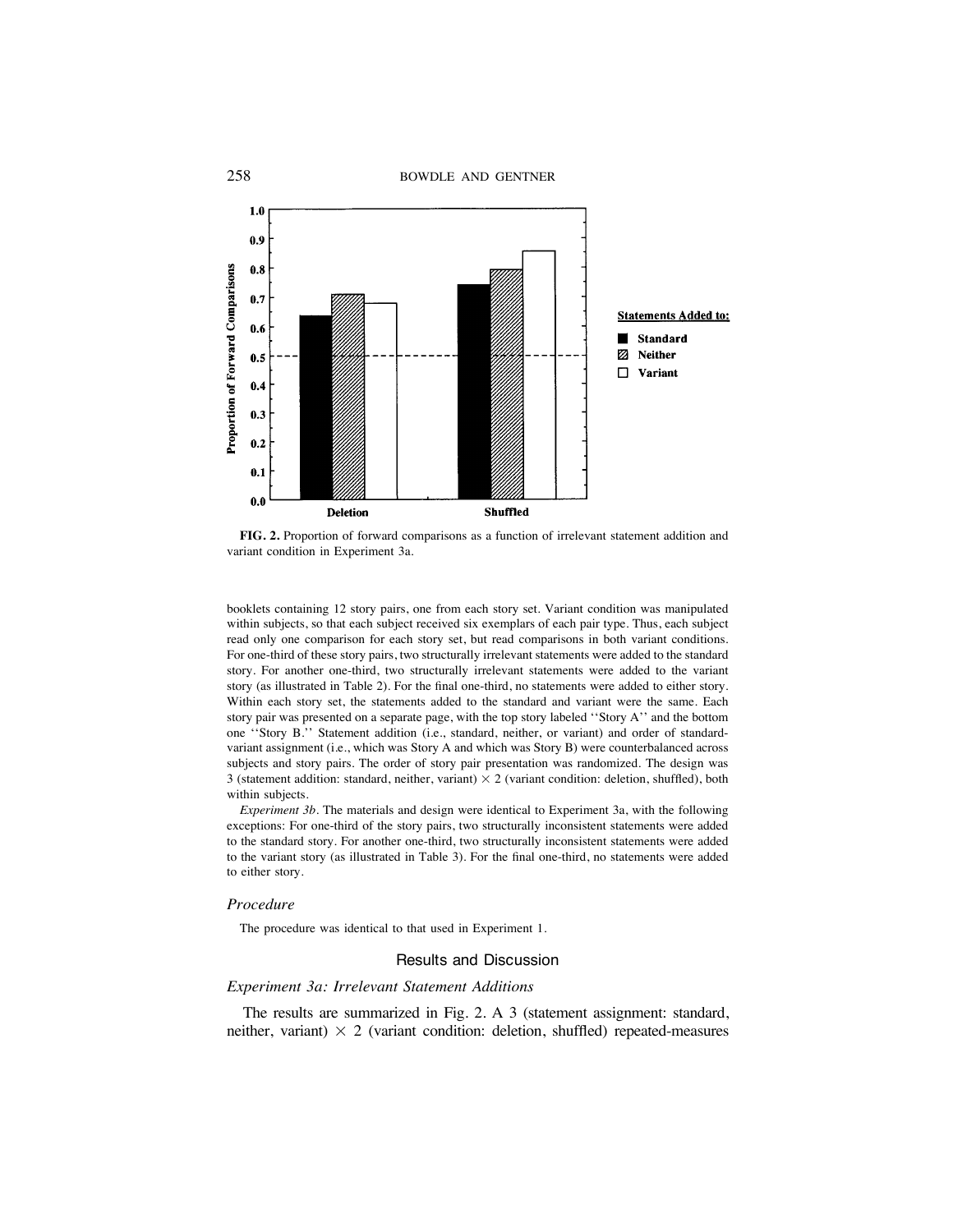

**FIG. 3.** Proportion of forward comparisons as a function of inconsistent statement addition and variant condition in Experiment 3b.

ANOVA was performed on the proportion forward comparisons. As expected, there was no effect of statement assignment on comparison asymmetries. As in Experiments 1 and 2, however, there was a main effect of variant condition: averaging across statement assignments, the directional preference was higher for shuffled pairs ( $M = .80$ ) than for deletion pairs ( $M = .67$ ) across both subjects and items,  $F_S(1,47) = 14.03$ ,  $p < .001$  and  $F_I(1,11) = 11.83$ ,  $p < .01$ . There was no interaction between statement assignment and variant condition.

# *Experiment 3b: Inconsistent Statement Additions*

The results are summarized in Fig. 3. A 3 (statement assignment: standard, neither, variant)  $\times$  2 (variant condition: deletion, shuffled) repeated-measures analysis of variance was performed on the proportion forward comparisons. As expected, there was a main effect of statement addition across both subjects and items,  $F_S(2,94) = 6.79$ ,  $p < .005$  and  $F_I(2,22) = 10.52$ ,  $p < .001$ . Planned comparisons indicated a lower preference for forward comparisons when the structurally inconsistent statements were added to the standard  $(M = .54)$  than when the story pairs were left unmodified  $(M = .71)$ ,  $t_s(47) = 3.37$ ,  $p < .005$ and  $t_1(11) = 4.08$ ,  $p < .005$ , or when structurally inconsistent statements were added to the target ( $M = .73$ ),  $t_s(47) = 2.87$ ,  $p < .01$  and  $t_i(11) = 4.33$ ,  $p <$ .005. However, there was no significant difference in asymmetry between the latter two conditions. The predicted main effect of variant condition was also obtained: averaging across statement assignments, the directional preference was higher for shuffled pairs ( $M = .74$ ) than for deletion pairs ( $M = .58$ ) across both subjects and items,  $F_S(1,47) = 17.94$ ,  $p < .001$  and  $F_I(1,11) = 20.96$ ,  $p < .001$ .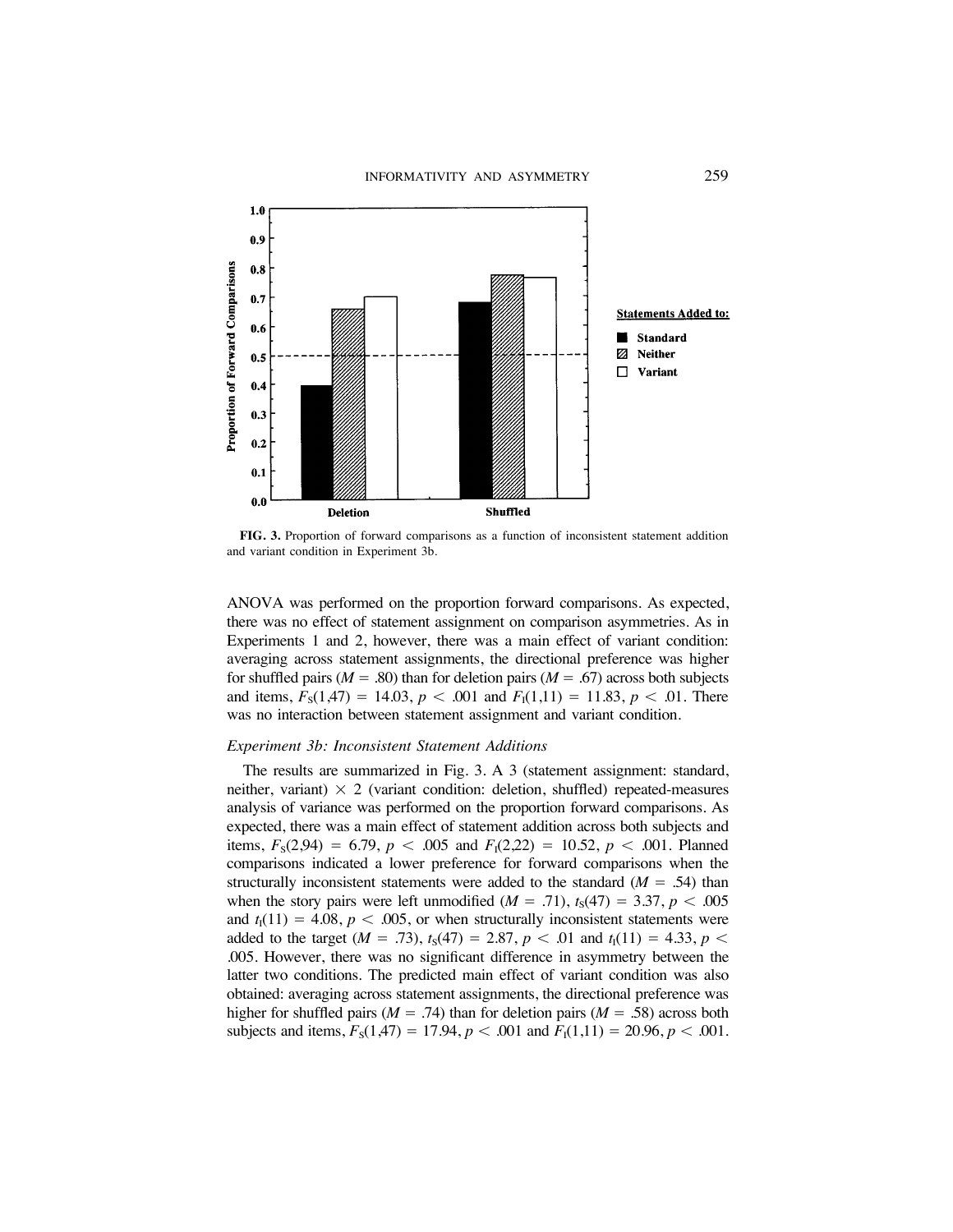Finally, there was an interaction between statement addition and variant condition. The effects of statement addition were larger for the deletion pairs than for the shuffled pairs across subjects,  $F_S(2,94) = 3.35$ ,  $p < .05$ , but not across items.

The results bear out the predictions of structure-mapping theory and the directional informativity hypothesis. In Experiment 3a, the addition of structurally irrelevant statements to either story of the story pairs had no effect on comparison asymmetries, and in Experiment 3b, the addition of structurally inconsistent statements to the standard story reduced the suitability of that story as a comparison base. Indeed, in the deletion condition, adding structurally inconsistent statements to the standard story actually reversed the directional preference  $(M = .40)$ . These results are contrary to the predictions of the feature contrast model. Because both inconsistent and irrelevant statements were presumably highly salient additions to the stories, the influence of systematicity on asymmetry cannot be explained in terms of sheer number of distinctive features. Rather, the effect of distinctive features depends on their relation to the aligned system.

# FROM SYSTEMATICITY IMBALANCE TO INFORMATIVITY: A COMPUTATIONAL SIMULATION

The results so far show that (a) subjects prefer placing the more systematic item in the base position of a comparison, (b) systematicity is a better predictor of asymmetry than sheer number of conceptual features, and (c) alignability is a prerequisite for asymmetry. These results specify the properties of comparison items that support directional informativity, and favor the structuremapping account of asymmetry over feature contrast or stimulus-bias accounts. However, we have not directly examined the hypothesized relationship between asymmetry and the process of projecting novel information from the base to the target.

According to the directional informativity hypothesis, asymmetries in similarity reflect a base systematicity advantage. Speakers construct their comparisons to have the less systematic item as given information, and the more systematic item as new information, as this ordering maximizes the perceived informativity of the comparison. This hypothesis depends on the structuremapping claim that subjects derive inferences from more systematic to less systematic items. To make this claim specific, we used the *Structure-mapping Engine* (SME), a computational model of the structure-mapping process outlined above (for details, see Falkenhainer, Forbus, & Gentner, 1989; Forbus, Gentner, & Law, 1995; Gentner, Falkenhainer, & Skorstad, 1987; Gentner, Rattermann, & Forbus, 1993). Given propositional representations of the target and base of a comparison, SME begins by placing all pairs of identical predicates in correspondence without regard to structural consistency (freely violating one-to-one correspondence and parallel connectivity).2 Next, SME

<sup>2</sup> The representations given to SME consist of *entities* (logical individuals) and three types of predicates: *attributes* (one-argument predicates describing properties of entities), *functions* (typi-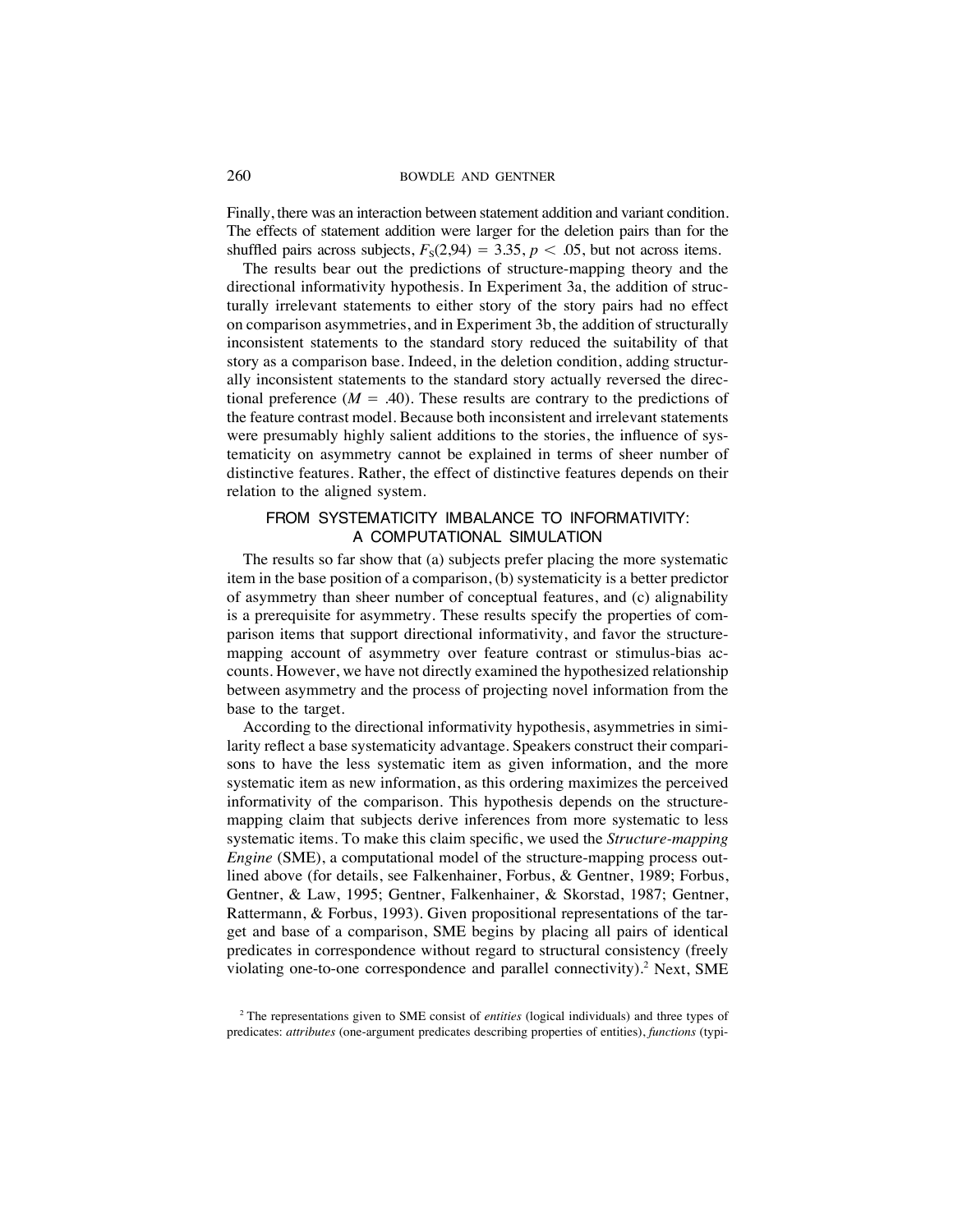collects these local matches into structurally consistent clusters (kernels). These kernels are combined into the two or three largest possible mutually consistent systems, which constitute the interpretations of the comparison. Each interpretation is then given a structural evaluation, using a type of cascade algorithm that favors deep interconnected relational structures over shallow or fragmentary structures. The interpretation with the highest structural evaluation is preferred. Given such an interpretation, candidate inferences can be projected from base to target. These are further predicates from the base domain that are connected to the common relational system but that are not initially present in the target domain. It is precisely this process of structural completion that motivates our prediction of a base systematicity advantage. By placing the more systematic of two alignable representations in the base position, the speaker signals the hearer as to the more richly inferential direction of mapping. As discussed earlier, this signalling follows from the given-new contract (Clark & Havilland, 1977).

Inference projection is not the only way in which comparisons can be informative. Structure-mapping theory allows comparisons to modify the target representation in (at least) the following additional ways: *structural highlighting, restructuring,* and *rerepresentation* (Gentner, Brem, Ferguson, Wolff, Markman, & Forbus, in press; Gentner & Wolff, in press). *Structural highlighting* is akin to schema abstraction (Gick & Holyoak, 1983), and involves increasing the salience of the common relational system in the target (or in both terms). Structural highlighting can occur when either (1) the common relational system is less prominent in the target; or (2) multiple possible structures can be entertained for the target and/or the base, only one of which is highly alignable. *Restructuring* involves changing the relational bindings of common elements in the target to match their bindings in the base, and can occur when these common elements are less mutually constrained in the target than in the base. Finally, in *rerepresentation,* nonidentical predicates in analogous relational roles are recast to permit discovering partial identities, thereby creating more coherent structural alignments (e.g., Clement, Mawby, & Giles, 1994; Gentner, 1989; Gentner & Rattermann, 1991; Gentner, Rattermann, Markman, & Kotovsky, 1995; Kotovsky & Gentner, 1996). This may involve representing the predicates as instances of a more general concept in an abstraction hierarchy (Falkenhainer, 1990), or decomposing the predicates until identical subpredicates are located (Burstein, 1983). (For related proposals, see Karmiloff-Smith, 1991; Kass, 1994; Novick & Holyoak, 1991.)

Currently, SME is extremely fluent in both inference projection and structural highlighting, has some proficiency in rerepresentation, and does virtually

cally representing dimensional information), and *relations* (predicates representing events, comparisons, and states applying to two or more arguments). First-order relations apply between entities, and higher-order relations apply between predicates or other lower-order relations.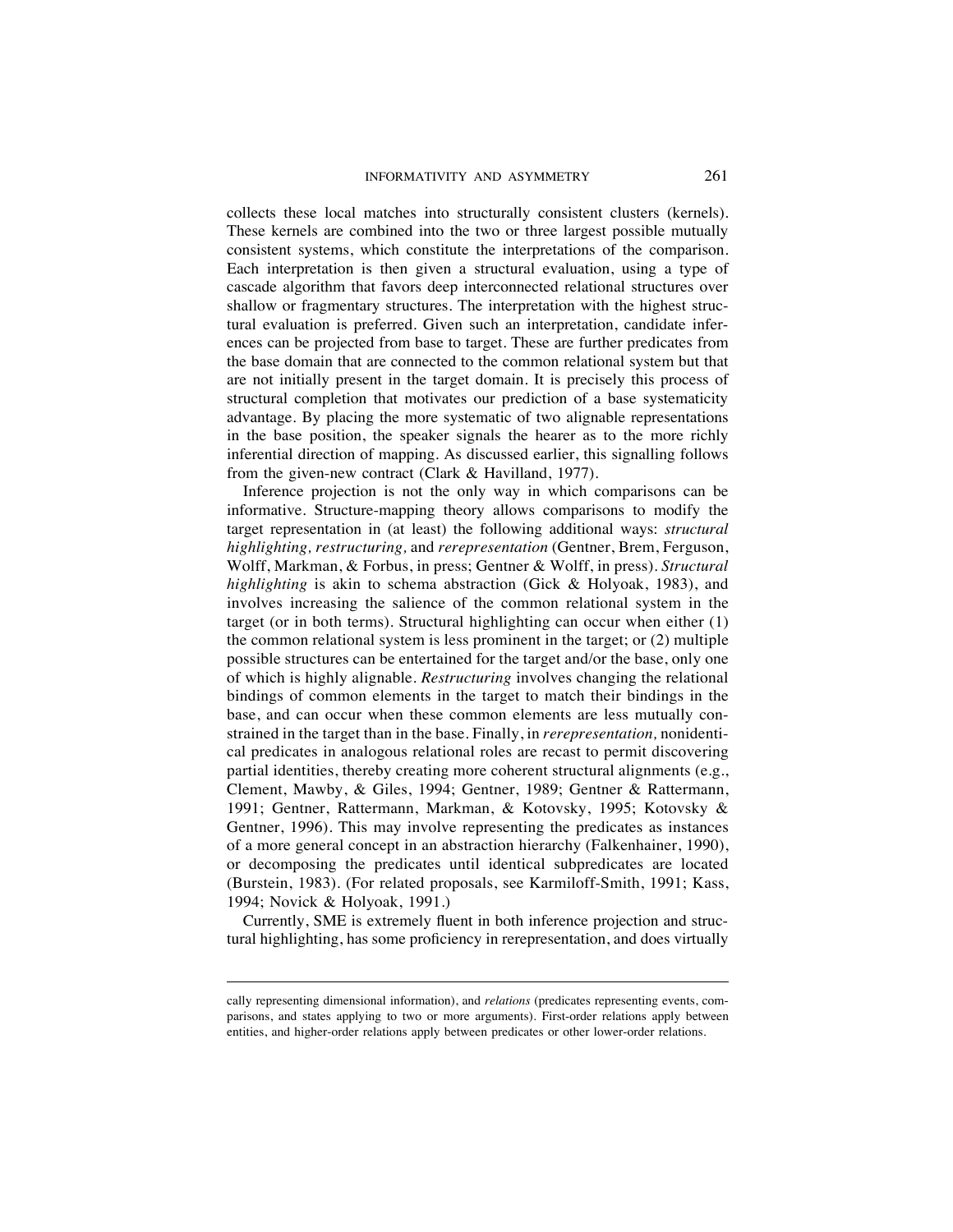no restructuring. Thus, we used SME to check the computational sufficiency of our claims concerning asymmetry and inference projection. We encoded the deletion pair from Table 1 (the ''Peter the Monk'' story set) into propositional form, as shown in Fig. 4, and submitted it to SME for both forward and reverse comparisons. In creating these narrative representations, we assumed that subjects formed a discourse model for each of the propositional macrostructures of the original texts (see Kintch & van Dijk,  $1978$ ).<sup>3</sup> The representations reflect the fact that the standard (Fig. 4a) was designed to be more relationally systematic than deletion variant (Fig. 4b). In particular, the deletion variant contains no causal link between the spilling event and the fasting event.

Different interpretations were produced by SME depending on the direction of the comparison. In the forward direction (i.e., variant-to-standard), SME produced the interpretation shown in Fig. 5, as well as the following system of candidate inferences:

# (REASON

(CAUSE

(AND (SPILL(luke, food, floor), BELIEVE(luke, SIN(SPILL)))), (DISMAY(luke))) (REPENT(luke, transgression)))

These inferences assert that the reason that Luke was dismayed was that he believed that wasting food—in this case, by spilling his food on the floor is a sin. Further, it is inferred that this belief led Luke to repent, as it did with Peter. Thus, when the more coherent standard story is placed in the base position, the comparison is highly informative.

When the direction of comparison was reversed (i.e., standard-to-variant), SME obtained the same core interpretation (see Fig. 5), reflecting the fact that this common system is the maximal structurally consistent alignment. However, no candidate inferences resulted from this comparison. In this direction, the distinctive information in the base (the Luke story) is not connected to the common structure, so it cannot be projected to the target. Thus, the reverse direction of comparison is not informative. In sum, structural alignment in similarity comparisons is a symmetric process, but inference projection is directional. Further, inference projection depends not only on structural alignment, but also on the direction of comparison.

This simulation highlights an advantage of the present account over alternative accounts of comparison asymmetry: it provides an explicit mechanism for comparisons to convey new inferences about their targets.

<sup>&</sup>lt;sup>3</sup> We additionally assumed that subjects will include certain background knowledge concerning causal and explanatory relations in their representations, to the extent that it is invoked by the text. Thus, both the standard and variant representations in these simlulations included propositions stating that fasting is done to repent for some perceived moral transgression.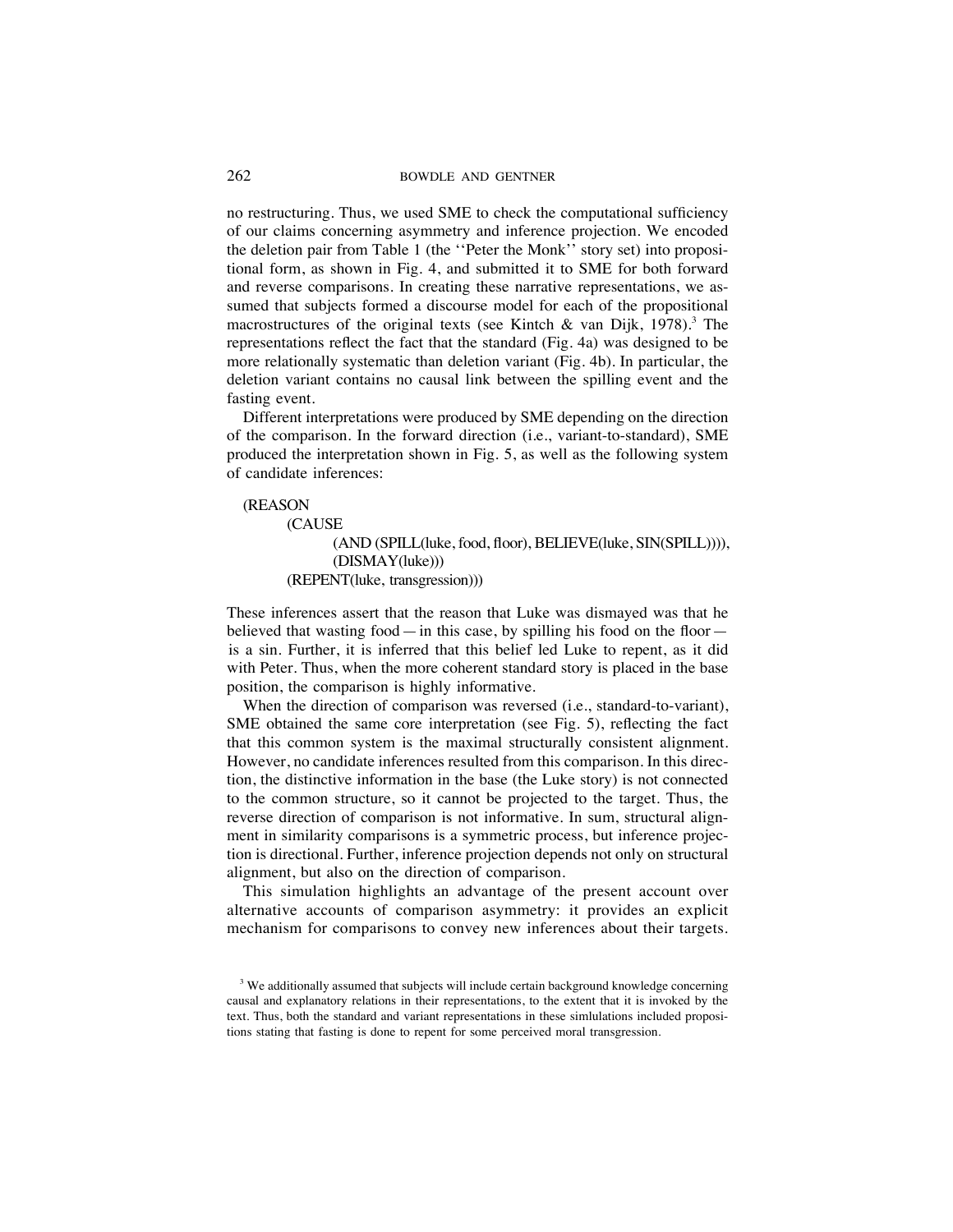

**FIG. 4.** (a) SME representation of the ''Peter the Monk'' standard story. (b) SME representation of the ''Luke the Monk'' deletion variant.

In the feature contrast model, for example, the most obvious candidate for inferences in literal comparisons is the set of distinctive features in the base. However, no mechanism is provided for selecting any particular predication from this potentially large set of non-matching information. Stimulus-bias models also cannot explain comparison informativity in a constrained man-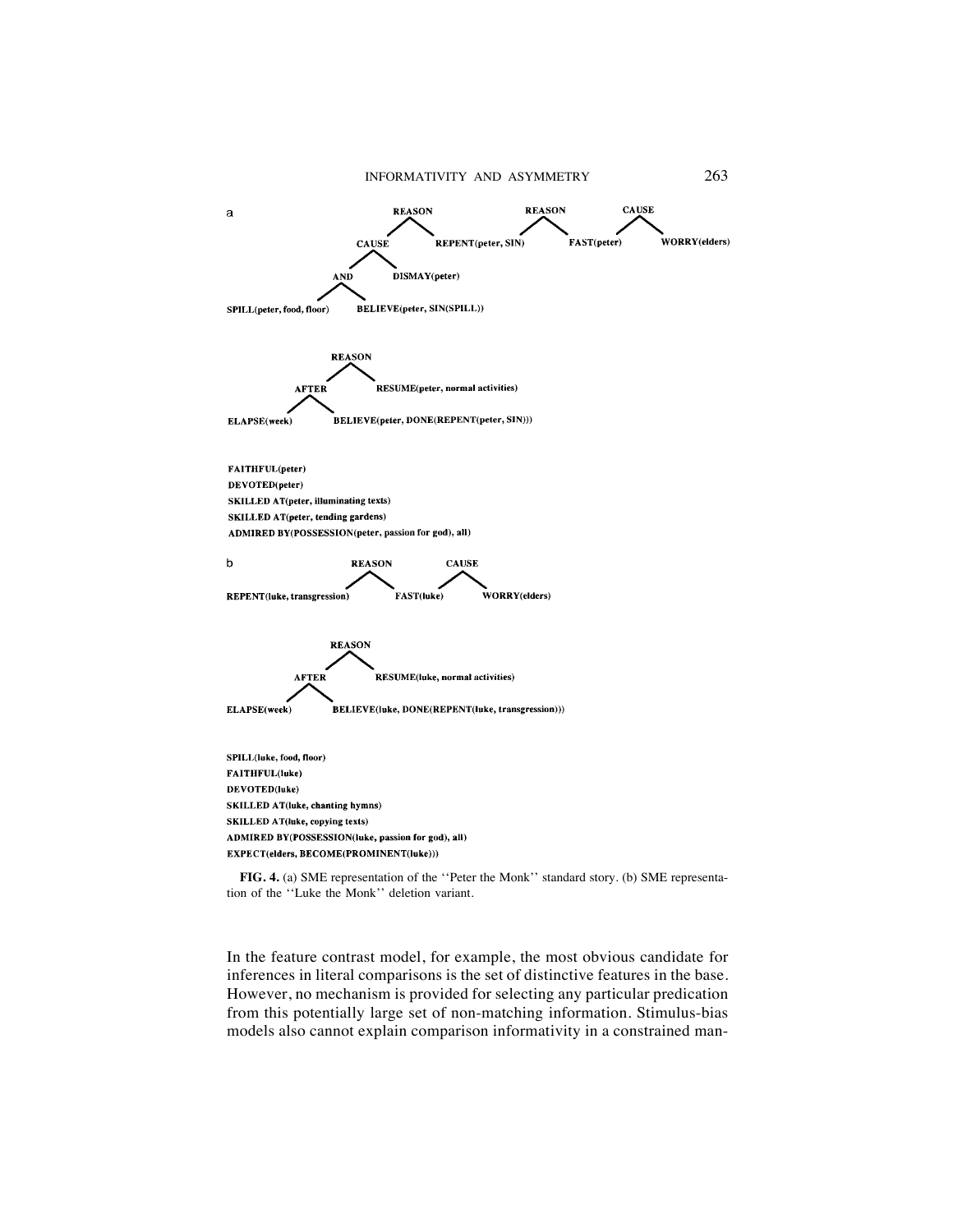

**FIG. 5.** SME interpretation of the comparison between the standard story and the deletion variant. Corresponding entities and predicates are separated by slashes.

ner. Indeed, to the extent that the preferred base is the item with the larger stimulus bias, the most obvious way to model informativity would be to increase the bias associated with the target. But many presumed sources of stimulus bias, such as prototypicality, frequency of instantiation, and item density in the surrounding space, do not seem readily amenable to change in this manner.

Of the approaches to asymmetry previously reviewed, the reference-point models seem closest in spirit to the present account. According to these models, once a common category for the comparison items has been established, the degree to which one item is preferentially seen in relation to or assimilated to the other item dictates the preferred order of comparison, with the deviant item as the target, and the reference item as the base. However, existing reference-point models are limited in several respects. For one thing, they do not explain how a common category is established if one does not already exist. For another, the mechanism by which deviant items may be assimilated to reference items is usually left unspecified (but see Huttenlocher, Hedges, & Duncan, 1991), and none of these models explains how new information may be transferred from the base to the target. Our account addresses these limitations as follows. First, structural alignment can give rise to the induction of relational schemas (Gick & Holyoak, 1983; see also Turner, 1988), which in turn can provide a common category for the comparison items. Second, assimilation of deviant items to reference items can be accomplished by inference projection, as well as structural highlighting, restructuring, or rerepresentation. On our view, highly systematic or coherent items make good reference points.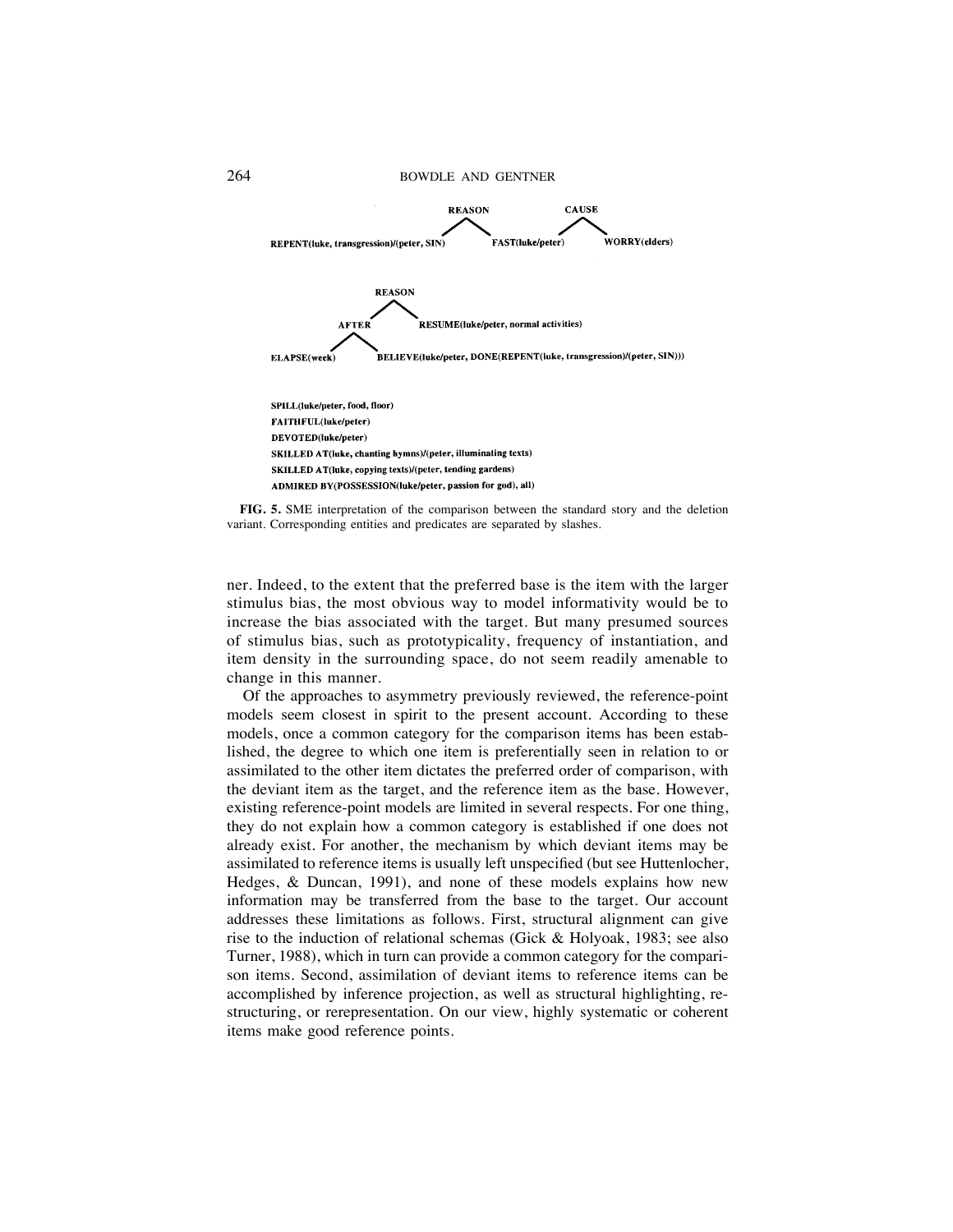## EXPERIMENT 4

In Experiment 4, we tested these computational predictions concerning inference projection by asking subjects to produce inferences for the story pairs used in Experiment 1. We predicted (a) that more inferences would be generated from standard to variant stories than in the reverse direction, and (b) that in this forward order, the inferences would consist of information initially present only in the base but connected to the common relational structure of the two stories. A second question of interest concerned the fine structure of these inference asymmetries. It seemed likely that inference asymmetry would be greater for the deletion and replacement conditions than for the shuffled condition for two reasons. First, the shuffled pairs were rated as least alignable in Experiment 1; and second, the shuffled variants lack a single aligned gap or anomalous point analogous to those found in the deletion and replacement variants. Either of these factors could act to increase the difficulty of drawing inferences in the shuffled condition.

We were also interested in other kinds of responses that might be generated for the story pairs. In pilot work, we found that subjects occasionally generated ''inferences'' that were either abstractions over the story pairs, or differences between the stories. Such responses—particularly those listing differences between stories—can further illuminate the process of structural alignment in comparison. For example, Markman and Gentner (1993b; Gentner & Markman, 1994) distinguish between differences connected to the common system, or *alignable differences,* and differences not connected to the common system, or *non-alignable differences.* Markman and Gentner (1993b) found that subjects listed more alignable differences for pairs of similar items (e.g., Brooms clean dry things whereas mops clean wet things), and more non-alignable differences for pairs of dissimilar items (e.g., Phone books are arranged alphabetically whereas lampshades are not). In a separate study, subjects found it easier to list differences for similar pairs than for dissimilar pairs, suggesting that alignable differences are more salient than non-alignable differences (Gentner & Markman, 1994). In other words, structural alignment not only determines how two things are similar, but also how they are different, and we therefore expected that any differences generated by subjects in this experiment would be predominantly alignable.

## Method

## *Subjects*

Forty-eight Northwestern University undergraduates participated in partial fulfillment of a course requirement. None had previously participated in a similar experiment.

#### *Materials and Design*

The materials and design were identical to those used in Experiment 1.

#### *Procedure*

Subjects read 18 pairs of stories, and for each story pair they made an inference about one of the stories based on the content of the other. They were told that the inference could be ''anything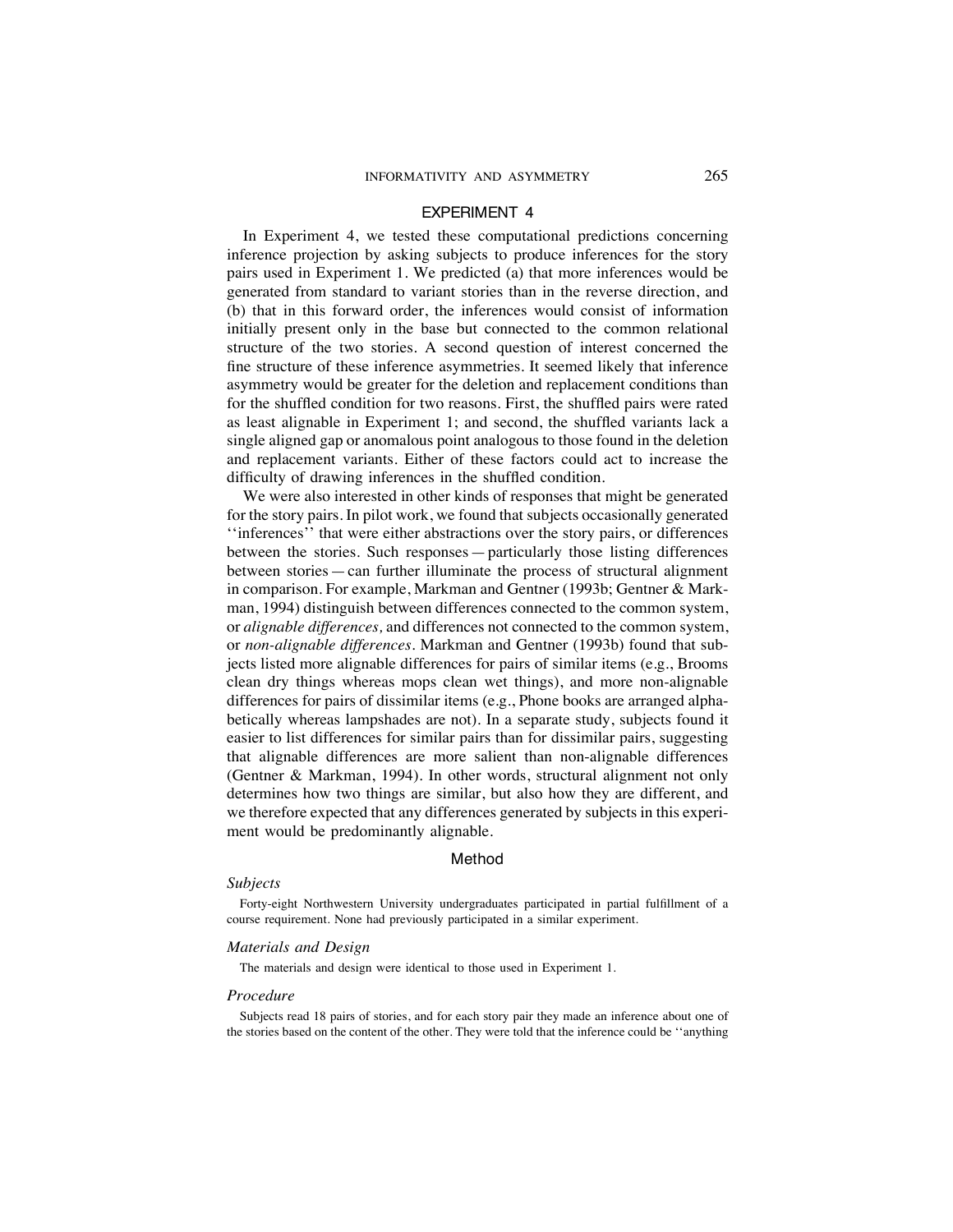at all that you decide might be true of the story.'' Subjects were asked to (1) indicate which story they were making their inference about and (2) write out their inference in the space provided at the bottom of the page.

## Results and Discussion

## *Inference Asymmetry*

As predicted, there was an overall asymmetry favoring forward (standardto-variant) inferences. The proportion of responses in this direction  $(M = .80)$ was significantly greater than chance,  $t_s(47) = 12.08$ ,  $p < .001$  and  $t_i(17) =$ 20.20,  $p < .001$ . This asymmetry held within each variant condition: the proportions of forward inferences for deletion ( $M = .85$ ), replacement ( $M =$ .83) and shuffled  $(M = .73)$  were all significantly greater than chance (all  $p$ 's  $\leq$  .001 across both subjects and items). Thus, subjects preferred to use the more systematic story as the comparison base when generating inferences.

A one-way (variant condition: deletion, replacement, shuffled) repeatedmeasures ANOVA on the proportion of forward inferences indicated a main effect of variant condition across both subjects and items,  $F_S(2,94) = 7.98$ ,  $p < .001$  and  $F_1(2,34) = 13.30, p < .001$ . Planned comparisons confirmed that the shuffled pairs showed a lower degree of inference asymmetry than either the deletion pairs,  $t_s(47) = 3.79$ ,  $p < .001$  and  $t_l(17) = 4.41$ ,  $p < .001$ , or the replacement pairs,  $t_S(47) = 2.59$ ,  $p < .025$  and  $t_I(17) = 3.85$ ,  $p <$ .005. As expected, subjects were less consistent in drawing forward inferences in the shuffled condition.

## *Inference Coding*

In addition to examining the degree of inferential asymmetry across variant conditions, we analyzed the kinds of inferences generated by subjects. The responses were coded by two blind judges into six inference categories: (a) *projected inferences* derived from the content of the other story; (b) *nonprojected inferences* not based on the other story; (c) *alignable differences* (differences connected to common entities or relations); (d) *non-alignable differences* (differences not connected to common entities or relations); (e) *abstractions* of information contained in both stories; and (f) *other* responses. The coders could indicate more than one inference category for a response. Intercoder reliability was 90%.<sup>4</sup>

The results of the inference coding are summarized in Table 4. As predicted, the predominant category for forward (standard-to-variant) responses across all three variant conditions was *projected inferences* (although *non-projected inferences* were almost as frequent for shuffled pairs). In contrast, the predominant category for reverse (variant-to-standard) responses across all three conditions was *non-projected inferences,* demonstrating the difficulty of finding

<sup>&</sup>lt;sup>4</sup> Reliability ratings were generated by taking the proportion of initial codings for each response that matched the final coding, and averaging these proportions over all responses.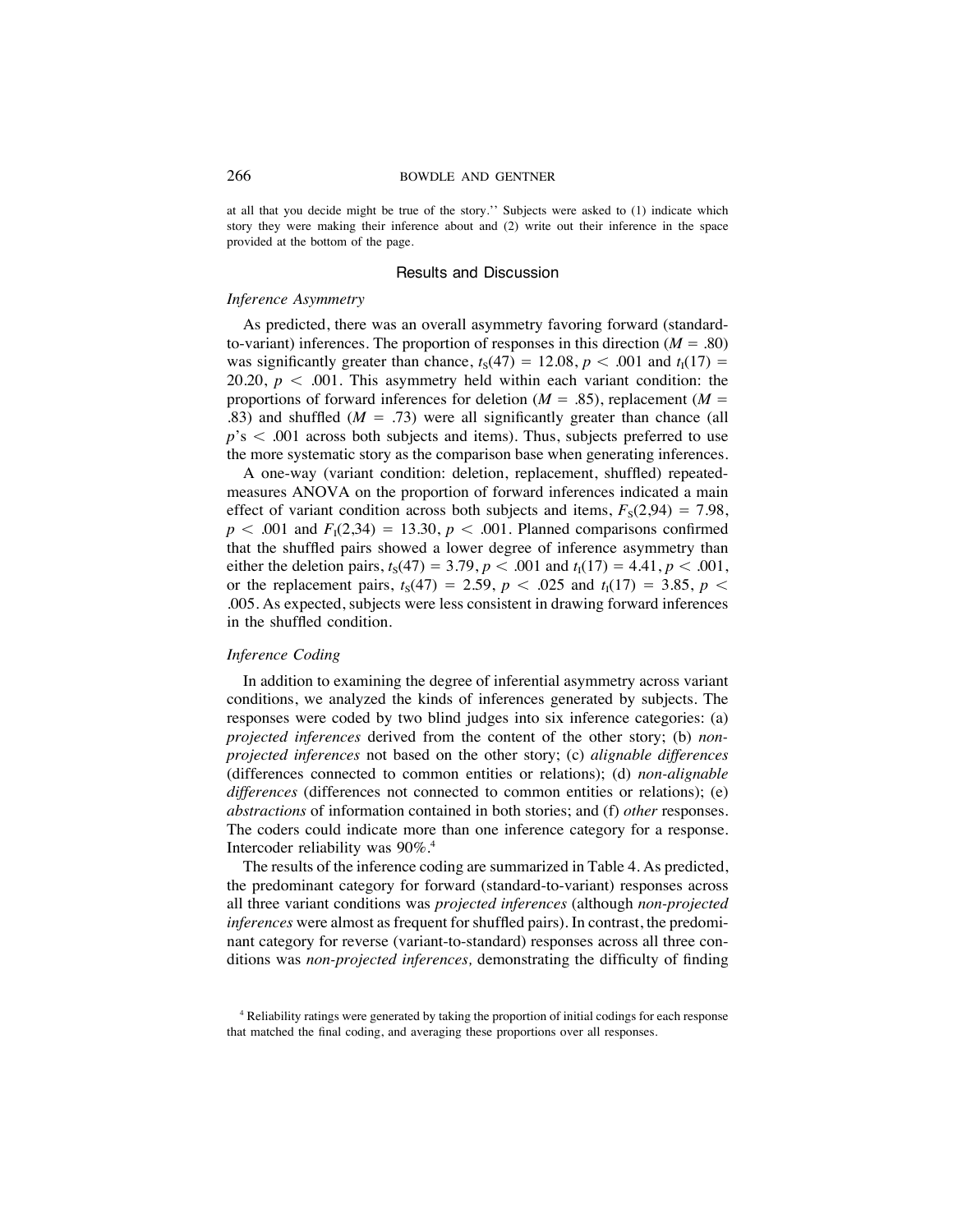| Inference category       | Deletion |         | Replacement |         | Shuffled |         |
|--------------------------|----------|---------|-------------|---------|----------|---------|
|                          | Forward  | Reverse | Forward     | Reverse | Forward  | Reverse |
| Projected inference      | .81      | .24     | .71         | .28     | .42      | .12     |
| Non-projected inference  | .13      | .55     | .23         | .48     | .39      | .65     |
| Alignable difference     | .04      | .12     | .06         | .18     | .05      | .18     |
| Non-alignable difference |          |         |             |         |          |         |
| Abstraction              | .02      | .10     | .04         | .08     | .01      | .04     |
| Other                    | .02      | .02     | .03         | .08     | .20      | .06     |
|                          |          |         |             |         |          |         |

TABLE 4 Proportion of Responses in Each Inference Category as a Function of Variant Condition and Inference Direction in Experiment 4

an acceptable inferential mapping from base to target in this direction. Additionally, both *alignable differences* and *abstractions* were more prevalent for reverse than forward responses across all three variant conditions. It appears that when subjects made reverse comparisons, they were often unable to locate an obvious inference to project to the target. In this case, they (1) interpolated from the target itself (*non-projected inferences*), (2) noted that two corresponding aspects of the stories were different (*alignable differences*), or (3) listed an explicit or implicit commonality between the two stories (*abstractions*). When subjects made forward comparisons, however, they were readily able to project new inferences from the base to the target. This inference asymmetry is consistent with SME's perfomance on forward and reverse comparisons given above.

None of the responses given by subjects were *non-alignable differences,* regardless of variant condition or direction. This finding is particularly informative for the deletion pairs, which contained an explicit non-alignable difference by design: the variant contained a distinctive non-causal statement not found in the standard. Thus, the finding that no subjects listed *non-alignable differences* for the deletion pairs supports the structure-mapping prediction that differences not connected to the common relational structure of comparison items should not be particularly salient (Gentner & Markman, 1994; Markman & Gentner, 1993b).

In this experiment, the degree of inference asymmetry favoring the more systematic item as the base was highest for the deletion and replacement pairs, and lowest for the shuffled pairs. Further, forward responses were less likely to involve projected inferences (and more likely to involve non-projected inferences) in the shuffled condition than in either the deletion or replacement conditions. Given that (1) the shuffled variants were less globally alignable with the standard stories than either the deletion or replacement variants, and that (2) the shuffled variants lacked a single aligned gap or anomalous point like those found in the deletion and replacement variants, these findings seem reasonable. However, this pattern of inference asymmet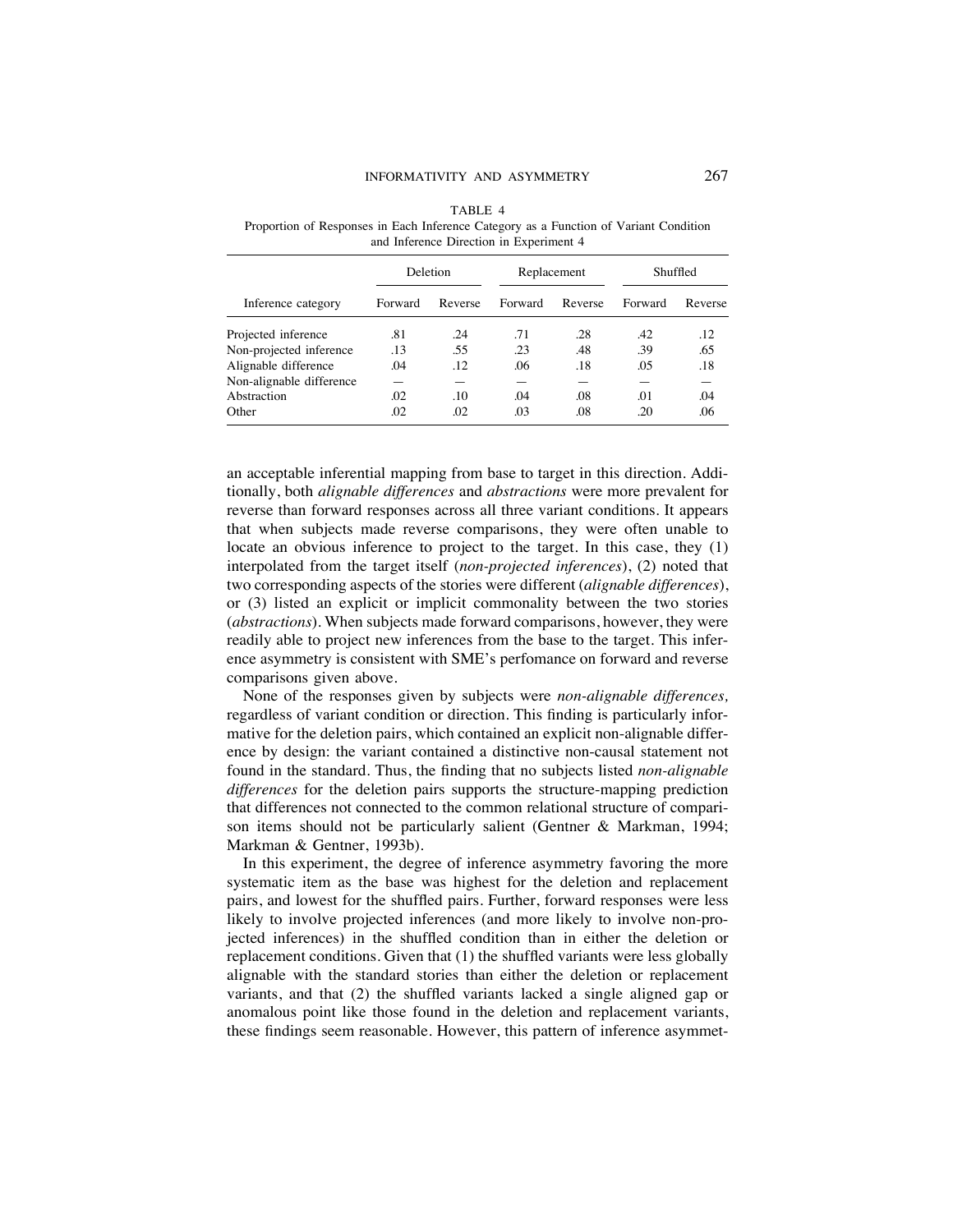ries contrasts with the magnitude ordering of the comparison asymmetries in Experiment 1. There, the deletion pairs showed the lowest asymmetry, and the replacement and shuffled pairs the highest asymmetry. This leaves us with a puzzle: if the preferred direction of comparison maximizes the degree of perceived informativity, then why do these two measures not show the same ordering? In particular, why are the shuffled pairs strongly asymmetric in terms of preferred direction of comparison, but not in terms of inference projection? To attack this problem, we must look beyond inference projection to other means of making comparisons informative.

## EXPERIMENT 5

Inference projection is a common mode of conceptual change in theories of literal similarity, analogy, and metaphor (e.g., Glucksberg & Keysar, 1990; Keane, 1988; Ortony, 1979). Nevertheless, there are other ways in which a comparison can change its target (Gentner, Brem, Ferguson, Wolff, Markman, & Forbus, 1997; Gentner and Wolff, in press). In our discussion of SME, we noted three such means: structural highlighting, restructuring, and rerepresentation. Although the shuffled story pairs in Experiment 4 may have been resistant to predicate carryover, restructuring is an obvious candidate for interpreting variant-to-standard comparisons in this condition. Indeed, further inspection of the forward responses in Experiment 4 revealed that the projected inferences generated for the shuffled pairs tended to involve restoring causal connections between existing predicates rather than importing novel predicates. At the same time, instructing the subjects in Experiment 4 to draw a single inference about one of the stories in each pair could have discouraged them from generating restructurings, and instead biased them to search for a single projectable predicate in the other story. This would explain why the shuffled condition showed the lowest degree of inference asymmetry in Experiment 4, despite having the highest degree of comparison asymmetry in Experiment 1. In Experiment 5, therefore, we broadened the range of allowable mappings by asked subjects to ''change or modify'' one story based on the content of the other. The term ''inference'' was removed from the instructions altogether.

According to the directional informativity hypothesis, (a) more modifications should be generated from standard to variant stories than in the reverse direction, and (b) in this forward order, the modifications should consist of information initially present only in the base but associated with the common relational structure of the two stories. This pattern of results would replicate Experiment 4. We further expected that, unlike in the previous experiment, the degree of this modification asymmetry across conditions would mirror the pattern of comparison asymmetries obtained in Experiment 1. That is, the preference for forward modifications should be lowest for the deletion pairs, and highest for the replacement and shuffled pairs.

## Method

#### *Subjects*

Forty-eight Northwestern University undergraduates participated in partial fulfillment of a course requirement. None had previously participated in a similar experiment.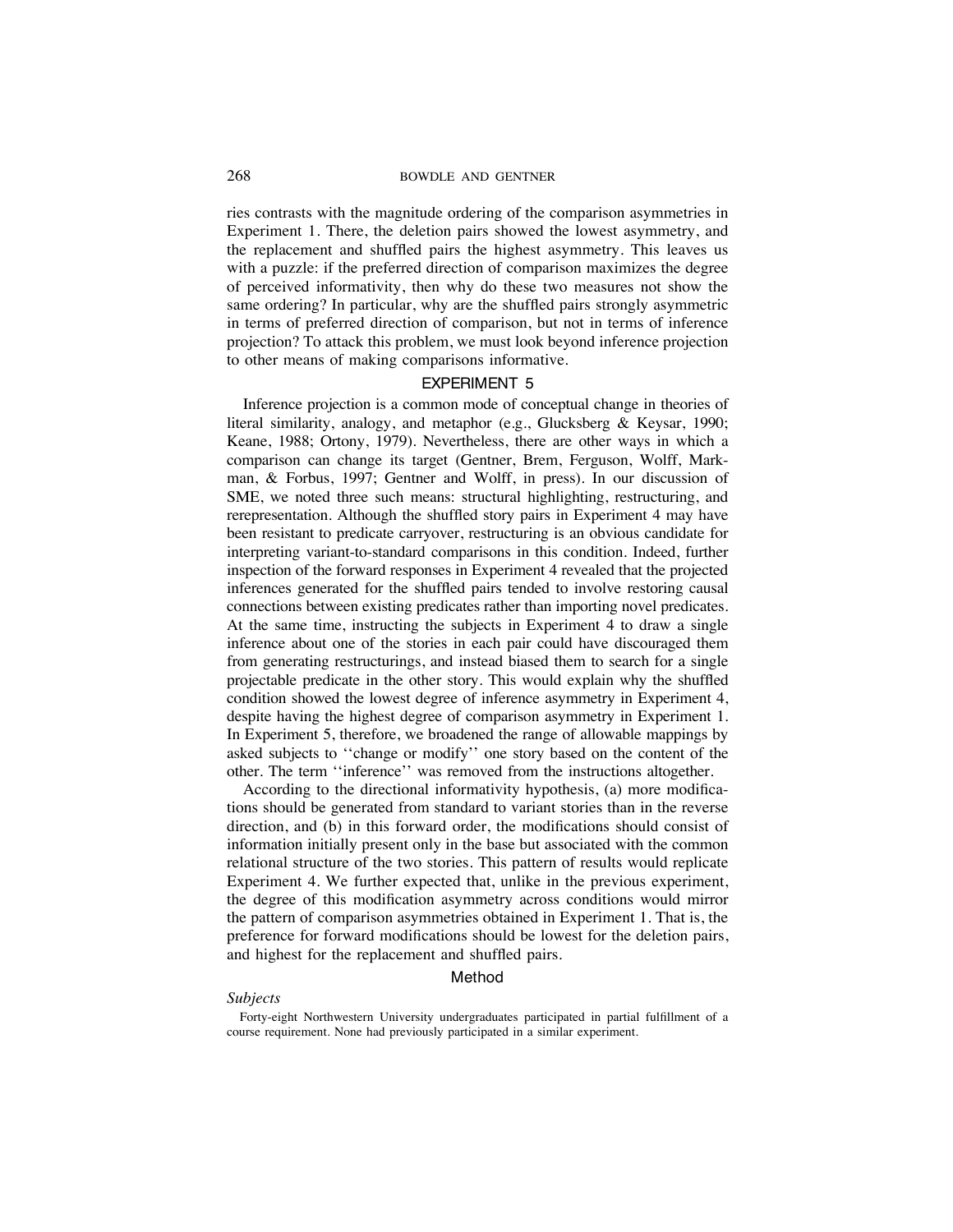|                             | Deletion |         | Replacement |         | Shuffled |         |
|-----------------------------|----------|---------|-------------|---------|----------|---------|
| Modification category       | Forward  | Reverse | Forward     | Reverse | Forward  | Reverse |
| Projected inference         | .86      | .47     | .82         | .45     |          | .24     |
| Non-projected inference     | .11      | .31     | .12         | .28     | .08      | .32     |
| Projected subtraction       | .20      | .37     | .69         | .48     |          | .16     |
| Non-projected subtraction   | .04      | .12     | .04         | .03     | .13      | .24     |
| Projected restructuring     |          |         |             |         | .84      | .12     |
| Non-projected restructuring | .01      |         |             |         | .04      | .12     |
| Other                       | .02      | .12     | .02         | .24     | .05      | .24     |
|                             |          |         |             |         |          |         |

TABLE 5 Proportion of Responses in Each Modification Category as a Function of Variant Condition and Modification Direction in Experiment 5

## *Materials and Design*

The materials and design were identical to those used in Experiments 1 and 4.

#### *Procedure*

Subjects read 18 pairs of stories, and for each story pair they made one or more changes or modifications to one of the stories based on the content of the other. Subjects were asked to (1) indicate which story they were modifying and (2) write out their modifications in the space provided at the bottom of the page.

### Results and Discussion

#### *Modification Asymmetry*

As predicted, there was an overall asymmetry favoring forward (standardto-variant) modifications. The proportion of responses in this direction  $(M =$ .87) was significantly greater than chance,  $t_s(47) = 15.40$ ,  $p < .001$  and  $t_i(17)$  $= 18.45$ ,  $p < .001$ . This asymmetry held within each variant condition: the proportions of forward modifications for deletion  $(M = .80)$ , replacement  $(M = .90)$ , and shuffled  $(M = .91)$  were all significantly greater than chance (all  $p$ 's  $\leq$  .001 across both subjects and items). Thus, subjects preferred to use the more systematic story as the comparison base when generating modifications.

A one-way (variant condition: deletion, replacement, shuffled) repeatedmeasures ANOVA on the proportion of forward modifications indicated a main effect of variant condition across both subjects and items,  $F<sub>s</sub>(2,94)$  = 10.30,  $p < .001$  and  $F_1(2,34) = 6.82$ ,  $p < .005$ . Planned comparisons confirmed that the deletion pairs showed a lower degree of modification asymmetry than either the replacement pairs,  $t_s(47) = 3.62$ ,  $p < .001$  and  $t_l(17) =$ 2.58,  $p < .025$ , or the shuffled pairs,  $t_s(47) = 3.55$ ,  $p < .001$  and  $t_l(17) =$ 3.24,  $p < .005$ . However, there was no difference between the replacement and shuffled pairs. This pattern of modification asymmetries mirrors precisely the pattern of comparison asymmetries obtained in Experiment 1. Indeed,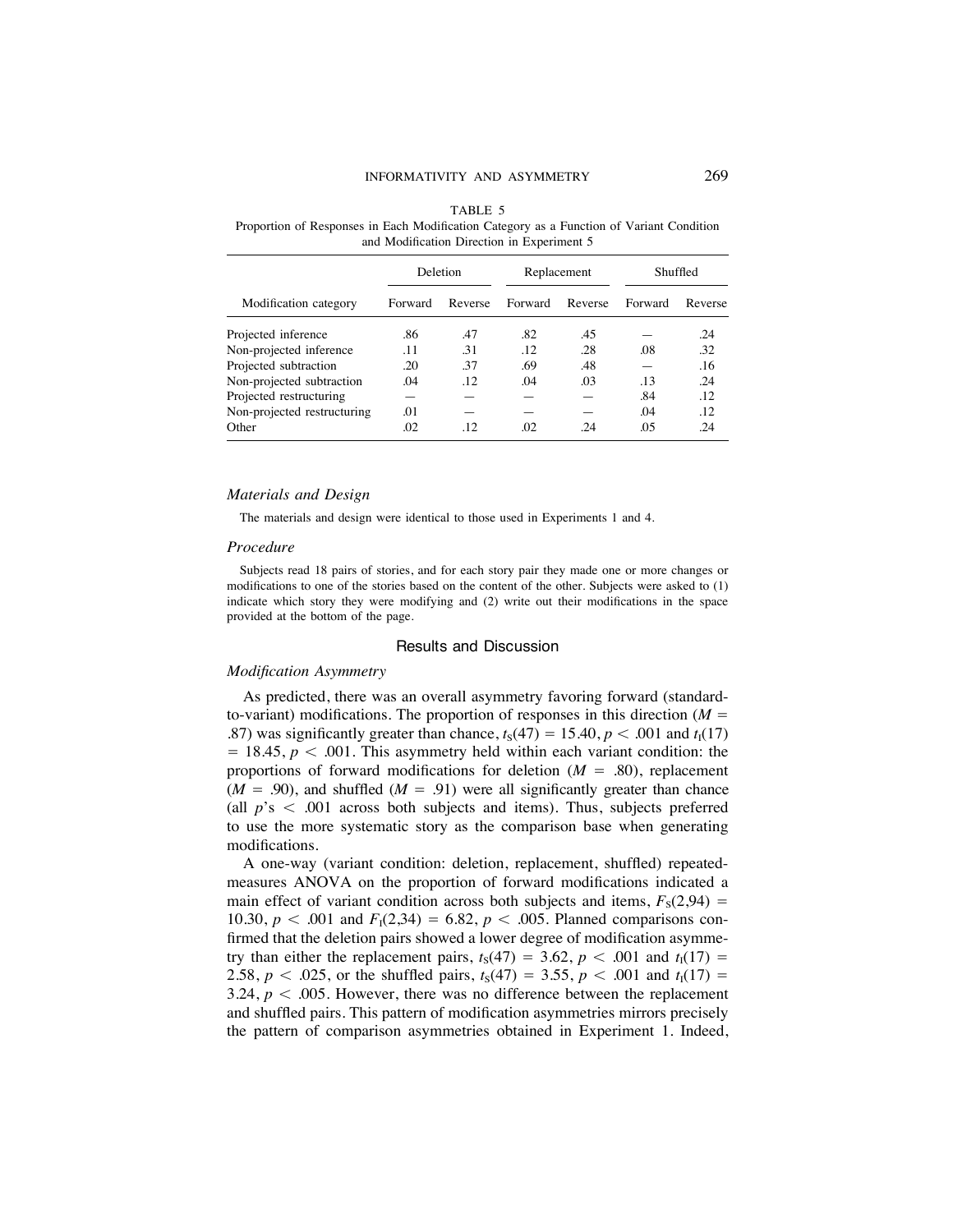there was a significant correlation between the modification asymmetries from this experiment and the comparison asymmetries from Experiment  $1, r = .61$ ,  $p < .001$ . This is strong evidence for the directional informativity hypothesis.

# *Modification Coding*

A preliminary examination of the subjects' responses indicated a set of response categories that was radically different from that obtained in Experiment 4. First, in addition to making inferences, subjects often suggested deleting material from a story, or completely reorganizing the structure of a story. Second, subjects almost never generated abstractions over or differences between the stories in a given pair. Based on these observations, the subjects' responses were coded by two blind judges into seven modification categories: (a) *projected inferences* (material added to one story that was present in the other story); (b) *non-projected inferences* (material added to one story that was not present in the other story); (c) *projected subtractions* (material deleted from one story that was not present in the other story); (d) *non-projected subtractions* (material deleted from one story that was present in the other story); (e) *projected restructurings* (reorganizations of material in one story based on the structure of other other story); (f) *non-projected restructurings* (reorganizations of material in one story not based on the structure of the other story); and (g) *other* responses.<sup>5</sup> The coders could indicate more than modification category for a response. Intercoder reliability was 81%.

As shown in Table 5, *projected* modifications showed an advantage over *non-projected* modifications for forward (standard-to-variant) responses, and the degree of this advantage was comparable across all three variant conditions. The advantage for projected modifications was noticeably weaker for reverse (variant-to-standard) responses in the deletion and replacement conditions, and was altogether absent for reverse modifications in the shuffled condition. Further, non-projected modifications were far more typical of reverse responses than forward responses across all three conditions, demonstrating the relative difficulty of finding an acceptable mapping from base to target in this direction. These results replicate the overall pattern of inferences found in Experiment 4. There, projected inferences was the predominant category for forward responses, whereas non-projected inferences was the predominant category for reverse responses.

Looking at the specific types of forward modifications generated by subjects, we found that *projected inferences* were prevalent for both the deletion and replacement conditions. However, *projected subtractions* were only prevalent for the replacement condition. This is likely due to the fact that, in order

<sup>&</sup>lt;sup>5</sup> Under this coding scheme, responses that involved introducing predicates to a story were coded as inferences, whereas responses that involved changing causal connections between existing predicates were coded as restructurings. In Experiment 4, both types of responses were codes as inferences.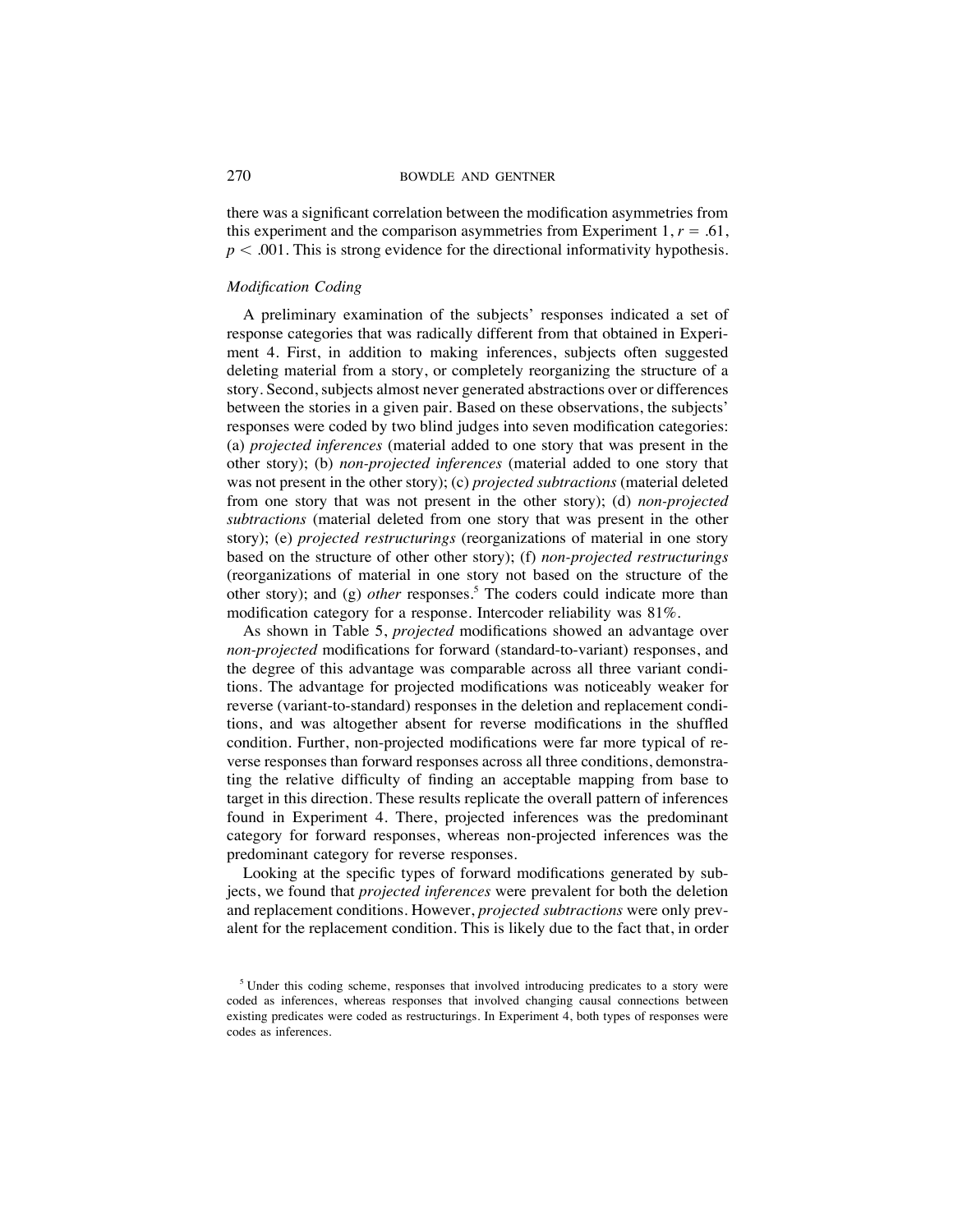to fully integrate the causal pivot of a standard story into a replacement variant, the inconsistent causal statement in the variant story would have to be eliminated. Finally, turning to one of our key predictions, *projected restructurings* was the predominant category for forward responses in the shuffled condition (in sharp contrast to the deletion and replacement conditions). Thus, by allowing subjects more flexibility in the types of target projections that could be made, Experiment 5 fills the gap between Experiments 1 and 4. These results suggest that inference projection may be common in well-formed comparisons, but other forms of target modification (such as restructuring) can also contribute to the informativity of comparisons.

# EXPERIMENT 6

In Experiment 5, we found that subjects prefer target modifications that are projected from more systematic to less systematic items, and that the degree of this preference corresponds to the degree of comparison asymmetry exhibited by the items in Experiment 1. Taken together with our previous results, this bears out our hypothesis that the preferred direction of comparison maximizes comparison informativity. To complete the picture, in Experiment 6 we tested a final prediction of the directional informativity hypothesis: forward comparisons should be considered more informative than reverse comparisons. Evidence supporting this prediction would suggest that people do indeed consider modes of target modification such as inference projection and restructuring when asked to select which direction of comparison they prefer between two items.

We asked subjects to rate the informativity of forward and reverse comparisons. In keeping with our functional approach to asymmetry, we predicted that the forward direction of comparison would be rated as more informative than the reverse direction. We further predicted that this asymmetry in informativity would be greater for the replacement and shuffled pairs than for the deletion pairs. This result would explain the high comparison asymmetry of the replacement and shuffled pairs relative to the deletion pairs observed in Experiments 1 through 3, and would mirror the pattern of modification asymmetries observed in Experiment 5.

#### Method

### *Subjects*

Forty-eight Northwestern University undergraduates participated in partial fulfillment of a course requirement. None had previously participated in a similar experiment.

## *Materials and Design*

The materials and design were identical to those used in Experiments 1, 4, and 5.

## *Procedure*

Subjects read 18 pairs of stories, and for each story pair they rated how informative they felt the comparison statement ''Story A is like Story B'' was as a statement about Story A. Subjects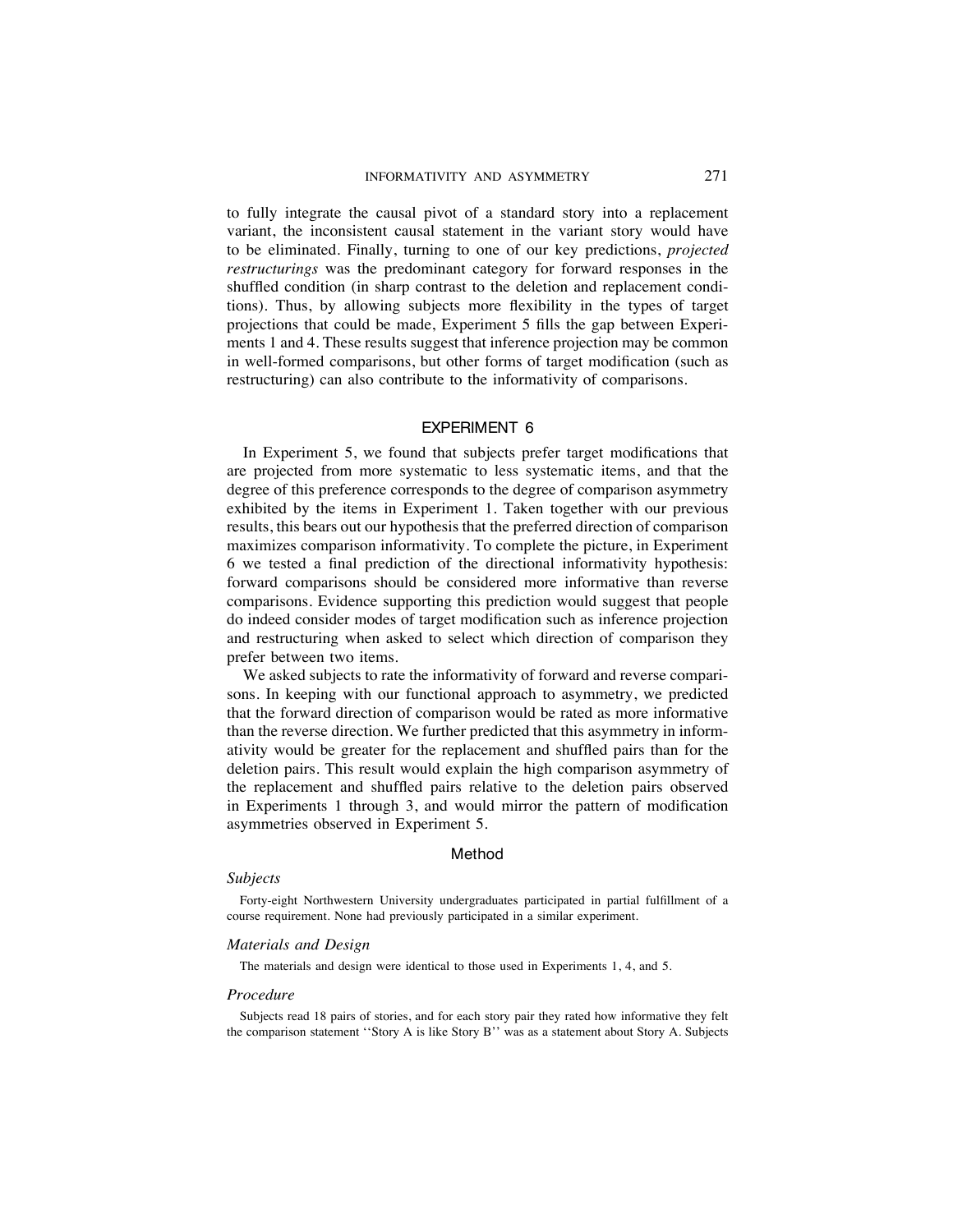

**FIG. 6.** Informativity ratings as a function of comparison direction and variant condition in Experiment 6.

Replacement

Shuffled

 $\mathbf{1}$ 

**Deletion** 

rated the informativity of each comparison by circling the appropriate number on a scale of 1 (very uninformative) to 7 (very informative) provided at the bottom of the page.

## Results and Discussion

The results are summarized in Fig. 6. A 3 (variant condition: deletion, replacement, shuffled)  $\times$  2 (direction: standard-to variant, variant-to-standard) repeatedmeasures ANOVA on the rated informativity of the comparisons confirmed a main effect of direction: forward comparisons  $(M = 5.37)$  were rated as more informative than reverse comparisons  $(M = 2.49)$  across both subjects and items,  $F_S(1,47) = 343.02, p < .001$  and  $F_I(1,17) = 383.99, p < .001$ . There was also a main effect of variant condition across both subjects and items,  $F_s(2,94)$  = 5.99,  $p < .005$  and  $F_1(2,34) = 3.62$ ,  $p < .05$ . Planned comparisons indicated that, averaging across both comparison directions, the deletion pairs  $(M = 4.17)$ were rated as more informative than the replacement pairs  $(M = 3.80)$ ,  $t_s(47)$  $= 2.73, p < .01$  and  $t_1(17) = 2.43, p < .05$ , or the shuffled pairs (*M* = 3.82),  $t<sub>S</sub>(47) = 2.85$ ,  $p < .01$  but not significant by items. Critically, the predicted interaction between direction and variant condition was obtained across both subjects and items,  $F_S(2,94) = 26.43$ ,  $p < .001$  and  $F_I(2,34) = 14.13$ ,  $p < .001$ . Planned comparisons indicated that the difference in informativity between the two directions was greater for the shuffled pairs  $(M = 3.70)$  than for the replacement pairs ( $M = 2.85$ ),  $t_s(47) = 3.76$ ,  $p < .001$  and  $t_l(17) = 2.99$ ,  $p < .01$ , and for the replacement pairs than for the deletion pairs  $(M = 2.08)$ ,  $t_s(47) = 3.63$ ,  $p < .001$  and  $t_1(17) = 2.27, p < .05$ .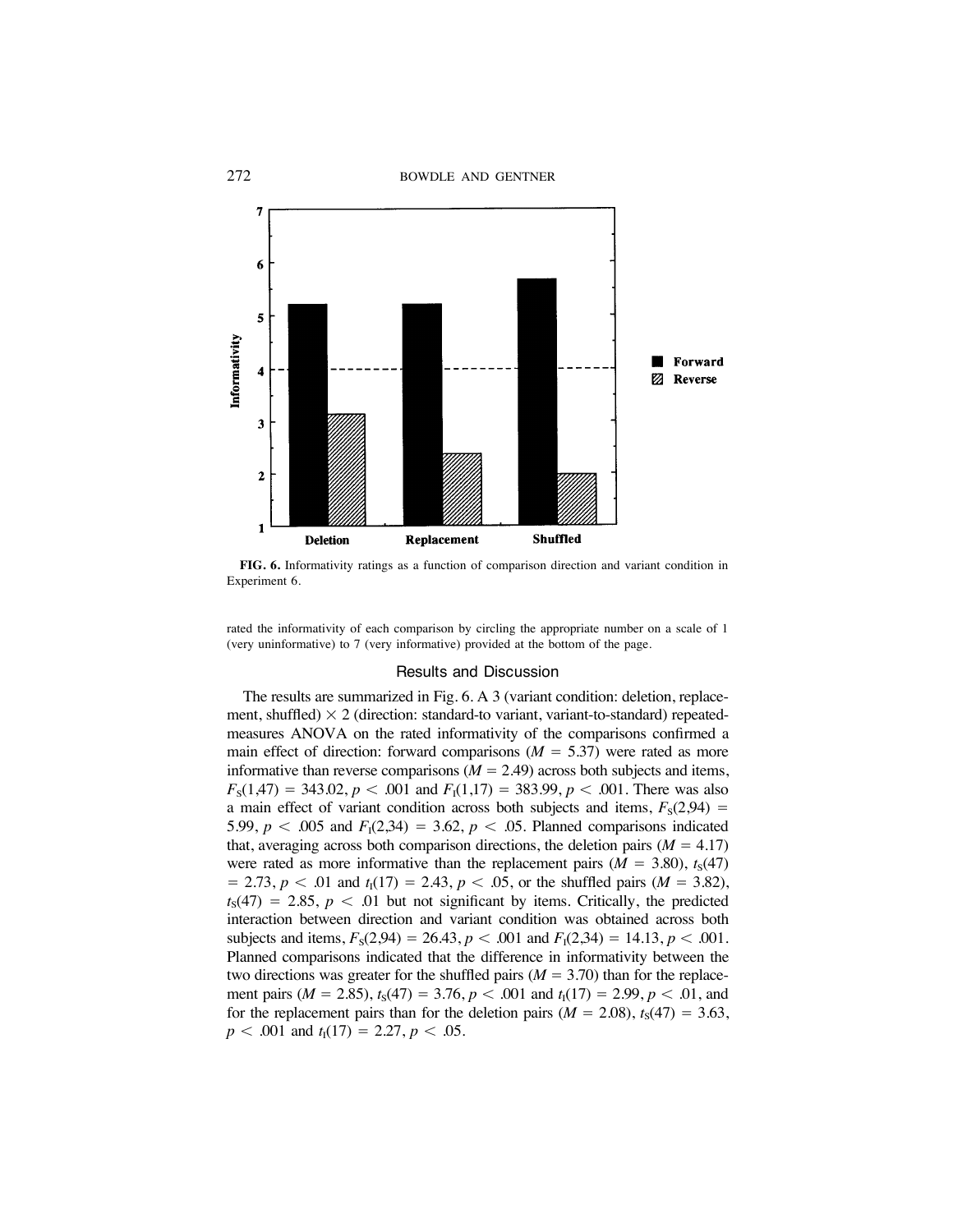As predicted by the directional informativity hypothesis, subjects rated comparisons between aligned items as more informative when the item with greater systematicity was in the base position. Further, the magnitude ordering of this difference corresponded to the magnitude ordering of both comparison asymmetries (Experiment 1) and modification asymmetries (Experiment 5), with replacement and shuffled pairs exhibiting greater directionality than deletion pairs on all three measures. In fact, there was a significant correlation between the directional differences in informativity from this experiment and the comparison asymmetries from Experiment 1,  $r = .63$ ,  $p < .001$ . These findings demonstrate the connection between systematicity imbalance and informativity, and suggest that people are indeed sensitive to the types of target modifications observed in Experiment 5 (e.g., inference projection, restructuring) when comparing two items. In sum, comparison asymmetries reflect the fact that people prefer informative comparisons over non-informative ones.

## GENERAL DISCUSSION

Based on two general pragmatic principles—the maxim of informativity and the given-new contract—we have proposed that a major source of comparison asymmetry is directional informativity. Given the process model of comparison specified by structure-mapping theory, the directional informativity hypothesis makes four predictions. First, people will prefer the direction of comparison that places the more systematic item in the base position. Second, asymmetries should only be observed when the items are alignable. Third, systematicity imbalance should be a better predictor of asymmetries than differences in the number or salience of distinctive features. Fourth, the preferred direction of comparison should (a) be judged as more informative than the non-preferred direction, and (b) should support more candidate inferences and other forms of target modification than the non-preferred direction. All four of these predictions were borne out.

In Experiment 1, we found a clear preference for placing the more systematic of two passages in the base position of a comparison. Further, the degree of this preference increased with the degree of systematicity imbalance. Experiments 1 and 2 further showed that alignability is crucial in obtaining asymmetries. In particular, the base systematicity advantage disappeared in comparisons between non-alignable items in Experiment 2, despite substantial differences in the systematicity of the individual items. These results argue against potential explanations of our findings in terms of individual stimulus biases such as familiarity or typicality (see Nosofsky, 1991). These results are also not predicted by Tversky's (1977) feature contrast model of similarity, in which asymmetries result from an imbalance in the size or salience of distinctive feature sets defined independently of the aligned structure. Experiment 3 further tested the directional informativity hypothesis against the feature contrast model. According to this model, adding distinctive features to the preferred base of a comparison should increase the asymmetry, whereas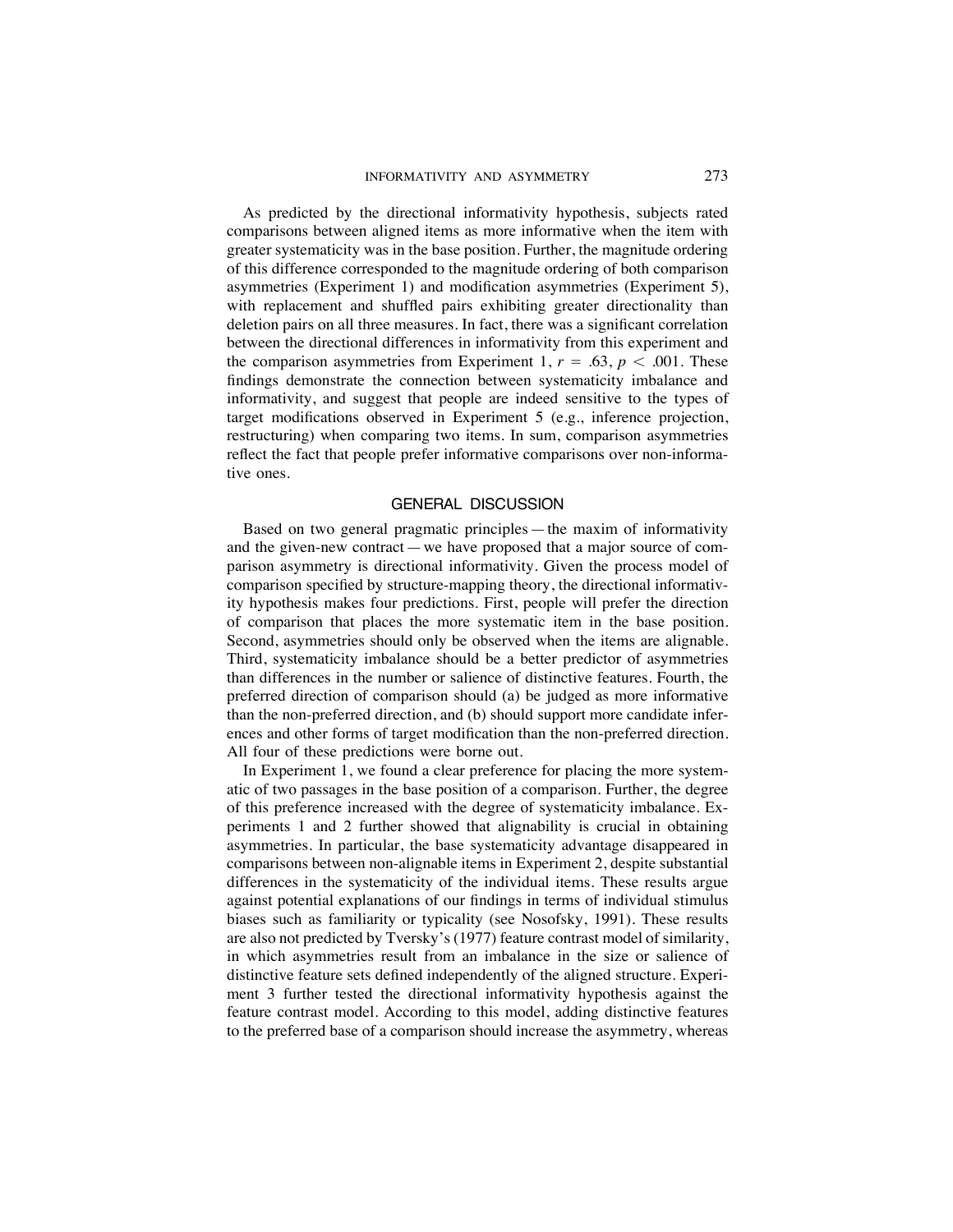adding them to the preferred target should decrease or even reverse the asymmetry. Instead, consistent with structure-mapping theory, we found that the effect of distinctive features depends on their relation to the aligned system (Gentner & Markman, 1994; Markman & Gentner, 1993b). Specifically, adding structurally irrelevant features to preferred comparison targets or bases had no effect on asymmetries. Further, adding structurally inconsistent features to preferred comparison bases actually *decreased* asymmetries, contrary to the predictions of the feature contrast model. Thus, asymmetries are predictable in terms of systematicity imbalance, and not relative numbers of distinctive features.

Going to the heart of the matter, Experiments 4 and 5 examined how comparisons invite changes in the representation of the target. We found that people preferred generating modifications from more systematic to less systematic items over the reverse, and that these modifications most often involved information associated with the common relational structure. Further examination of the responses indicated that different kinds of target modifications (e.g., inference projection, restructuring) contributed to the directional informativity of different kinds of comparisons. Finally, Experiment 6 directly tested a central tenet of our functional approach: that asymmetric preferences in similarity stem from differences in perceived informativity. Put simply, our claim is that (a) people prefer informative comparisons, and (b) a comparison is more informative when the base is more systematic or coherent than the target. Consistent with this claim, comparisons having the more systematic item as the base were rated as more informative than reverse comparisons. Further, the degree of this difference in informativity across items corresponded to both the degree of comparison asymmetry (Experiment 1) and the degree of modification asymmetry (Experiment 5). In short, comparison asymmetries arise from the directionality of the mapping process.

## *Systematicity and Related Notions*

A key notion in our discussion of the directional informativity hypothesis has been *systematicity,* or the degree to which a conceptual system consists of interconnected predicates governed by higher-order relations (e.g., Falkenhainer, Forbus, & Gentner, 1989; Gentner, 1982, 1983, 1989; Gentner & Toupin, 1986). Because it is a relatively formal construct, systematicity is applicable to a range of relational types. Although we have focused primarily on causal and explanatory higher-order relations as determinants of systematicity, other types of relations can serve to provide structured representations, both conceptual (e.g., Barr & Caplan, 1987; Barsalou, 1992; Gentner & Rattermann, 1991; Gentner, Rattermann, Markman, & Kotovsky, 1995; Novick, 1988; Tversky & Hemmenway, 1984; Winston, Chaffin, & Herrmann, 1987) and perceptual (e.g., Biederman, 1987; Halford, 1992, 1993; Kotovsky & Gentner, 1996; Markman & Gentner, 1993a; Palmer, 1977, 1978; Posner & Keele, 1968).

The notion of systematicity is related to several psychological constructs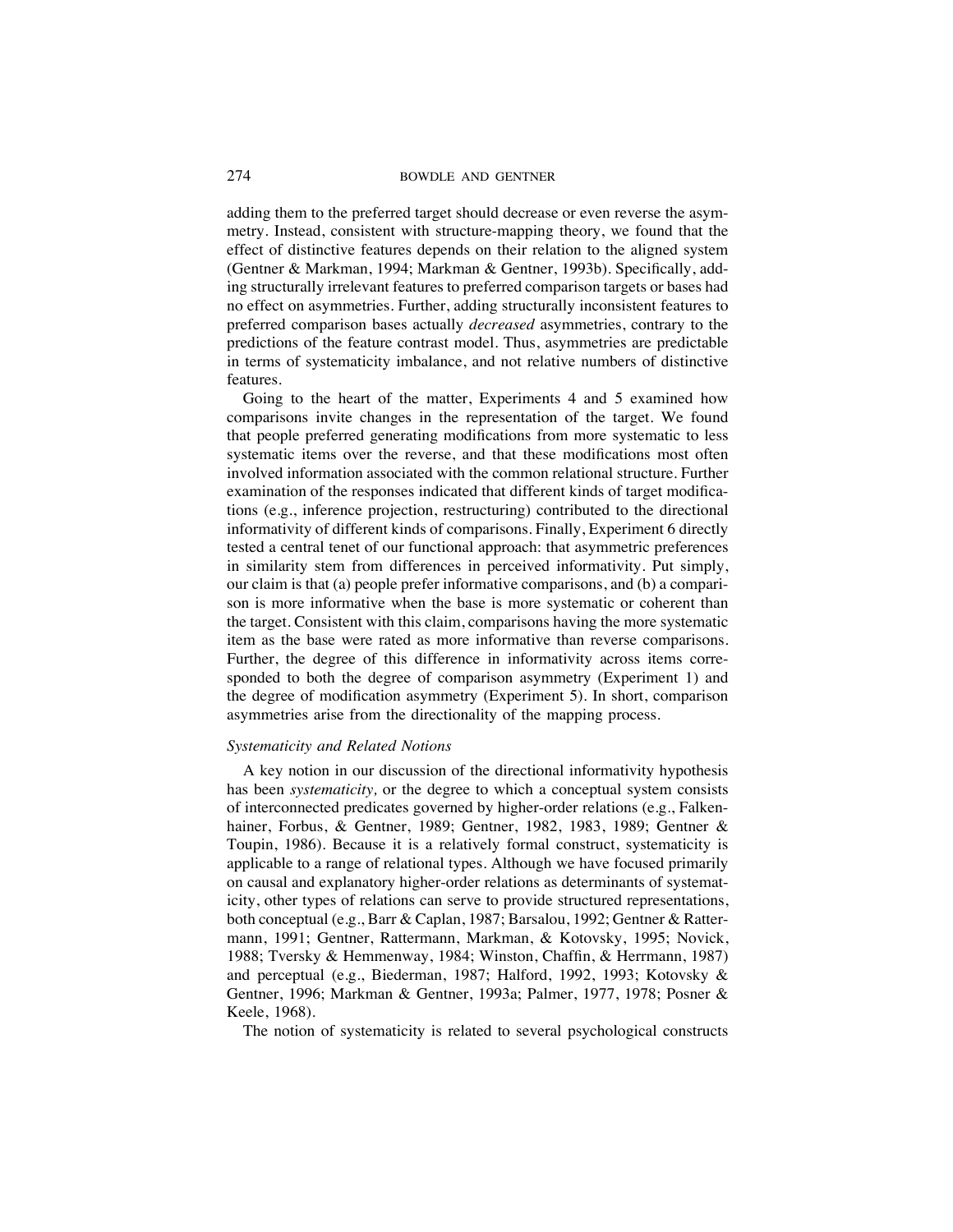that have sometimes been called *coherence.*<sup>6</sup> Systematicity is perhaps most clearly related to the sense of coherence used in theories of text processing, especially those that emphasize causal relations. Many of these theories stress the importance of sequential chains of causally connected events, actions, and states that lead from the beginning to the end of a narrative (e.g., Black  $\&$ Bower, 1980; Schank & Abelson, 1977). Other theories have focused predominantly on causal networks (e.g., Trabasso & Sperry, 1985; Trabasso & van den Broek, 1985) and relational hierarchies (e.g., Johnson & Mandler, 1980; Kintsch & van Dijk, 1978). These latter approaches stress that it is not the sheer number of causal relations that is crucial for a text to be coherent; rather, the degree of interconnectedness and mutual constraint between such relations is primary.<sup>7</sup>

Systematicity is also relevant to the structure of everyday concepts such as *horse* or *hammer.* A number of recent theories explain concept-level coherence in terms of inherently relational systems of world knowledge, such as mental models and intuitive theories (e.g., Carey, 1985; Gentner & Stevens, 1983; Johnson-Laird, 1983; Keil, 1989; Lakoff, 1987; Murphy & Medin, 1985). For example, Murphy and Medin (1985) suggest that concept-level coherence is derived both internally, from causal or functional relations between attributes, and externally, from the position of the concept in causal or explanatory networks existing between multiple concepts. In a similar vein, Barr and Caplan (1987) have argued for the role of external relations in defining concepts, and Barsalou (1991) suggests that the causal and functional information found in goal structures can serve to create coherent categories. If concept representations include the kinds of relational systems manipulated in our studies, then the directional informativity hypothesis and the notion of systematicity imbalance are applicable not only to comparisons between complex scenarios, but also to comparisons between individual concepts.

For example, consider again the comparison between North Korea and Red China, for which there exists a clear directional preference. We suggest that *North Korea is similar to Red China* is preferred over the reverse comparison because our representation of China possesses a greater degree of systematicity: our knowledge of the country (e.g., its history, culture, economy, and relationships with other countries) is richer and more highly structured than that of North Korea. The preferred direction of comparison maximizes informativity and enables us to make candidate inferences about North Korea, such as how the communist system might interact with traditional culture, how the country might treat student dissidents, and so on. This could explain why prototypical or reference point concepts are not only preferred *comparison* bases (e.g., Rosch, 1975; Tversky, 1977) but also preferred *inferential* bases (Rips, 1975): such concepts

<sup>&</sup>lt;sup>6</sup> We thank Keith Holyoak for a useful discussion of different notions of coherence.

<sup>7</sup> Text *coherence* should not be confused with text *cohesion,* which refers to interrelations between the surface elements of a text. For a review of the differences between coherence and cohesion, see de Beaugrand and Dressler (1981).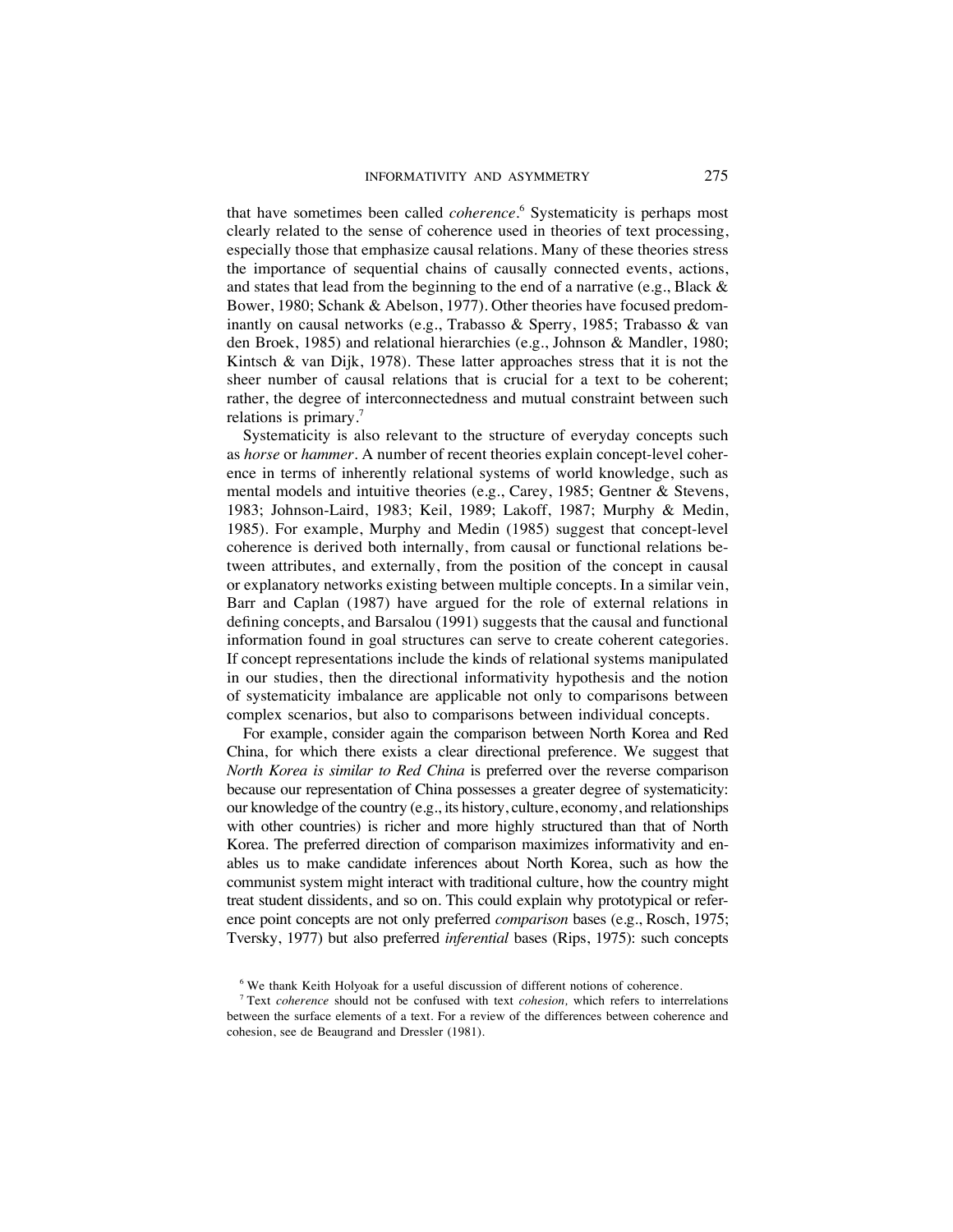tend to be more systematic in their internal structure and/or their relational role in larger external structures. The effects of systematicity imbalance should be especially powerful when one comparison item is informationally ambiguous relative to the other (see Herr, Sherman, & Fazio, 1983).

The above arguments can be extended to the domain of social concepts, particularly those of *self* and *other.* One consistent finding in the literature is that subjects rate others (both individuals and groups) and being more similar to the self than vice versa (e.g., Catrambone, Beike, & Niedenthal, 1996; Holyoak & Gordon, 1983; Srull & Gaelick, 1983). A second finding is that subjects are generally more willing to make inferences and predictions from the self to others than vice versa (e.g., Kunda & Nisbett, 1988; McFarland & Miller, 1990). Although these two lines of research have progressed independently, we suggest that both of these effects have a common source: a base coherence advantage favoring the self concept. The construct of systematicity imbalance may thus help to explain several related phenomena in social cognition, such as the false consensus effect, wherein people tend to overestimate the proportion of others sharing their own beliefs (Ross, Greene, & House, 1977).

As noted by Palmer (1977, 1978), the notion of hierarchical relational structures is relevant to perceptual as well as conceptual representations. In particular, Palmer suggests that the construct *goodness-of-form* is reducible to the degree of relational interconnectivity between perceptual elements. This suggests that systematicity imbalance may also be applicable to comparisons between perceptual stimuli. In support of this notion, Medin, Goldstone, and Gentner (1993) found that structurally ambiguous figures tend to be reinterpreted in terms of available non-ambiguous figures rather than the reverse. In fact, Tversky (1977) found that subjects preferred placing good forms in the base position of comparisons, despite the fact that these same stimuli were rated as being less complex (and hence, as having fewer distinctive features) than less good forms.

Of course, the notion of systematicity as embodied in structure-mapping theory and SME may yet be further refined, as shown by Thagard's (1989, 1992) discussion of *explanatory coherence.* Explanatory coherence is meant to apply scientific theories and hypotheses. According to Thagard, hypotheses gain explanatory coherence to the extent that they explain the evidence at hand, are themselves explained by higher-order hypotheses, and are analogous to accepted hypotheses. Thagard's notion of explanatory coherence can enrich the notion of systematicity in three ways. First, it suggests that the coherence of a given system of relations is influenced by its fit both with the external environment and with general background knowledge. Second, it suggests that not all higher-order relations contribute equally to coherence: some may explain the given evidence better than others. We further speculate that higherorder constraining relations should not be considered as merely present or absent, but rather as varying in their salience or availability. Future research should investigate whether greater specificity in characterizing higher-order relations could improve predictions of comparison asymmetry with regard to systematicity imbalance.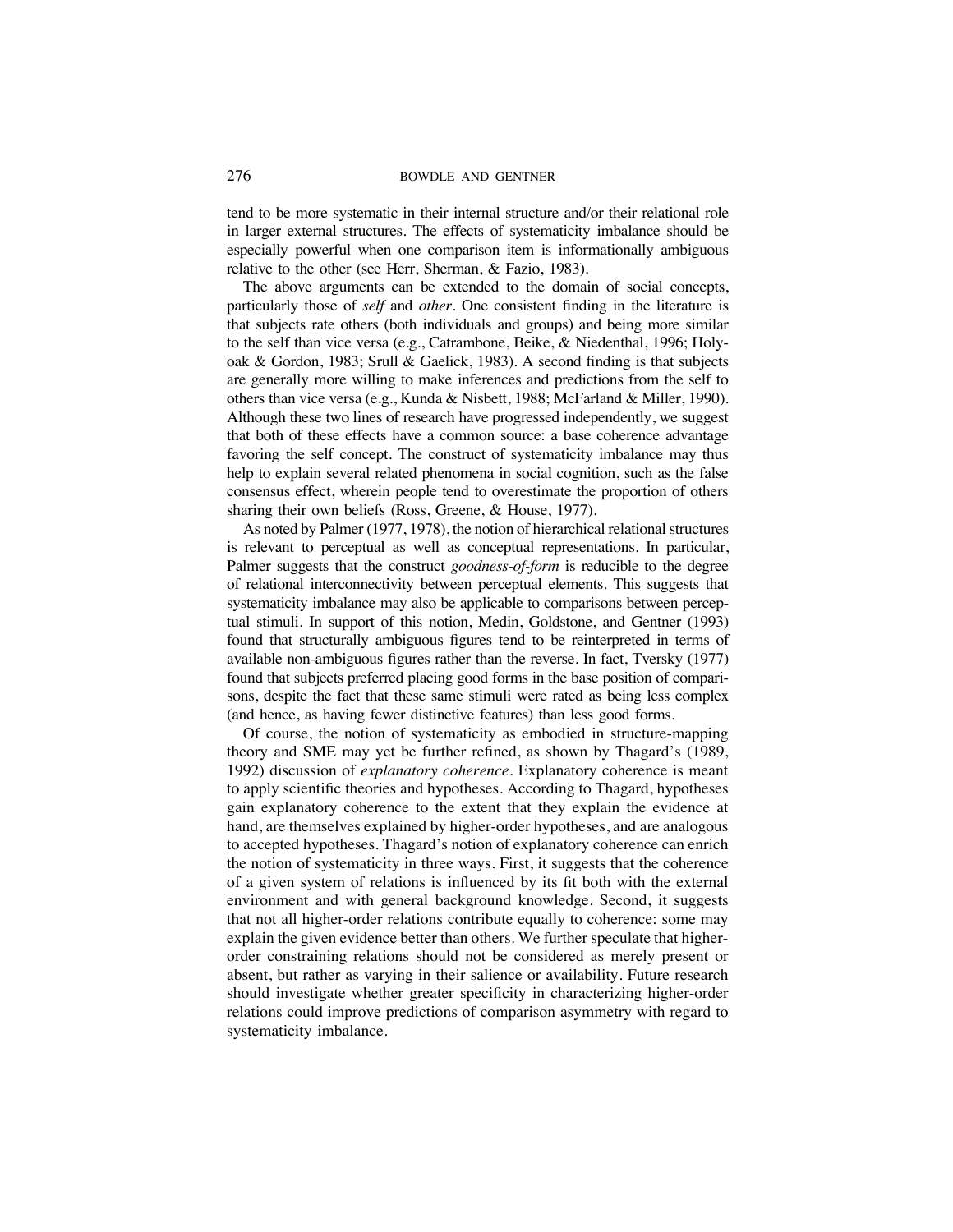## *Alternative Explanations of Asymmetry*

*Systematicity and complexity.* A possible challenge to our account of asymmetry that would salvage the feature contrast model would be to argue that the higher-order relations in the standard stories make these stories more informationally *complex* than the less systematic variants. On this account, the observed directional preferences would be derived from the standard stories' possessing more conceptual features than the variants. However, the results of Experiment 3 argue against this possibility. Adding structurally inconsistent statements to stories increased these stories' complexity, but at the same time decreased their likelihood of being placed in the base position of a comparison. This fits our claim that the influence of distinctive features on asymmetry depends on their relation to the common system. Further, recent research suggests that the coherence of a representation may be established at the expense of detailed information. For example, Barton and Sanford (1993) found that establishing global coherence of a passage often results in shallow processing of narrative details, such that subjects were unable to detect anomalies in passages that had been incorporated into a global model. This suggests that coherence may actually lead to a loss of surface information or detail. Again, these findings argue against an explanation of our results in terms of relative complexity or relative numbers of distinctive features.

*Systematicity and salience.* Our approach to asymmetry might also be challenged by arguing that the higher-order relations providing systematic structure to the standard stories were more *salient* than the causal gaps or anomalous sentences that replaced them in the variant stories. This possibility could allow the feature contrast model to explain several of our results by recasting the base systematicity advantage in terms of greater saliency of distinctive features in the base. However, evidence presented by Kemper (1982) suggests that information gaps leading to violations of the causal structure of texts are more easily detected than other kinds of gaps. Coherence-disrupting alterations have also been found to be particularly salient in text (Bharucha, Olney, & Schnurr, 1985). More generally, the unexpected and the atypical have been found to be highly salient in script-based stories (Bower, Black, & Turner, 1979; Graesser, Gordon, & Sawyer, 1979), tonal musical sequences (Bharucha, 1984), and person descriptions (Hastie & Kumar, 1979; Woll & Graesser, 1982). Taken together, these findings suggest that structurally inconsistent alterations are typically *more* salient than structurally consistent higherorder relations of the type found in our more coherent standard stories. We speculate that the high salience of causal gaps and disruptions may be useful, as it could alert the hearer to the possibility of importing structure from a more systematic base domain.

*Other sources of asymmetry in comparisons.* We would not wish to claim that systematicity is the only source of asymmetry in comparisons. Certain types of stimulus bias may also contribute to asymmetry (e.g., Holman, 1979; Krumhansl, 1978; Nosofsky, 1991). For example, a frequently encountered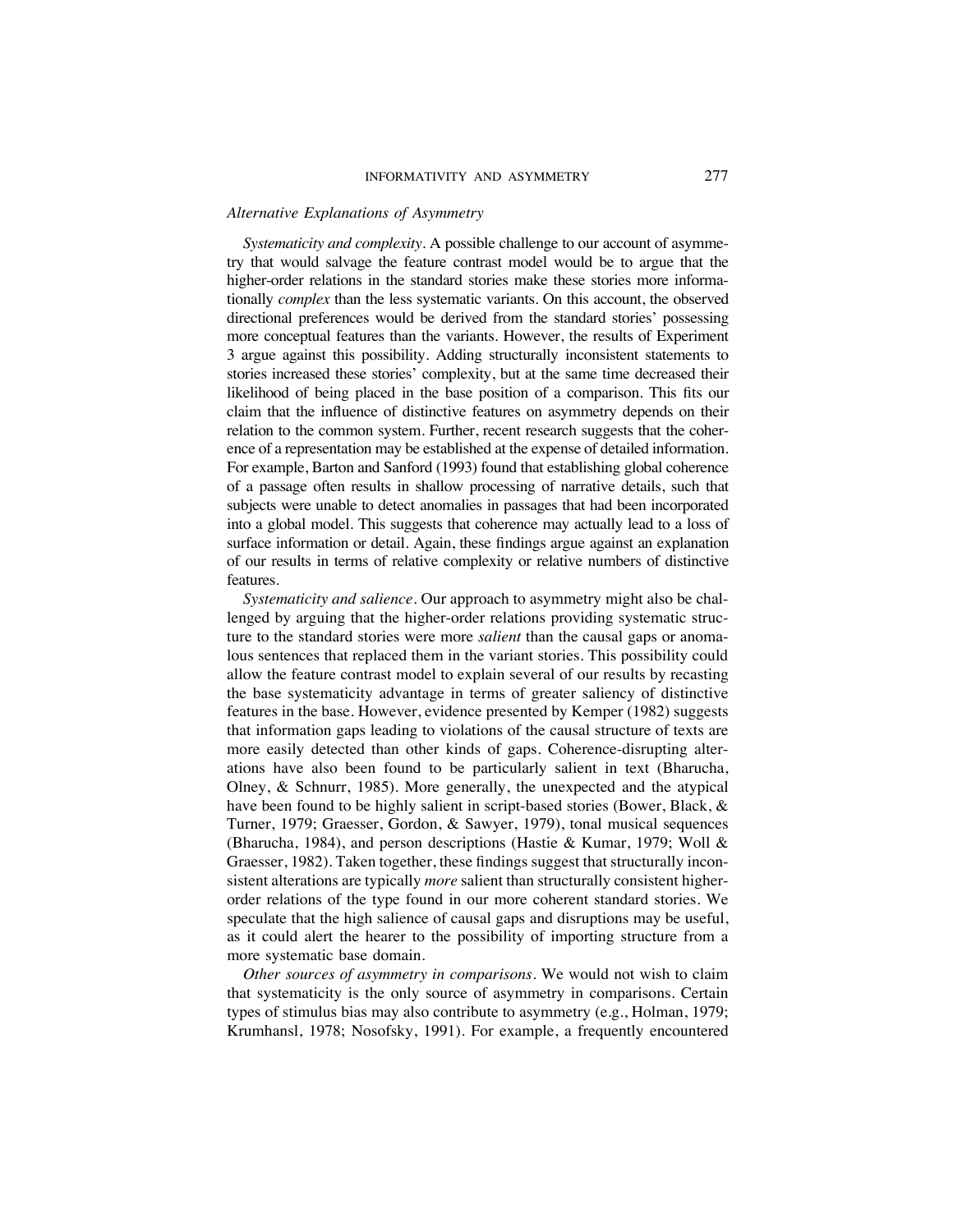item may become a preferred comparison base relative to a rarely encountered item. Because such biases exist independently of the particular comparison, they are not reducible to systematicity imbalance, and probably have little impact on comparison informativity. On the other hand, systematicity imbalance is not easily reduced to such constructs as feature contrast or stimulus bias, as we have argued above. More importantly, our results clearly point to sources of directional informativity that are not captured by other models of similarity. While systematicity imbalance may not be the only source of asymmetries, it is the only one that predicts asymmetries in both directional preference and informativity, and it follows naturally from an independently motivated process model of comparison.

# *Is Similarity Itself Asymmetric?*

By combining the explicit processing assumptions of structure-mapping theory with consideration of the pragmatics of comparison statements, we can account for comparison asymmetries without needing to hypothesize underlying asymmetries in subjective similarity judgments. However, our account raises an important question: If comparisons are often asymmetric, then is similarity itself an asymmetric relation? At the risk of equivocation, our answer is both yes and no. Because the initial process of structural alignment is theoretically symmetric (as demonstrated in the SME simulation), structuremapping theory suggests that the initial similarity of two items is also symmetric. However, inference projection and other forms of target modification are directional. Thus, asymmetries in subjective similarity could reflect differential informativity. Going further, if one direction of comparison suggests more candidate inferences than the other, then its target will end up being more alignable with—and therefore more similar to—its base as a result of the projected information (see also Lassaline, 1996). Thus it is possible to explain comparison asymmetry without abandoning the intuition that similarity is a symmetric relation.

This position is akin to that of stimulus-bias models, in which asymmetric proximities can be derived from a symmetric similarity function plus a differential stimulus bias (Nosofsky, 1991). It is also consistent with reference-point models (e.g., Gleitman, Gleitman, Miller, & Ostrin, 1996; Huttenlocher, Hedges, & Duncan, 1991; Rosch, 1975; Shen, 1989). For example, Gleitman et al. link predicates of comparison such as *similar to* and *like* with a larger set of symmetric predicates whose arguments can be reversed without a radical change in meaning. This set includes *equal to, near, meet, marry,* and so on. Despite their semantic symmetry, asymmetric preferences can be found over any of these predicates. According to Gleitman et al., such asymmetries are due to a grammatical preference for placing the more prominent item in the base position of the comparison, rather than to an underlying asymmetry in judgment. For example, we prefer to say *Sally met the Pope* rather than *The Pope met Sally.* But as Gleitman et al. note, this asymmetry cannot be said to derive from any underlying asymmetry in the sense of *meeting:* it makes little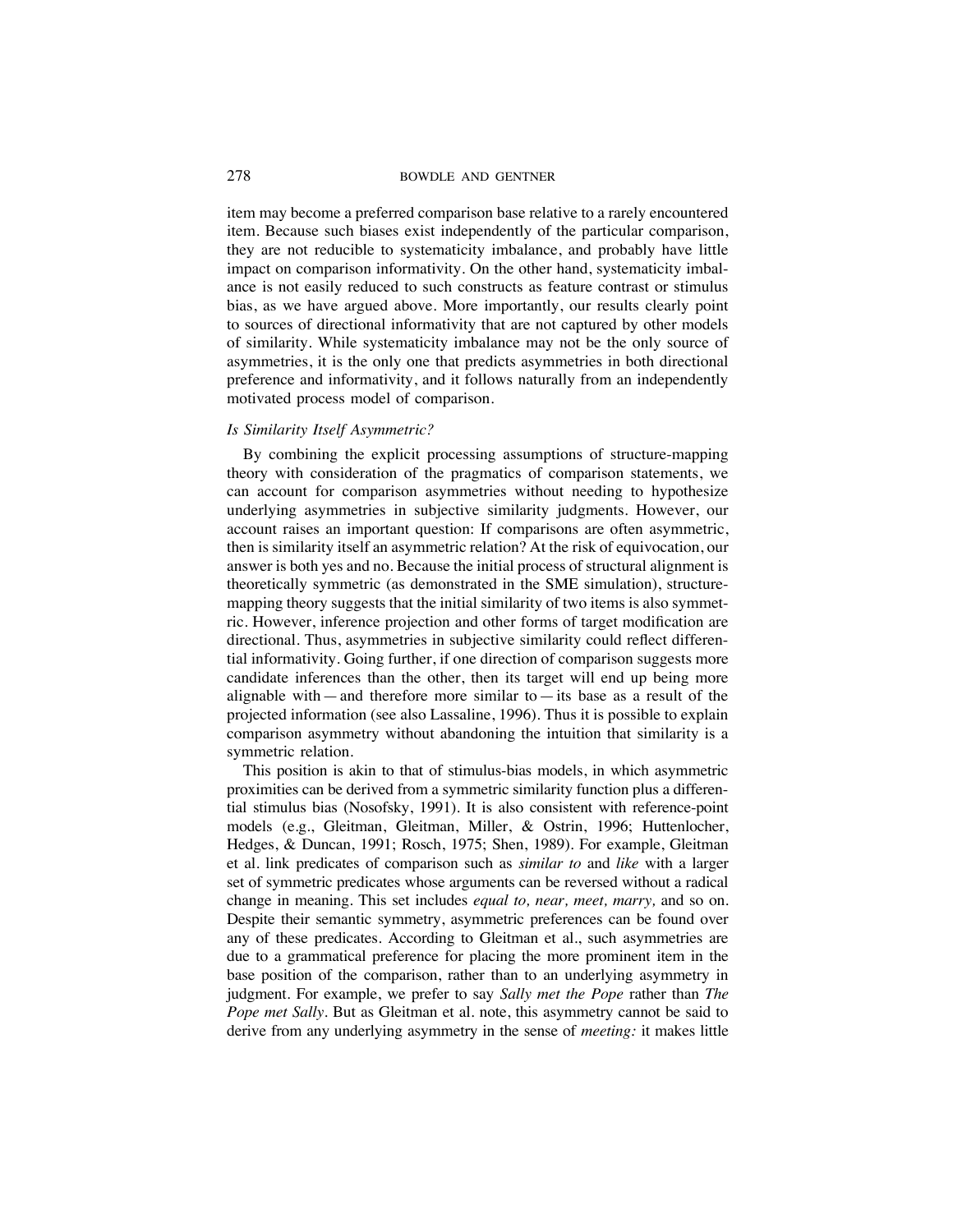sense to say that *Sally met the Pope* is more true than *The Pope met Sally,* or that the first event ranks higher on some underlying scale of ''meetingness.''

Gleitman et al. provide an elegant account of asymmetric preference across various predicate types. Their account captures an important sense in which similarity is a symmetric relation with asymmetric felicity conditions. But there is another side to similarity. As discussed above, similarity statements allow transfer of information from base to target. In this respect, similarity is quite different from other symmetric predicates such as *near, meet,* and *marry*: these predicates convey information, but of a different sort (e.g., Sally does not inherit papal traits by meeting with the Pope). In other words, similarity is more dynamic than other symmetric predicates. Similarity is a symmetric *relation,* but an asymmetric *process.*

## *Asymmetries in Analogical Transfer*

Our approach to asymmetry in literal similarity is consistent with recent approaches to analogy (e.g., Falkenhainer, Forbus, & Gentner, 1989; Gentner, 1983, 1989; Gick & Holyoak, 1980, 1983; Halford, 1992, 1993; Holyoak, 1985; Holyoak & Thagard, 1989; Keane, 1988) and case-based reasoning (e.g., Kass, 1994; Kolonder, 1993; Schank, 1982) that have postulated complex system mappings to explain information transfer. Most of these models emphasize the importance of relational structure (see Clement & Gentner, 1991; Spellman & Holyoak, 1992). In particular, some computational models of analogy postulate that mapping consists of an alignment stage, in which systematic correspondences are established between the relational structures of the base and target analogs, followed by the projection of inferences from the base to the target (e.g., Falkenhainer, Forbus, & Gentner, 1989; Holyoak & Thagard, 1989). One implication of such models is that the directional informativity hypothesis should apply not only to literal similarity comparisons, but also to analogical comparisons. In fact, asymmetries in mapping have been reported in a number of studies of analogical reasoning (e.g., Bassok & Holyoak, 1989; Burns, 1996; Reed, Ernst, & Banerji, 1974). We suggest that such asymmetries are best explained in terms of systematicity imbalance: people prefer the more systematic or coherent representation as the base of an analogy.

#### *Asymmetries in Metaphors*

As noted by a number of authors, metaphors are often radically asymmetric (e.g., Glucksberg & Keysar, 1990; Glucksberg, McGlone, & Manfredi, 1997; Ortony, 1979; Ortony, Vondruska, Foss, & Jones, 1985). In contrast to literal similarity comparisons, many metaphors are anomalous when reversed. For example, although the literal comparison *North Korea is similar to China* is preferred over its reverse, both directions of comparison are interpretable. However, whereas the metaphor *Life is a journey* is an informative statement, *A journey is life* is nonsensical. These observations have been cited as evidence for different sources of directionality in literal versus metaphoric state-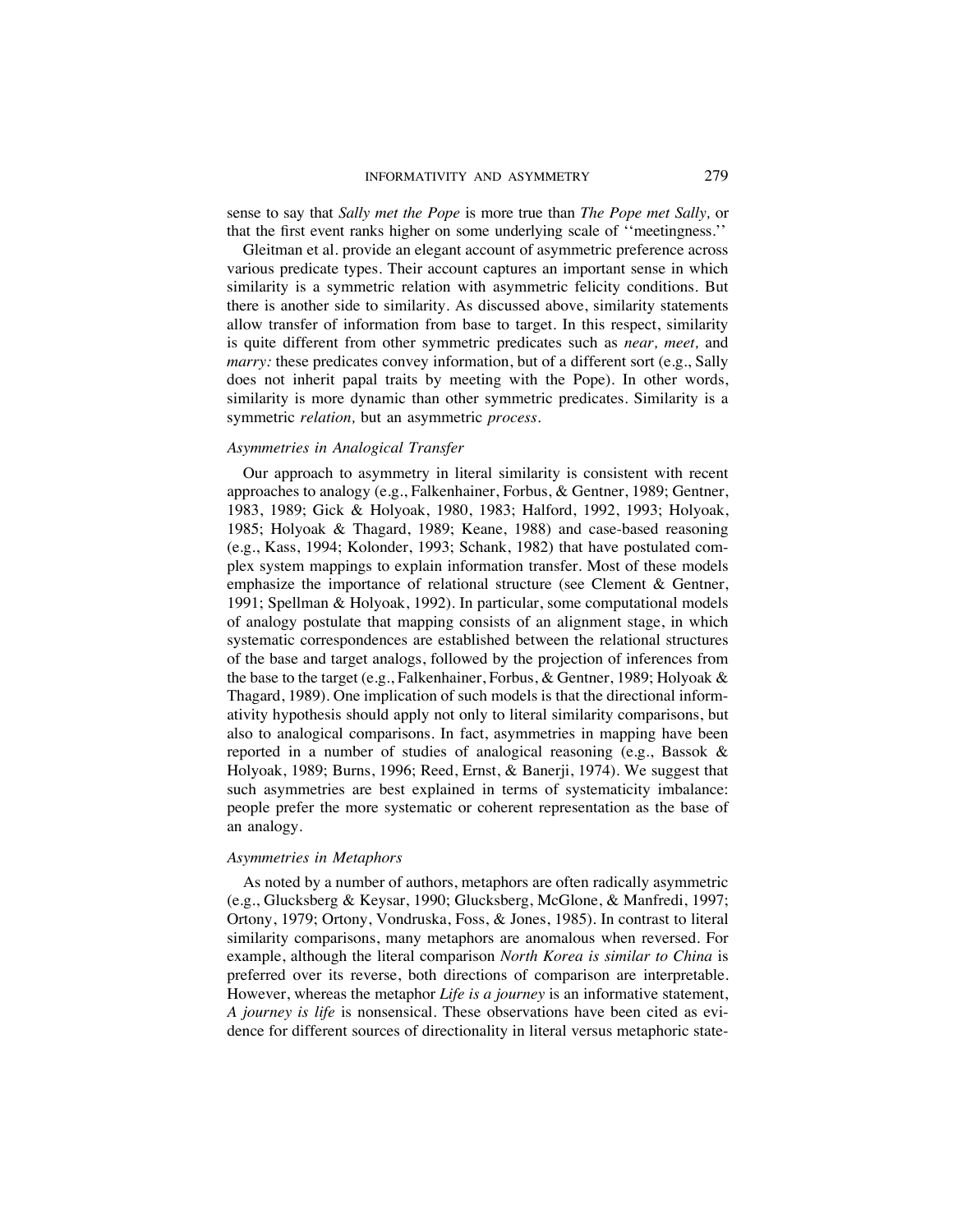ments. According to Ortony's (1979) *salience imbalance model,* metaphors differ from literal comparisons in that the common features of metaphors are far more salient in the base than in the target. For example, in *Time is a river,* the common feature *flows* is more salient for rivers than for time. On this account, metaphoric asymmetries stem from a requirement for maintaining this direction of salience imbalance. Glucksberg and Keysar's (1990) *class-inclusion model* also draws a sharp distinction between literal comparisons and metaphors. They state that metaphors are not comparison statements but rather categorization statements, in which the target is assigned to an ad hoc category generated by the base. For example, in *Time is a river, river* evokes a category for which it could serve as a prototype (e.g., *things that flow forward*). *Time* is then understood as being a member of this category. On this account, the concept that best provides a predicating category is the preferred base, and metaphors are nonreversible for the same reasons that literal categorization statements are nonreversible (for similar proposals, see Honeck, Kibler, & Firment, 1987; Kennedy, 1990; Shen, 1992).

However, we believe that metaphors share essentially the same processes of structural alignment and mapping as literal similarity comparisons and analogies (e.g., Gentner, 1982; Gentner & Clement, 1988; Gentner, Falkenhainer, & Skorstad, 1987; Gentner & Wolff, 1997, in press). Indeed, a number of influential approaches to metaphor comprehension have suggested processes that are broadly compatible with structure-mapping theory. For example, Verbrugge and McCarrell (1977) argue that metaphors involve a novel schematization of the target in terms of the relational structure of the base. Likewise, Lakoff and Johnson (1980) claim that metaphors allow abstract concepts to be understood in terms of more coherent and imageable domains of experience. These approaches to metaphor, in which structural information is projected from the base to the target, suggest that metaphoric asymmetries may best be predicted by systematicity imbalance. We propose that the extreme directionality of metaphors is due to greater levels of systematicity imbalance than are typically found in literal comparisons. This claim is supported by the common observation that, unlike literal comparisons, metaphors often set up mappings between abstract targets and concrete bases (e.g., Connor & Kogan, 1980; Katz, 1989; Lakoff & Johnson, 1980).

There are some commonalities between the salience, imbalance, and classinclusion approaches to metaphoric asymmetry and our own approach. In particular, all three models stress that metaphors are directionally informative. The salience imbalance model allows for *predicate promotions* in metaphors, in which the salience of a common feature is raised in the target term due to its emphasis in the base (Ortony, 1979, 1993); the class-inclusion model claims that the ad hoc category generated by the base is used to project novel attributes to the target via *feature inheritance;* and structure-mapping theory postulates post-alignment processes of inference projection and other forms of target modification. However, whereas both the salience imbalance model and the class-inclusion model draw a qualitative distinction between metaphor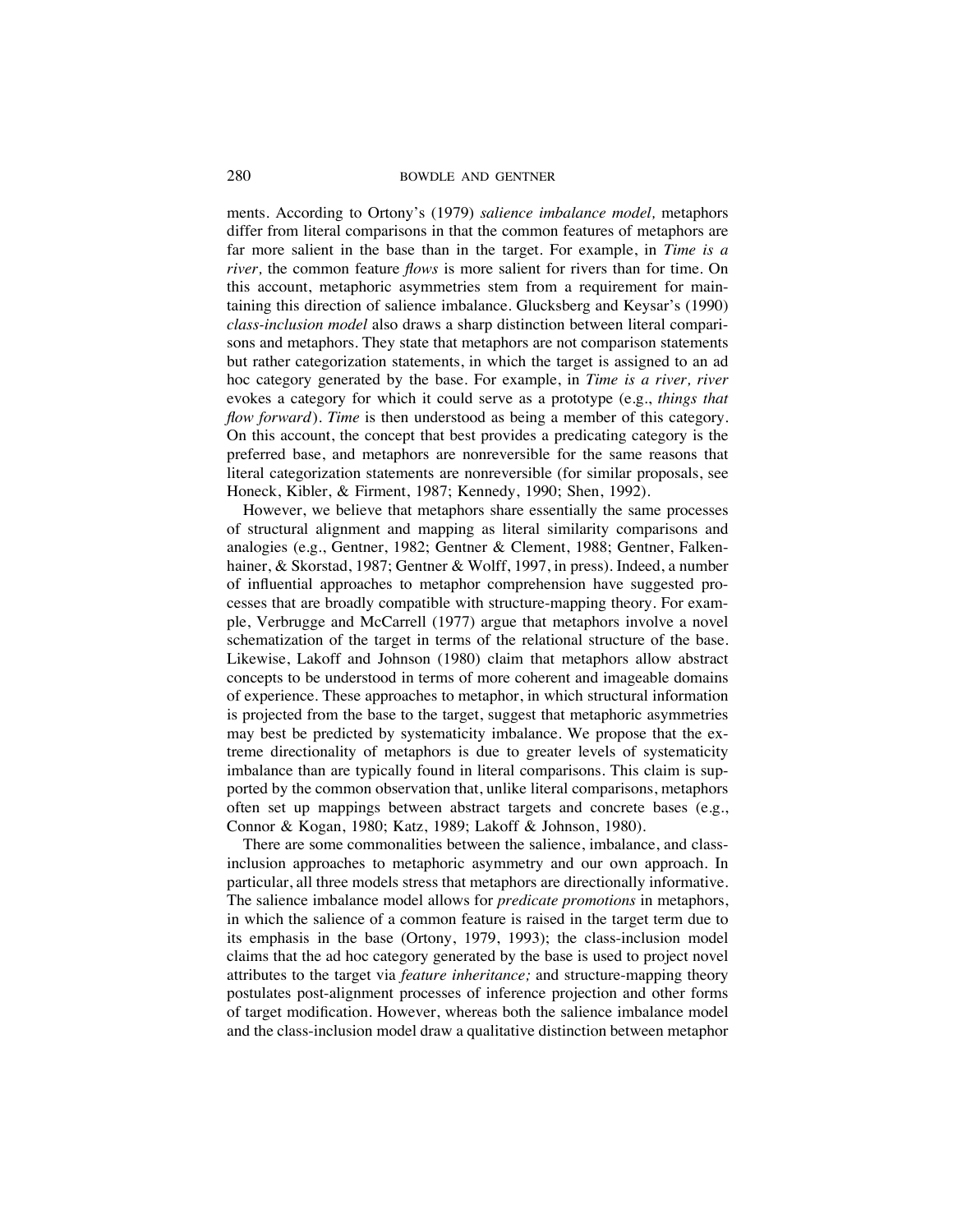and literal similarity based on asymmetries, structure-mapping theory provides a unified framework for describing asymmetries in all types of comparisons, be they literal, analogical or metaphoric.

## **CONCLUSIONS**

In this paper, we have used two general pragmatic principles—the maxim of informativity and the given-new contract—to propose that a major source of comparison asymmetries is directional informativity. Adopting the process model of comparison specified by structure-mapping theory, we further hypothesized that asymmetries could best be characterized in terms of systematicity imbalance. Across six experiments, we examined the representations, processes, and products of directional comparisons, and found robust evidence favoring the directional informativity hypothesis, and more generally for structure-mapping as a theory of similarity.

By viewing comparison as a dynamic process, we can account for factors influencing asymmetry that cannot be handled by more traditional approaches to similarity. These include the necessity of alignment for directionality, the importance of distinguishing between structurally consistent and inconsistent distinctive information, and the role played by target modification processes such as inference projection and restructuring. Further, structure-mapping theory allows us to explain directional preferences without recourse to underlying asymmetries in similarity judgments. Finally, we suggest that directional informativity provides a unified account of asymmetry across a range of comparison types, including literal similarity, analogy, and metaphor.

## **REFERENCES**

- Barr, R. A., & Caplan, L. J. (1987). Category representations and their implications for category structure. *Memory and Cognition,* **15,** 397–418.
- Barsalou, L. W. (1991). Deriving categories to achieve goals. In G. H. Bower (Ed.), *The psychology of learning and motivation: Advances in research and theory, vol. 27.* New York: Acadmic Press.
- Barsalou, L. W. (1992). Frames, concepts, and conceptual fields. In A. Lehrer & E. F. Kittay (Eds.), *Frames, fields, and contrasts.* Hillsdale, NJ: Erlbaum.
- Bartlett, J. C., & Dowling, W. J. (1988). Scale structure and similarity of melodies. *Music Perception,* **5,** 285–315.
- Barton, S. B., & Sanford, A. J. (1993). A case-study of pragmatic anomaly detection: Relevancedriven cohesion patterns. *Memory and Cognition,* **21,** 477–487.
- Bassok, M., & Holyoak, K. J. (1989). Interdomain transfer between isomorphic topics in algebra and physics. *Journal of Experimental Psychology: Learning, Memory, and Cognition,* **15,** 153–166.
- Bharucha, J. J. (1984). Anchoring effects in music: The resolution of dissonance. *Cognitive Psychology,* **16,** 485–518.
- Bharucha, J. J., Olney, K. L, & Schnurr, P. P. (1985). Detection of coherence-disrupting and coherence-conferring alterations in text. *Memory and Cognition,* **13,** 573–578.
- Biederman, I. (1987). Recognition-by-components: A theory of human-image understanding. *Psychological Review,* **94,** 115–147.
- Black, J. B., & Bower, G. H. (1980). Story understanding as problem solving. *Poetics,* **9,** 223– 250.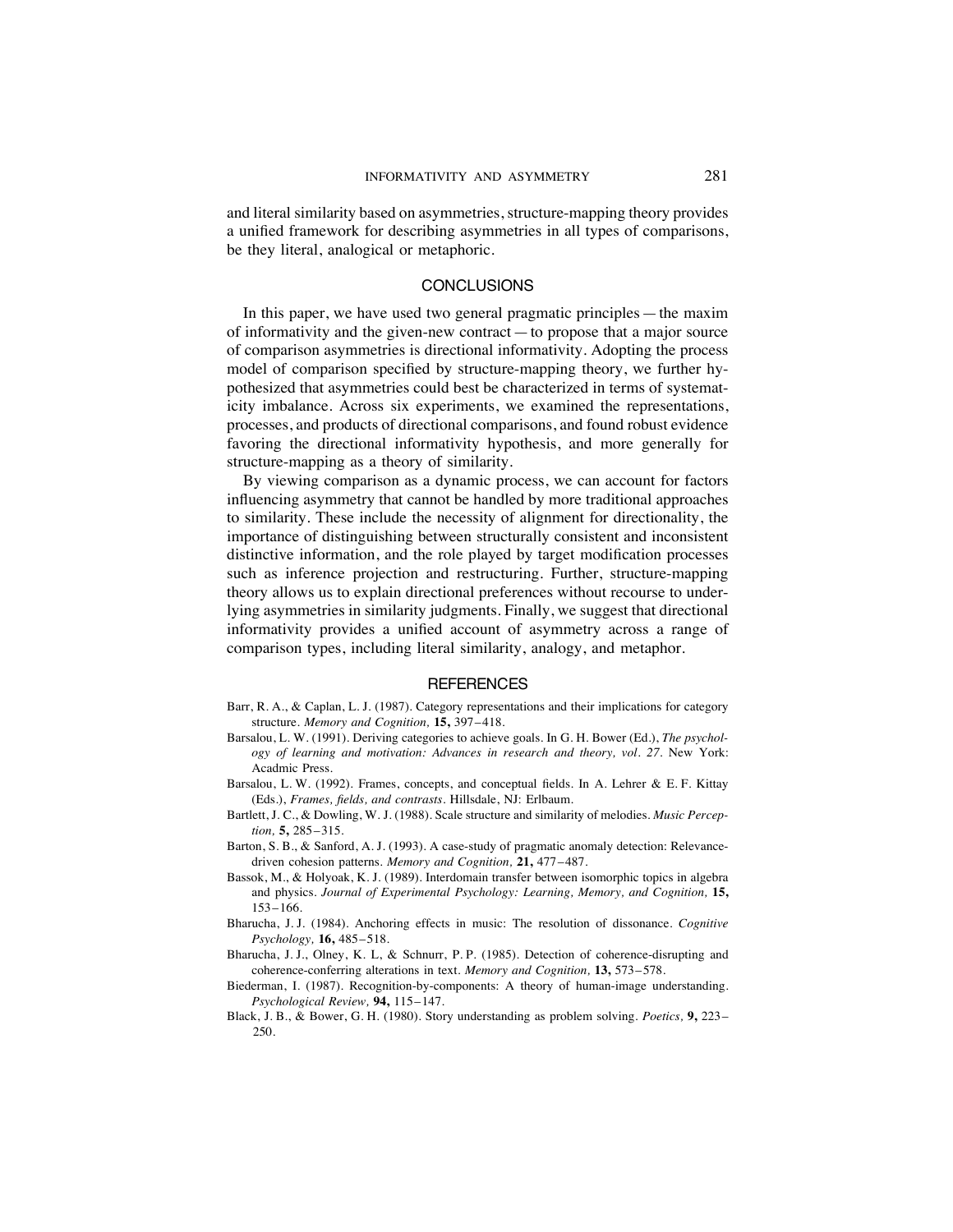Burns, B. D. (1996). Meta-analogical transfer: Transfer between episodes of analogical reasoning. *Journal of Experimental Psychology: Learning, Memory, and Cognition,* **22,** 1032–1048.

Burstein, M. H. (1983). Concept formation by incremental analogical reasoning and debugging. In R. S. Michalski, J. G. Carbonell, & T. M. Mitchell (Eds.), *Machine learning: An artificial intelligence approach.* Boston: Morgan Kaufmann.

Carey, S. (1985). *Conceptual change in childhood.* Cambridge, MA: MIT.

Carroll, J. D., & Wish, M. (1974). Multidimensional perceptual models and measurement methods. In Carterette, E. C., & Friedman, M. P. (Eds.), *Handbook of perception.* New York: Academic Press.

Catrambone, R., Beike, D., & Niedenthal, P. (1996). Is the self-concept a habitual referent in judgments of similarity? *Psychological Science,* 1–6.

Clark, H. H., & Haviland, S. E. (1977). Comprehension and the given-new contract. In R. O. Freedle (Ed.), *Discourse production and comprehension.* Norwood, NJ: Ablex.

- Clement, C. A., & Gentner, D. (1991). Systematicity as a selection constraint in analogical mapping. *Cognitive Science,* **15,** 89–132.
- Clement, C. A., Mawby, R., & Giles, D. E. (1994). The effects of manifest relational similarity on analogical retrieval. *Journal of Memory and Language,* **33,** 396–420.
- Connor, K., & Kogan, N. (1980). Topic-vehicle relations in metaphor: The issue of asymmetry. In Honeck, R. P., & Hoffman, R. R. (Eds.), *Cognition and figurative language.* Hillsdale, NJ: Erlbaum.
- de Beaugrande, R. A., & Dressler, W. U. (1981). *Introduction to text linguistics.* New York: Longman.
- Falkenhainer, B. (1990). A unified approach to explanation and theory formation. In J. Shrager & P. Langley (Eds.), *Computational models of scientific discovery and theory formation.* San Mateo, CA: Morgan Kaufmann.
- Falkenhainer, B., Forbus, K. D., & Gentner, D. (1989). The structure-mapping engine: Algorithm and examples. *Artificial Intelligence,* **41,** 1–63.
- Forbus, K. D., Gentner, D., & Law, K. (1995). MAC/FAC: A model of similarity-based retrieval. *Cognitive Science,* **19,** 141–205.
- Gentner, D. (1982). Are scientific analogies metaphors? In D. S. Miall (Ed.), *Metaphor: Problems and perspectives.* Brighton, Sussex: Harvester.
- Gentner, D. (1983). Structure-mapping: A theoretical framework for analogy. *Cognitive Science,* **7,** 155–170.
- Gentner, D. (1989). The mechanisms of analogical learning. In Vosniadou, S., & Ortony, A. (Eds.), *Similarity and analogical reasoning.* New York: Cambridge University.
- Gentner, D., Brem, S., Ferguson, R. W., Wolff, P., Markman, A. B., & Forbus, K. D. (1997). Analogy and creativity in the works of Johannes Kepler. In T. B. Ward, S. M. Smith & J. Vaid (Eds.), *Creative thought: An investigation of conceptual structures and processes.* Washington, DC: American Psychological Association.
- Gentner, D., & Clement, C. A., (1988). Evidence for relational selectivity in interpreting analogy and metaphor. In Bower, G. (Ed.), *The psychology of learning and motivation.* New York: Academic Press.
- Gentner, D., Falkenhainer, B., & Skorstad, J. (1987). Metaphor: The good, the bad, and the ugly. In D. Helman (Ed.), *Analogical reasoning: Perspectives of artificial intelligence, computer science, and philosophy.* Boston: Reidel.
- Gentner, D., & Markman, A. B. (1993). Analogy: Watershed or Waterloo? Structural alignment and the development of connectionist models of cognition. In S. J. Hanson, J. D. Cowan, & C. L. Giles (Eds.), *Advances in neural information processing systems 5.* San Mateo, CA: Morgan Kaufmann.
- Gentner, D., & Markman, A. B. (1994). Structural alignment in comparison: No difference without similarity. *Psychological Science,* **5,** 153–158.
- Gentner, D., & Rattermann, M. J. (1991). Language and the career of similarity. In Gelman,

Bower, G. H., Black, J. B., & Turner, T. J. (1979). Scripts in memory for text. *Cognitive Psychology,* **11,** 177–220.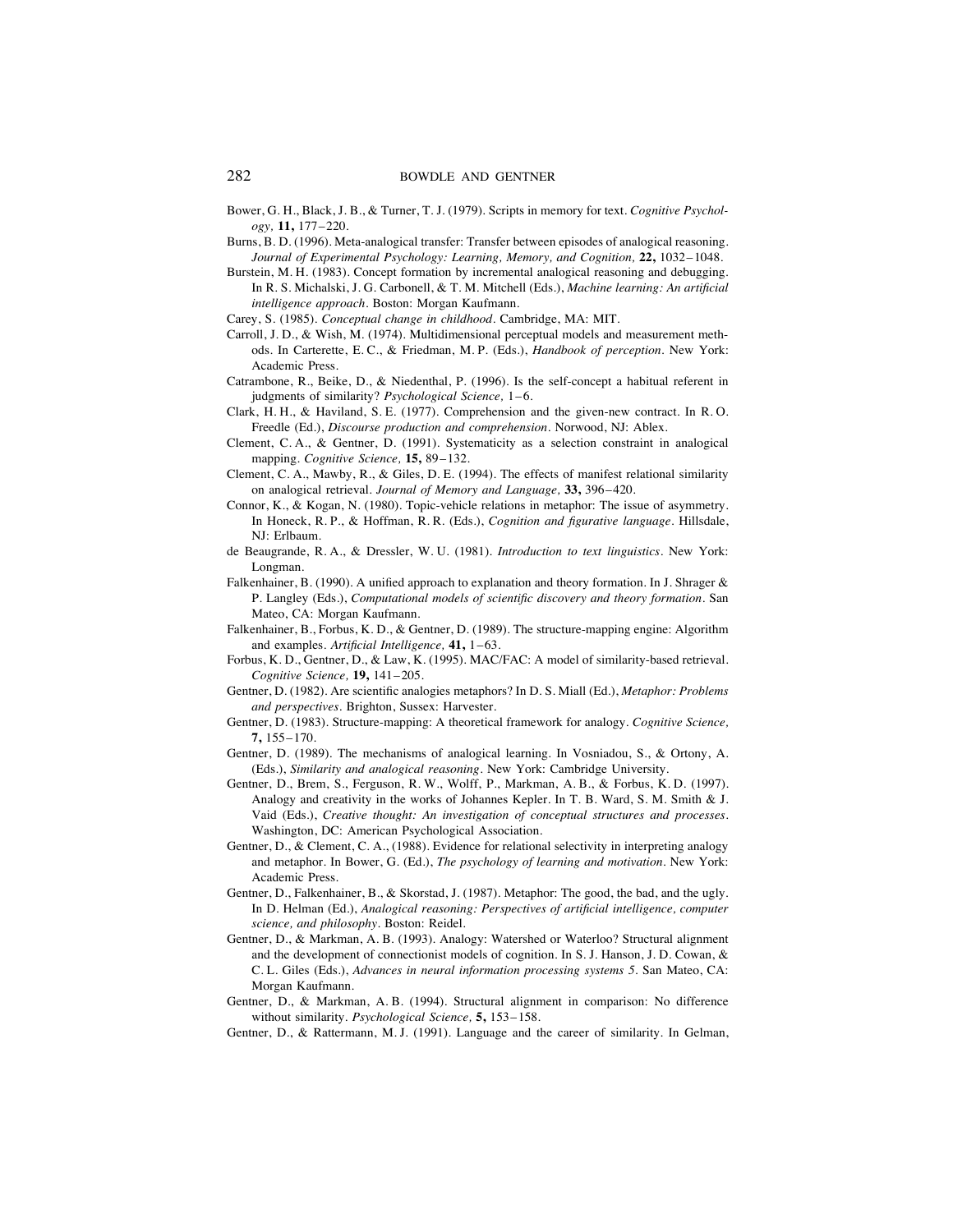S. A., & Byrnes, J. P. (Eds.), *Perspectives on language and thought.* New York: Cambridge University.

- Gentner, D., Rattermann, M. J., & Forbus, K. D. (1993). The roles of similarity in transfer: Separating retrievability from inferential soundness. *Cognitive Psychology,* **25,** 524–575.
- Gentner, D., Rattermann, M. J., Markman, A. B., & Kotovsky, L. (1995). Two forces in the development of relational similarity. In G. Halford & T. Simon (Eds.), *Developing cognitive competence: New approaches to process modeling.* Hillsdale, NJ: Erlbaum.
- Gentner, D., & Stevens, A. L. (Eds.) (1983). *Mental models.* Hillsdale, NJ: Erlbaum.
- Gentner, D., & Toupin, C. (1986). Systematicity and surface similarity in the development of analogy. *Cognitive Science,* **10,** 277–300.
- Gentner, D. & Wolff, P. (1997). Alignment in the processing of metaphor. *Journal of Memory and Language,* **37,** 331–355.
- Gentner, D. & Wolff, P. (in press). Metaphor and knowledge change. In E. Dietrich & A. B. Markman (Eds.), *Cognitive dynamics: Conceptual change in humans and machines.* Cambridge, MA: MIT.
- Gick, M. L., & Holyoak, K. J. (1980). Analogical problem solving. *Cognitive Psychology,* **12,** 306–355.
- Gick, M. L., & Holyoak, K. J. (1983). Schema induction and analogical transfer. *Cognitive Psychology,* **15,** 1–38.
- Gleitman, L., Gleitman, H., Miller, C., & Ostrin, R. (1997). Similar, and similar concepts. *Cognition,* **58,** 321–376.
- Glucksberg, S., & Keysar, B. (1990). Understanding metaphorical comparisons: Beyond similarity. *Psychological Review,* **97,** 3–18.
- Glucksberg, S., McGlone, M. S., & Manfredi, D. (1997). Property attribution in metaphor comprehension. *Journal of Memory and Language,* **36,** 50–67.
- Goldstone, R. L. (1994). Similarity, interactive activation, and mapping. *Journal of Experimental Psychology: Learning, Memory, and Cognition,* **20,** 3–28.
- Goldstone, R. L., & Medin, D. L. (1994). Time course of comparison. *Journal of Experimental Psychology: Learning, Memory, and Cognition,* **20,** 29–50.
- Goldstone, R. L., Medin, D. L., & Gentner, D. (1991). Relational similarity and the nonindependence of features in similarity judgments. *Cognitive Psychology,* **23,** 222–262.
- Graesser, A. C., Gordon, S. E., & Sawyer, J. D. (1979). Memory for typical and atypical actions in scripted activities: Test of a script pointer + tag hypothesis. *Journal of Verbal Learning and Verbal Behavior,* **18,** 319–332.
- Grice, H. P. (1975). Logic and conversation. In P. Cole & J. L. Morgan (Eds.), *Syntax and semantics, vol. 3.* New York: Academic Press.
- Halford, G. S. (1992). Analogical reasoning and conceptual complexity in cognitive development. *Human Development.*
- Halford, G. S. (1993). *Children's understanding: The development of mental models.* Hillsdale, NJ: Erlbaum.
- Hastie, R., & Kumar, P. A. (1979). Person memory: Personality traits as organizing principles in memory for behaviors. *Journal of Personality and Social Psychology,* **37,** 25–38.
- Herr, P. M., Sherman, S. J., & Fazio, R. H. (1983). On the consequences of priming: Assimilation and contrast effects. *Journal of Experimental Social Psychology,* **19,** 323–340.
- Holman, E. W. (1979). Monotonic models for asymmetric proximities. *Journal of Mathematical Psychology,* **20,** 1–15.
- Holyoak, K. J. (1985). The pragmatics of analogical transfer. In Bower, G. H. (Ed.), *The psychology of learning and motivation: Vol 19.* New York: Academic Press.
- Holyoak, K. J., & Gordon, P. C. (1983). Social reference points. *Journal of Personality and Social Psychology,* **44,** 881–887.
- Holyoak, K. J., & Koh, K. (1987). Surface and structural similarity in analogical transfer. *Memory and Cognition,* **15,** 332–340.
- Holyoak, K. J., & Thagard, P. (1989). Analogical mapping by constraint satisfaction. *Cognitive Science,* **13,** 295–355.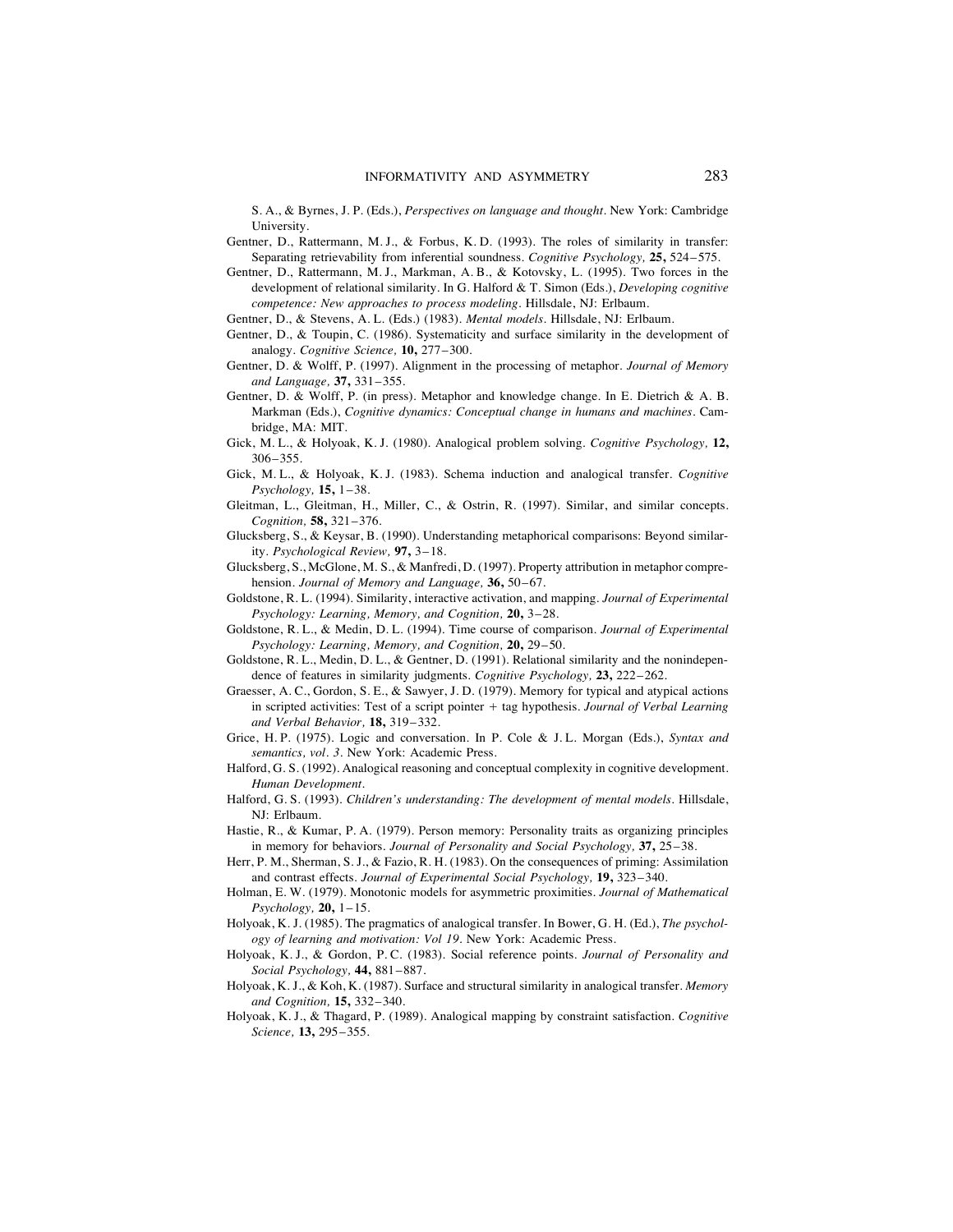- Honeck, R. P., Kibler, C. T., & Firment, M. J. (1987). Figurative language and psychological views of categorization: Two ships in the night? In R. E. Haskell (Ed.), *Cognition and symbolic structures: The psychology of metaphoric transformation.* Norwood, NJ: Ablex.
- Huttenlocher, J., Hedges, L. V., & Duncan, S. (1991). Categories and particulars: Prototype effects in estimating spatial location. *Psychological Review,* **98,** 352–376.
- Johnson, N. S., & Mandler, J. M. (1980). A tale of two structures: Underlying and surface forms in stories. *Poetics,* **9,** 51–86.

Johnson-Laird, P. N. (1983). *Mental models.* Cambridge, MA: Harvard University.

Karmiloff-Smith, A. (1991). *Beyond modularity: A developmental perspective on cognitive science.* Cambridge, MA: MIT.

Kass, A. (1994). Tweaker: Adapting old explanations to new situations. In Schank, Kass, & Riesbeck (Eds.), *Inside case-based reasoning.* Hillsdale, NJ: Erlbaum.

Katz, A. N. (1989). On choosing the vehicles of metaphors: Referential concreteness, semantic distances, and individual differences. *Journal of Memory and Language,* **28,** 486–499.

Keane, M. (1988). *Analogical problem solving.* Chichester, England: Ellis Horwood.

Keil, F. C. (1989). *Concepts, kinds, and cognitive development.* Cambridge, MA: MIT.

- Kemper, S. (1982). Filling in the missing gaps. *Journal of Verbal Learning and Verbal Behavior,* **21,** 99–107.
- Kennedy, J. M. (1990). Metaphor— Its intellectual basis. *Metaphor and Symbolic Activity,* **5,** 115–123.
- Kintsch, W., & van Dijk, T. A. (1978). Towards a model of text comprehension and production. *Psychological Reveiw,* **85,** 363–394.
- Kolonder, J. L. (1993). *Case-based reasoning.* San Mateo, CA: Morgan Kaufmann.
- Kotovsky, L. & Gentner, D. (1996). Comparison and categorization in the development of relational similarity. *Child Development,* **67,** 2797–2822.
- Krumhansl, C. L. (1978). Concerning the applicability of geometric models to similarity data: The interrelationship between similarity and spatial density. *Psychological Review,* **85,** 445– 463.
- Kunda, Z., & Nisbett, R. E. (1988). Predicting individual evaluations from group evaluations and vice versa: Different patterns for self and other? *Personality and Social Psychology Bulletin,* **14,** 326–334.
- Lakoff, G. (1987). *Women, fire, and dangerous things.* Chicago: University of Chicago.
- Lakoff, G., & Johnson, M. (1980). *Metaphors we live by.* Chicago: University of Chicago.
- Lassaline, M. E., (1996). Structural alignment in induction and similarity. *Journal of Experimental Psychology: Learning, Memory, and Cognition* **22,** 754–770.
- Markman, A. B., & Gentner, D. (1993a). Structural alignment during similarity comparisons. *Cognitive Psychology,* **25,** 431–467.
- Markman, A. B., & Gentner, D. (1993b). Splitting the differences: A structural alignment view of similarity. *Journal of Memory and Language,* **32,** 517–535.
- McFarland, C., & Miller, D. T. (1990). Judgments of self-other similarity: Just like other people, only more so. *Personality and Social Psychology Bulletin,* **16,** 475–484.
- Medin, D. L., Goldstone, R. L., & Gentner, D. (1993). Respects for similarity. *Psychological Review,* **100,** 254–278.
- Minsky, M. L. (1977). A framework for representing knowledge. In Winston, P. H. (Ed.), *The psychology of computer vision.* New York: McGraw-Hill.
- Murphy, G. L., & Medin, D. L. (1985). The role of theories in conceptual coherence. *Psychological Review,* **92,** 289–316.
- Nisbett, R. E., & Kunda, Z. (1985). The perception of social distributions. *Journal of Personality and Social Psychology,* **48,** 297–311.
- Nosofsky, R. M. (1991). Stimulus bias, asymmetric similarity, and classification. *Cognitive Psychology,* **23,** 94–140.
- Novick, L. R., & Holyoak, K. J. (1991). Mathematical problem solving by analogy. *Journal of Experimental Psychology: Learning, Memory, and Cognition,* **17,** 398–415.
- Ortony, A. (1979). Beyond literal similarity. *Psychological Review,* **86,** 161–180.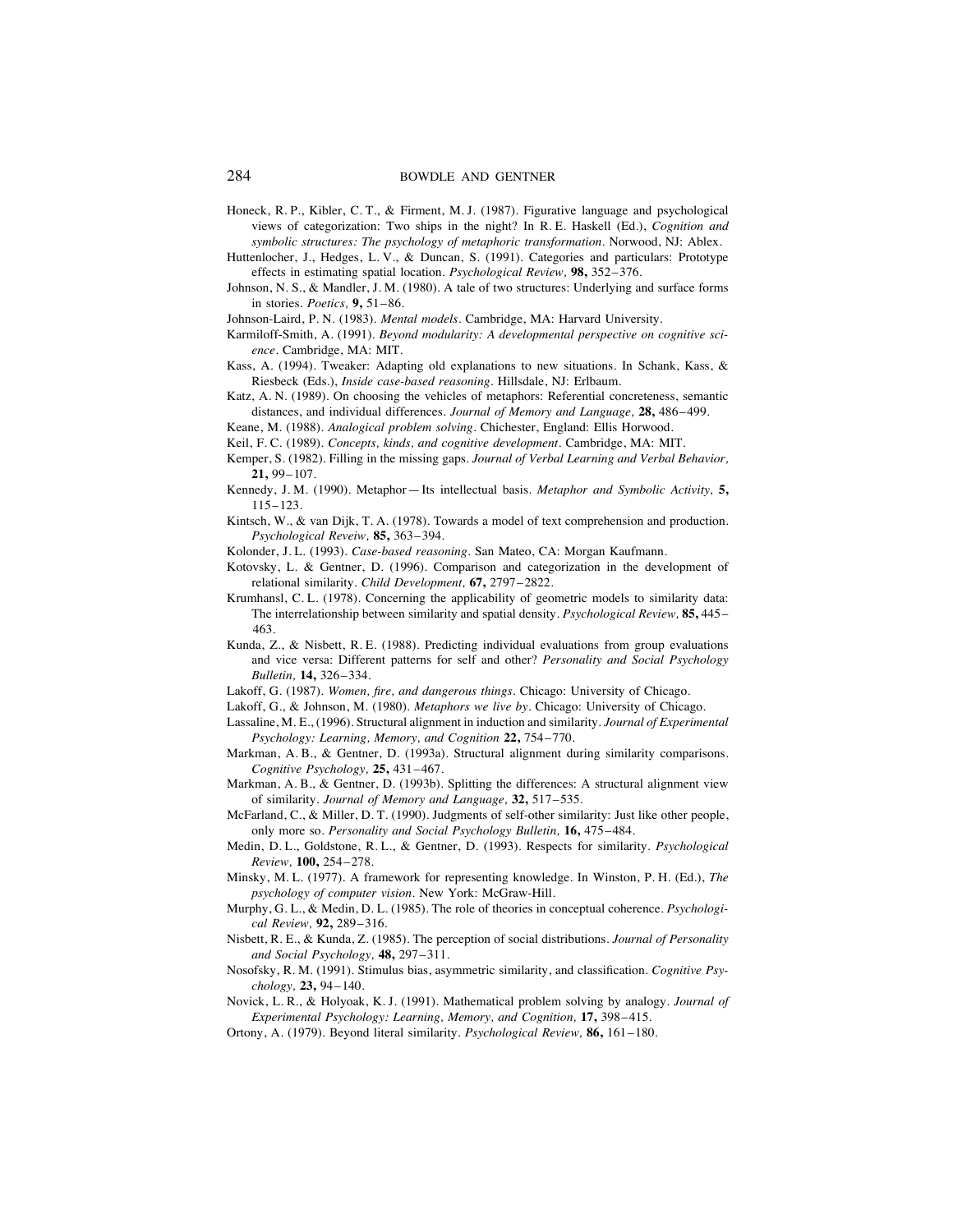- Ortony, A., Vondruska, R. J., Foss, M. A., & Jones, L. E. (1985). Salience, similes, and the asymmetry of similarity. *Journal of Memory and Language,* **24,** 569–594.
- Palmer, S. E. (1977). Hierarchical structure in perceptual representation. *Cognitive Psychology,* **9,** 441–474.
- Palmer, S. E. (1978). Fundamental aspects of cognitive representation. In Rosch, E., & Lloyd, B. B. (Eds.), *Cognition and categorization.* Hillsdale, NJ: Erlbaum.
- Posner, M. I., & Keele, S. W. (1968). On the genesis of abstract ideas. *Journal of Experimental Psychology,* **77,** 353–363.
- Read, S. J. (1984). Analogical reasoning in social judgment: The importance of causal theories. *Journal of Personality and Social Psychology,* **46,** 14–25.
- Read, S. J. (1987). Similarity and causality in the use of social analogies. *Journal of Experimental Social Psychology,* **23,** 189–207.
- Reed, S. K., Ernst, G. W., & Banerji, R. (1974). The role of analogy in transfer between similar problem states. *Cognitive Psychology,* **6,** 436–440.
- Rips, L. J. (1975). Inductive judgments about natural categories. *Journal of Verbal Learning and Verbal Behavior,* **14,** 665–681.
- Rosch, E. (1975). Cognitive reference points. *Cognitive Psychology,* **7,** 532–547.
- Ross, B. H. (1987). This is like that: The use of earlier problems and the separation of similarity effects. *Journal of Experimental Psychology: Learning, Memory, and Cognition,* **13,** 629– 639.
- Ross, B. H. (1989). Distinguishing types of superficial similarities: Different effects on the access and use of earlier examples. *Journal of Experimental Psychology: Learning, Memory, and Cognition,* **15,** 456–468.
- Ross, L., Greene, D., & House, P. (1977). The false consensus phenomenon: An attributional bias in self-perception and social perceptual processes. *Journal of Experimental Social Psychology,* **13,** 279–301.
- Rumelhart, D. E., & Ortony, A. (1978). The representation of knowledge in memory. In Anderson, R. C., Spiro, R. J., & Montague, W. E. (Eds.), *Schooling and the acquisition of knowledge.* Hillsdale, NJ: Erlbaum.
- Schank, R. (1982). *Dynamic memory.* New York: Cambridge University.
- Schank, R. C., & Abelson, R. P. (1977). *Scripts, goals, plans, and understanding.* Hillsdale, NJ: LEA.
- Shen, Y. (1989). Symmetric and asymmetric comparisons. *Poetics,* **18,** 517–536.
- Shen, Y. (1992). Metaphors and categories. *Poetics Today,* **13,** 771–794.
- Shepard, R. N. (1974). Representation of structure in similarity data: Problems and prospects. *Psychometrica,* **39,** 373–421.
- Spellman, B. A., & Holyoak, K. J. (1992). If Saddam is Hitler then who is George Bush? Analogical mapping between systems of social roles. *Journal of Personality and Social Psychology,* **62,** 913–933.
- Srull, T. K., & Gaelick, L. (1983). General principles and individual differences in the self as a habitual reference point: An examination of self-other judgments of similarity. *Social Cognition,* **2,** 108–121.
- Talmy, L. (1978). Figure and ground in complex sentences. In J. Greenburg, C. Ferguson, & M. Moravcsik (Eds.), *Universals of human language, vol. 4.* Stanford: Stanford University.
- Talmy, L. (1983). How language structures space. In H. Pick & L. Acredolo (Eds.), *Spatial orientation: Theory, research, and application.* New York: Plenum.
- Thagard, P. (1989). Explanatory coherence. *Behavioral and Brain Sciences,* **12,** 435–502.
- Thagard, P. (1992). *Conceptual revolutions.* Princeton: Princeton University.
- Trabasso, T., & Sperry, L. L. (1985). Causal relatedness and importance of story events. *Journal of Memory and Language,* **24,** 595–611.
- Trabasso, T., & van den Broek, P. (1985). Causal thinking and the representation of narrative events. *Journal of Memory and Language,* **24,** 612–630.
- Turner, M. (1988). Categories and analogies. In D. H. Helman (Ed.), *Analogical reasoning.* Kluwer.